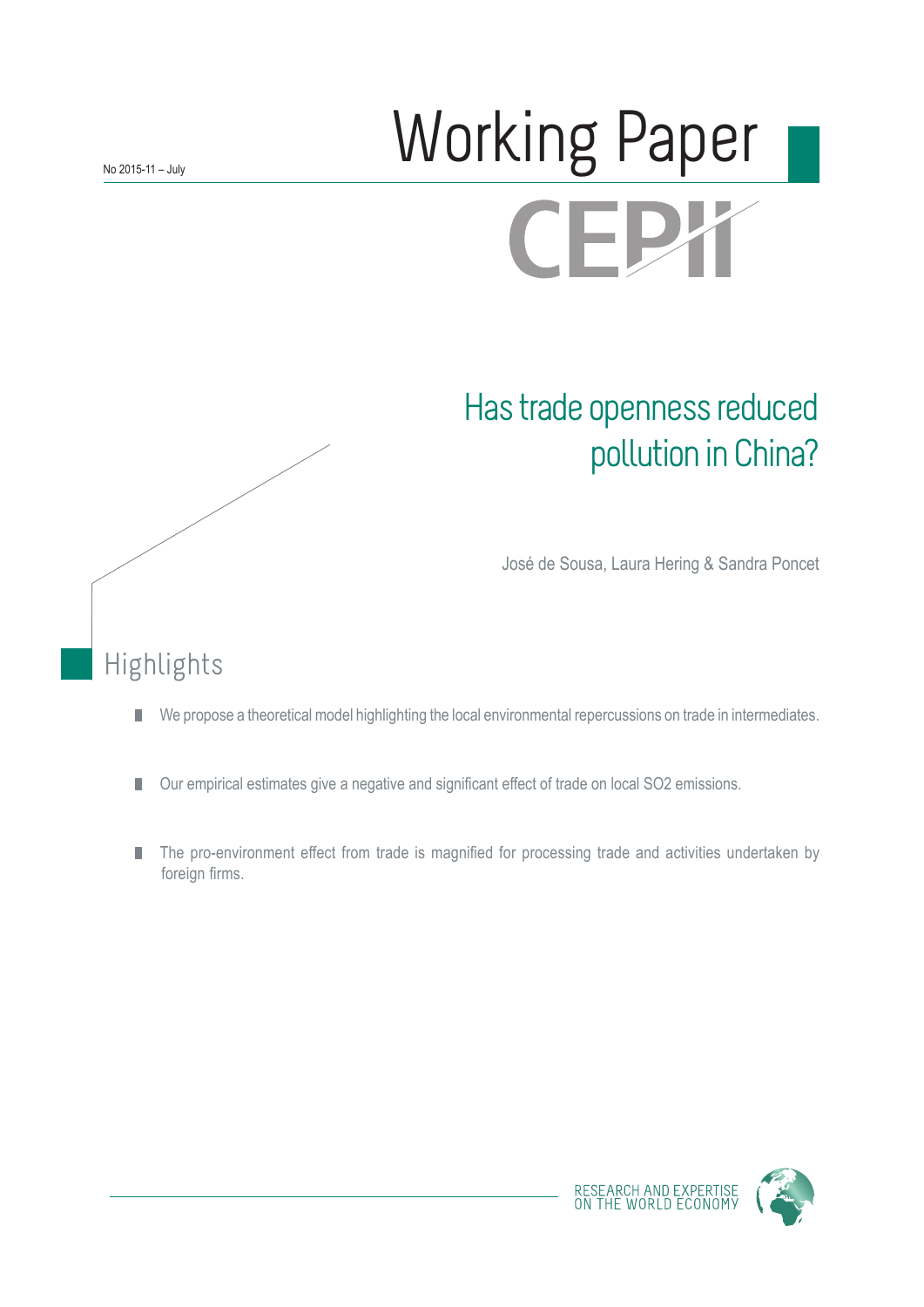## **Abstract**

We use recent detailed Chinese data on trade and pollution emissions to assess the environmental consequences of China's integration into the world economy. We rely on a panel dataset covering 235 Chinese cities over the 2003-2012 period and examine whether environmental repercussions from trade openness depends on whether it emanates from processing or ordinary activities. In line with our theoretical predictions, we find a negative and significant effect of trade on emissions that is magnified for processing trade and activities undertaken by foreign firms: much lower environmental gains result from either ordinary trade activities or domestic firms, even though these are today the main drivers of China's export and import growth. This result invites caution about the prospects for pollution in a context of decline role of processing trade.

### **Keywords**

Trade openness, Pollution, SO2 emissions, China.



F10, F14, O14.

#### Working Paper



CEPII (Centre d'Etudes Prospectives et d'Informations Internationales) is a French institute dedicated to producing independent, policyoriented economic research helpful to understand the international economic environment and challenges in the areas of trade policy, competitiveness, macroeconomics, international finance and growth.

CEPII Working Paper Contributing to research in international economics

© CEPII, PARIS, 2015

All rights reserved. Opinions expressed. in this publication are those of the author(s) alone.

Editorial Director: Sébastien Jean

Production: Laure Boivin

No ISSN: 1293-2574

CEPII 113, rue de Grenelle 75007 Paris +33 1 53 68 55 00

www.cepii.fr Press contact: presse@cepii.fr

RESEARCH AND EXPERTISE<br>ON THE WORLD ECONOMY

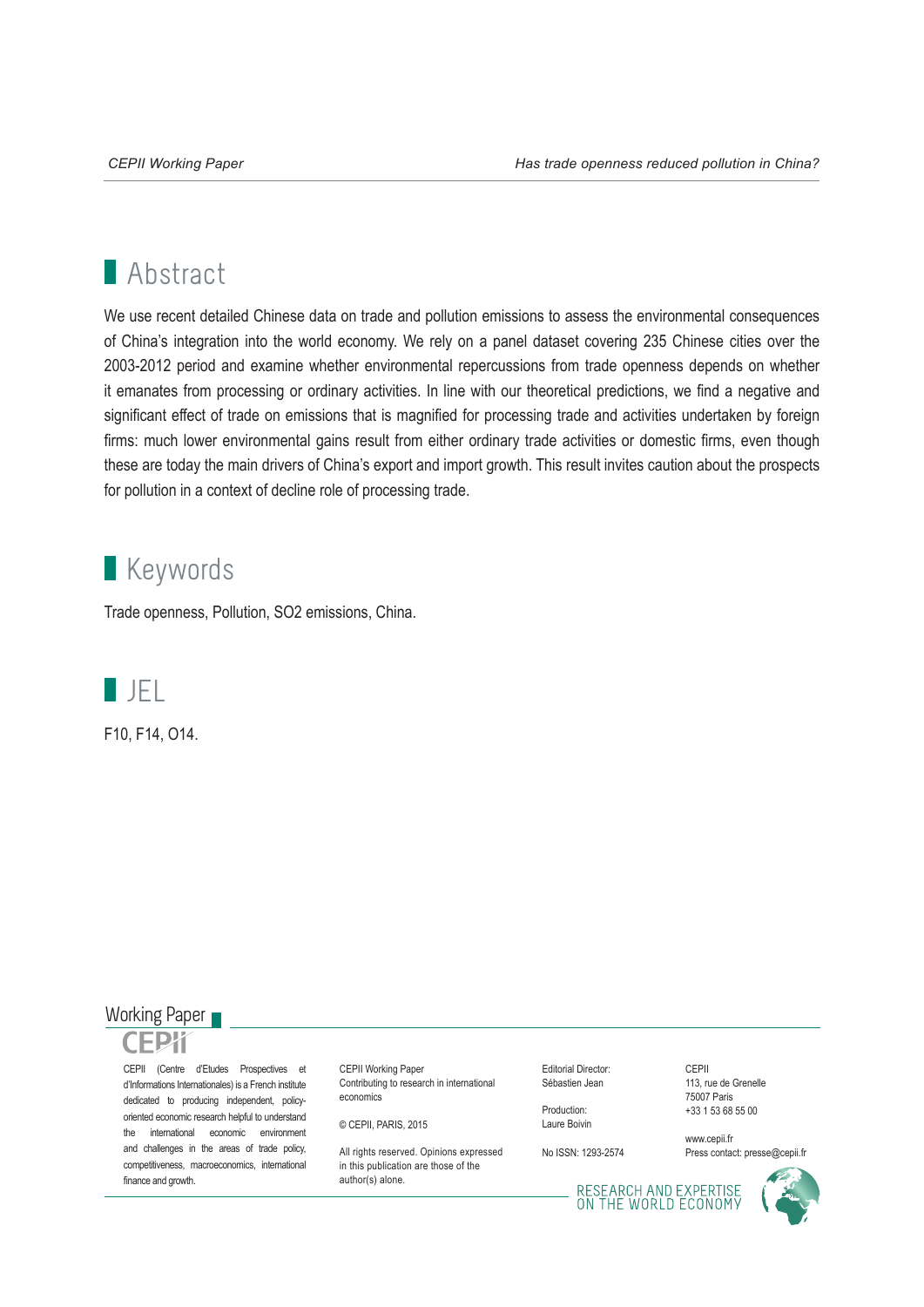#### <span id="page-2-0"></span>Has trade openness reduced pollution in China?<sup>1</sup>

José de Sousa<sup>∗</sup> , Laura Hering† and Sandra Poncet‡

<sup>&</sup>lt;sup>1</sup>We thank Lisa Anoulies, Carl Gaigné and Hong Ma and seminar participants at Paris 1, Fudan and Tsinghua for helpful comments and discussions. This paper has benefited from the financial support of the program "Investissements d'Avenir" (reference ANR-10-LABX-14-01) of the French government.

<sup>∗</sup>University of Paris-Sud, RITM and Sciences Po, Paris, LIEPP, email: jose.de-sousa@u-psud.fr.

<sup>†</sup>Erasmus University, Rotterdam, email: laura.hering@gmail.com.

<sup>‡</sup>Corresponding author: Paris School of Economics (University of Paris 1) and CEPII, email: sandra.poncet@univ-paris1.fr.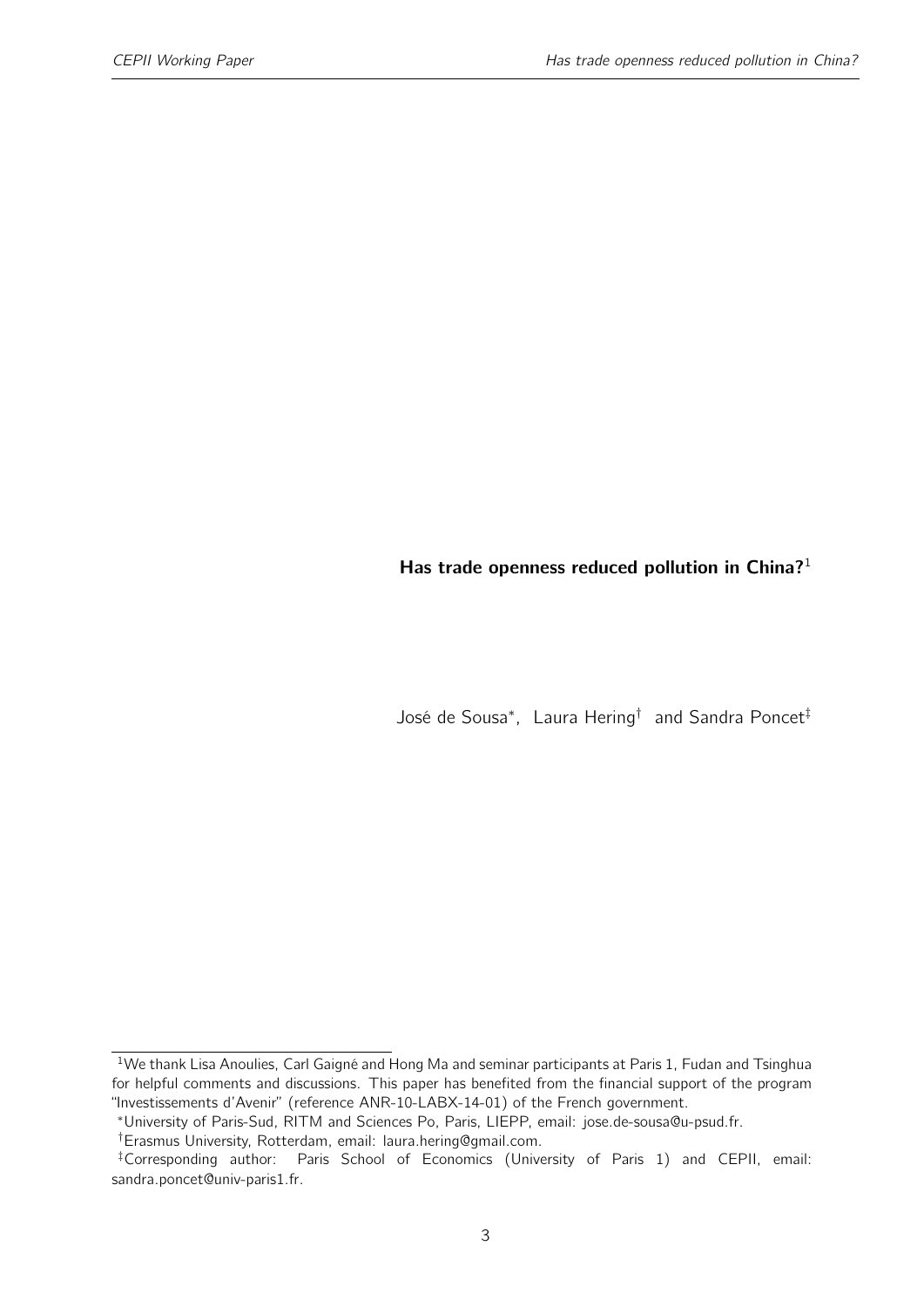#### 1. Introduction

Over the past twenty years environmentalists and the trade-policy community have en-gaged in a heated debate over the environmental consequences of liberalized trade.<sup>[2](#page-2-0)</sup> China, by becoming a world-class exporter and experiencing serious environmental degradation, has helped intensify this debate. The pollution-haven hypothesis, whereby firms strategically (re)locate their pollution-intensive activities in countries with the lowest environmental standards or weakest enforcement, predicts that China, as a developing country, has been made dirtier by trade [\(Taylor,](#page-44-0) [2004\)](#page-44-0). By way of contrast, [Dean and Lovely](#page-41-0) [\(2010\)](#page-41-0) suggest that Chinese exported goods have become less pollution-intensive over recent years, which could have positive repercussions on the local environment. The empirical challenge of properly identifying the causal effect of trade on pollution has led to a lack of consensus on the environmental consequences of Chinese trade.

In this paper, we explore the links between trade openness and pollution emissions in Chinese cities. We use sub-national trade data differentiating between processing trade and ordinary trade, $3$  as well as between trade by domestic and foreign-owned firms. This allows us to account for the role of trade in intermediates in determining the environmental consequences of the internationalization of the largest country in the world. Our empirical analysis appeals to panel data covering 235 Chinese cities from 2003 to 2012. We focus on Sulfur Dioxide  $(SO<sub>2</sub>)$  emissions, which are considered to be one of the major sources of

<sup>&</sup>lt;sup>2</sup>For an earlier review of the arguments see [Copeland and Taylor](#page-41-1) [\(2004\)](#page-41-1).

<sup>&</sup>lt;sup>3</sup>Processing trade refers to operations of firms, most often foreign, which obtain raw materials or intermediate inputs from abroad and, after assembling them in China, re-export the value-added final products [\(Feenstra and Hanson,](#page-41-2) [2005\)](#page-41-2). Operations in the assembly sector that import inputs to process them in China and re-export the final products account for 41% of China's trade between 2002 and 2012. Moreover, a considerable share of this assembling-trade, roughly 84% over the period, comes from foreign-invested enterprises.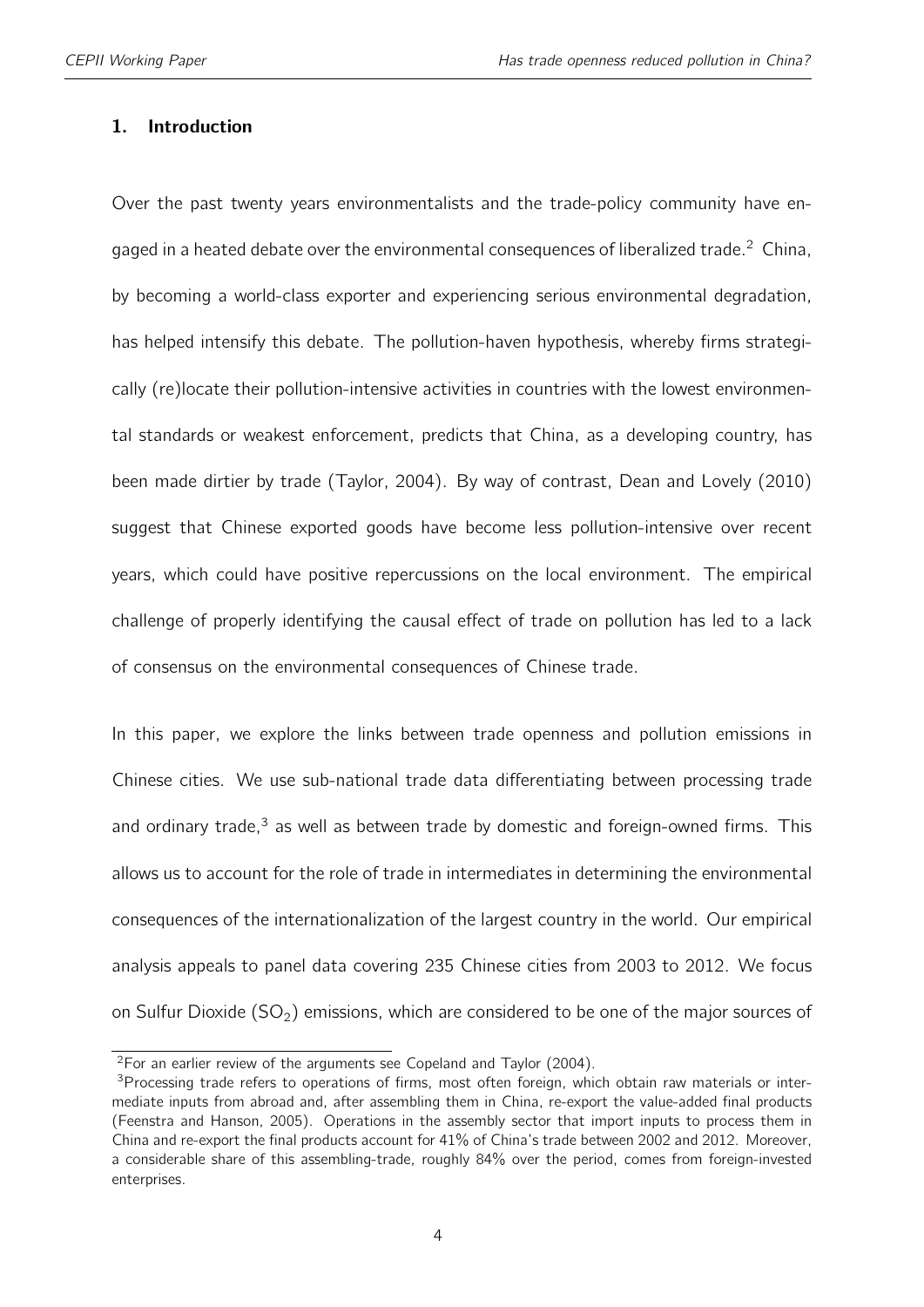air pollution in China, and ask how greater trade liberalization affects emission intensity.<sup>[4](#page-2-0)</sup>

Our investigation of the environmental consequences of China's opening up contributes to the literature in two dimensions. First, we build on the existing theoretical literature that has described the different channels, of opposing signs, via which trade growth affects pollution [\(Antweiler et al.,](#page-40-0) [2001;](#page-40-0) [McAusland and Millimet,](#page-44-1) [2013\)](#page-44-1) and propose additional effects that are specific to the trade in intermediates. The theoretical model which forms the basis for our analysis extends the frameworks in [Ethier](#page-41-3) [\(1982\)](#page-41-3) and [Krugman and](#page-43-0) [Venables](#page-43-0) [\(1995\)](#page-43-0) to account for the environmental consequences of local production and assembling of intermediates. We identify two mechanisms, splitting the impact of trade liberalization on pollution into productivity and displacement effects. These mechanisms account for the specificity of Chinese trade, the structure of which is rather dualistic between processing and ordinary activities. The specificity of processing activities pertains to their use of both imported and local intermediates. In a setting where local pollution emanates from domestic production activities, greater trade openness encourages processing firms to substitute imported intermediates for local (polluting) inputs. However, this substitution reduces the production cost of the intermediates and leads to productivity gains that increase emissions through a larger scale of production. This theoretical ambiguity on the effect of trade, which is common in the literature (see e.g. [Antweiler et al.,](#page-40-0) [2001;](#page-40-0) [McAusland and Millimet,](#page-44-1) [2013\)](#page-44-1), calls for empirical research. Our empirical finding of a negative and significant effect of processing trade on emissions is consistent with the displacement effect, i.e., what [Levinson](#page-43-1) [\(2009\)](#page-43-1) calls "pollution displaced by imports".

Second, our empirical approach extends recent efforts to address endogeneity issues, which

<sup>4</sup>Data on water pollution, which is also a main concern in China, are unfortunately not available at the city level for our time span.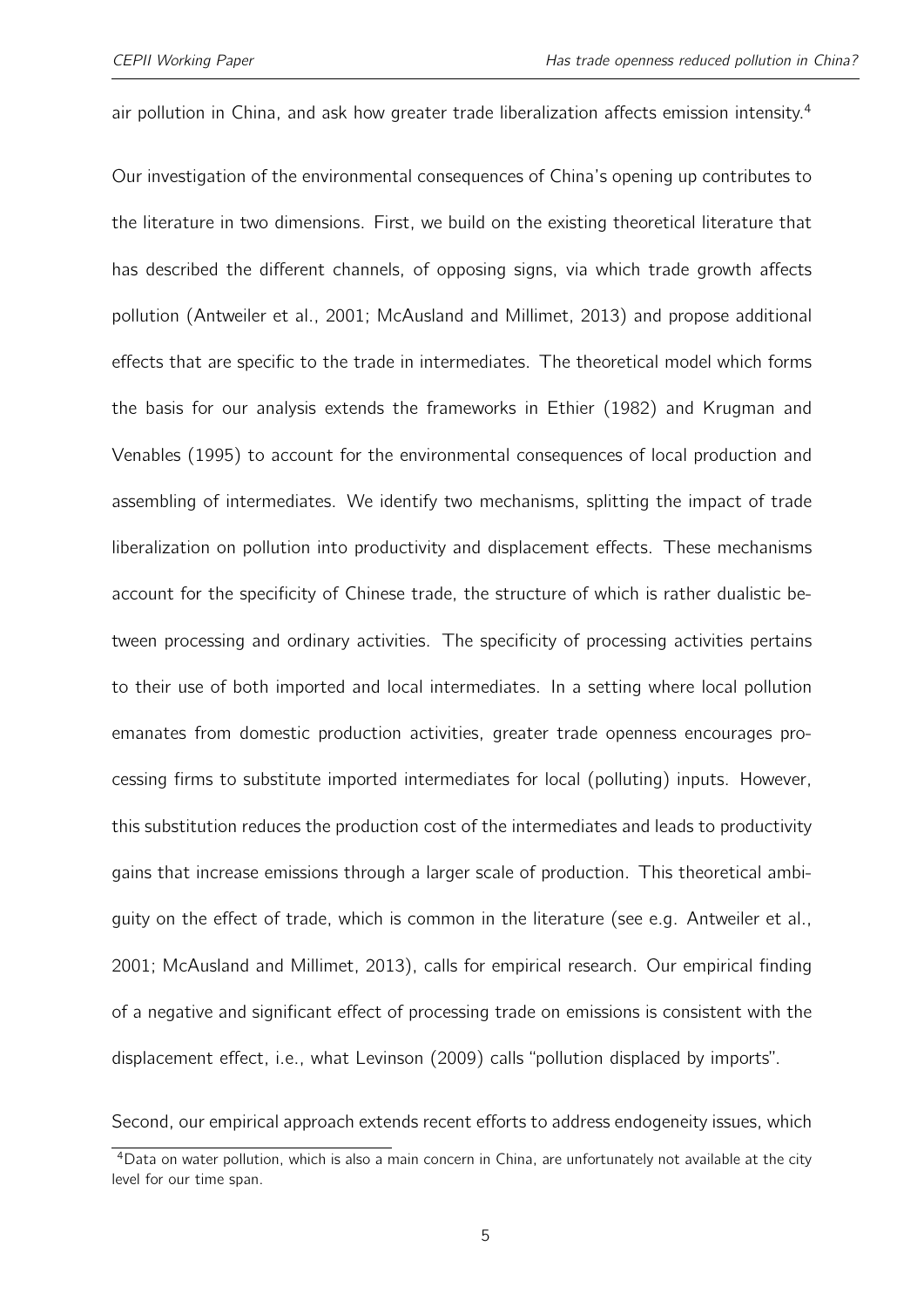in general hinder the evaluation of the impact of trade on the environment [\(Frankel and](#page-42-0) [Rose,](#page-42-0) [2005;](#page-42-0) [Managi et al.,](#page-43-2) [2009\)](#page-43-2).<sup>[5](#page-2-0)</sup> Trade openness and the way in which trade policy is designed and enforced are likely to be correlated with other policies, including environmental policies and a variety of broader economic variables. For example, foreign direct investment has been identified in the literature as a driver of both trade and environmental performance.

To deal with the potential endogeneity issues, we depart from the traditional use of cross-sectional data across a diverse set of countries, and exploit spatial and temporal heterogeneity in trade and pollution within a single country. China is particularly well-suited for such analysis, as it is characterized by considerable internal variations in both the level and the growth rate of trade and pollution emissions. Focusing on one single country has a number of advantages compared to cross-country analysis. First, it mitigates omittedvariable problems related to the difficulty of controlling for cross-country differences in national policies, legal systems and other institutions. Second, it reduces the traditional empirical difficulty that the environmental effects of trade are conditional on how local comparative advantage and environmental regulatory stringency compare to those in the rest of the world. Finally, it avoids the data-compatibility problems that are present in most cross-country analyses, as countries may not define, collect, and measure trade and pollution variables consistently.<sup>[6](#page-2-0)</sup>

<sup>&</sup>lt;sup>5</sup>A large literature exists on the link in the opposite direction from the environment or environmental policies to trade, and faces the same empirical challenge (see [Grossman and Krueger,](#page-42-1) [1993;](#page-42-1) [Levinson and Taylor,](#page-43-3) [2008;](#page-43-3) [Broner et al.,](#page-40-1) [2012;](#page-40-1) [Barrows and Ollivier,](#page-40-2) [2014\)](#page-40-2).

 $6$ Two notable exceptions are [McAusland and Millimet](#page-44-1) [\(2013\)](#page-44-1) and [Chintrakarn and Millimet](#page-41-4) [\(2006\)](#page-41-4), which use data on intra-national and international trade for Canadian provinces and/or US states. They mostly focus on the differential effects of inter-regional versus international commerce. Our approach differs in that we focus on the largest developing country in the world. Also our data allows us to highlight the role of the international segmentation of production.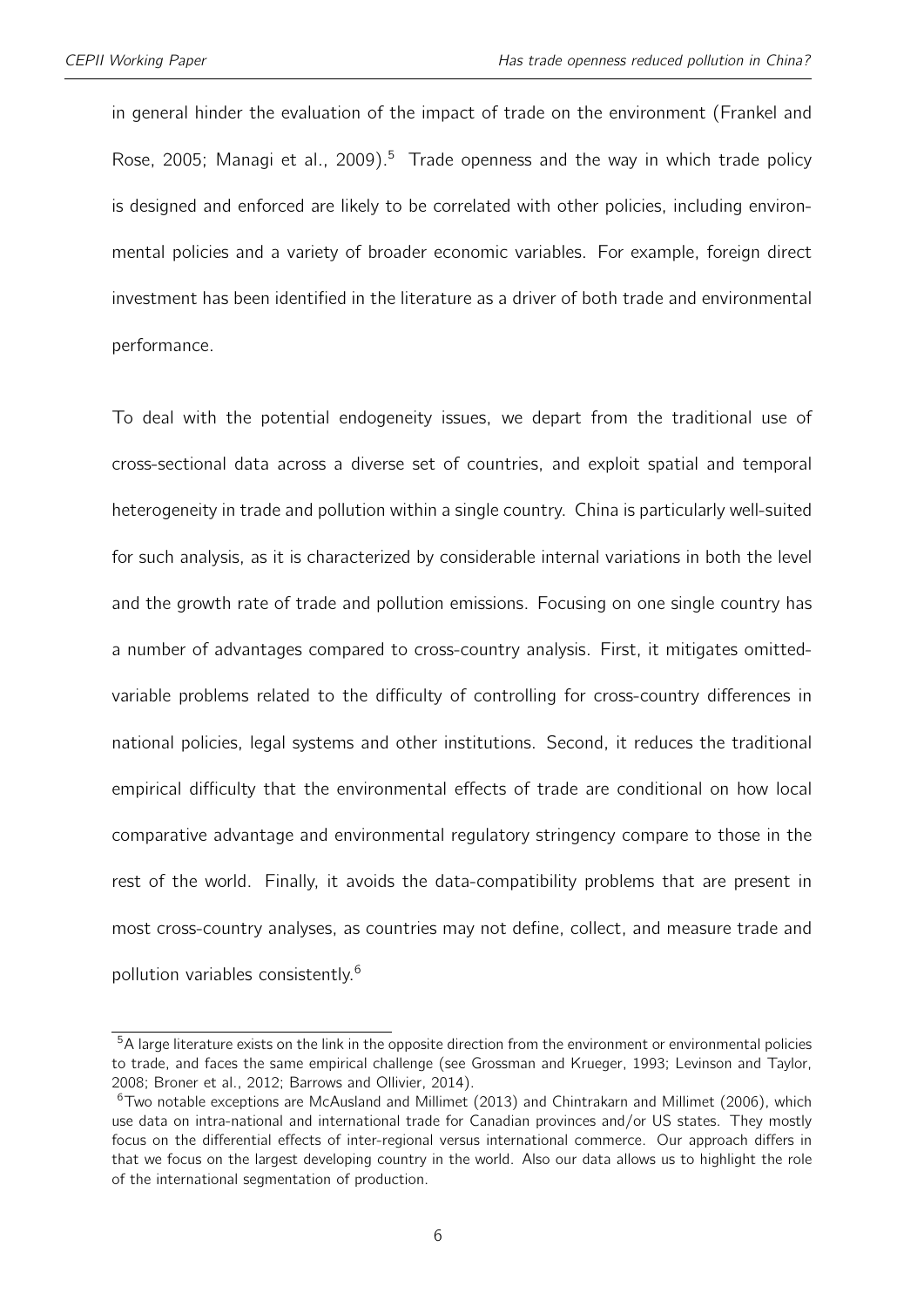Our work here also contributes to the literature in two other dimensions. First, the focus on China sheds light on the strain its emergence in the world market has placed on the environment. China is the poster child for air pollution. Its greenhouse-gas emissions were about 10% of the world's total in 1990, but close to 30% in 2013 [\(The Economist,](#page-44-2) [2013\)](#page-44-2). China has the world's highest annual incidence of premature deaths triggered by air pollution, which is estimated to represent a loss of about 3.8% in its yearly GDP [\(World Bank,](#page-44-3) [2007\)](#page-44-3). As the fastest-growing economy over the past fifteen years, China has become the world's biggest trader in goods, overtaking the US in 2013; understanding the environmental repercussions of China's rise to dominance in world trade is thus key to understanding how to tackle pollution issues both in China and worldwide. Our results suggest that trade has had a beneficial effect on the Chinese environment. This is in line with the most recent cross-country studies that have made use of exogenous determinants of trade to identify the causal effect of trade on the environment [\(Frankel and Rose,](#page-42-0) [2005;](#page-42-0) [Chintrakarn and Millimet,](#page-41-4) [2006;](#page-41-4) [Managi et al.,](#page-43-2) [2009\)](#page-43-2). This estimated impact is robust to alternative indicators of pollution and more demanding specifications in terms of controls. From a quantitative point of view, the size of the effect is not negligible. A 1 percentage point increase in trade openness is estimated to have led to a fall in  $SO_2$  emissions per capita of 0.7%.

Second, we highlight the role of trade regimes in the trade-environment nexus. A growing literature has underscored the many ways in which processing and ordinary trade regimes differ, and the implications of these regimes for China [\(Brandt and Morrow,](#page-40-3) [2013\)](#page-40-3). The most fundamental difference between ordinary and processing activities, which is captured in our model, is in terms of domestic value-added. [Koopman et al.](#page-43-4) [\(2012\)](#page-43-4) and [Kee and](#page-42-2)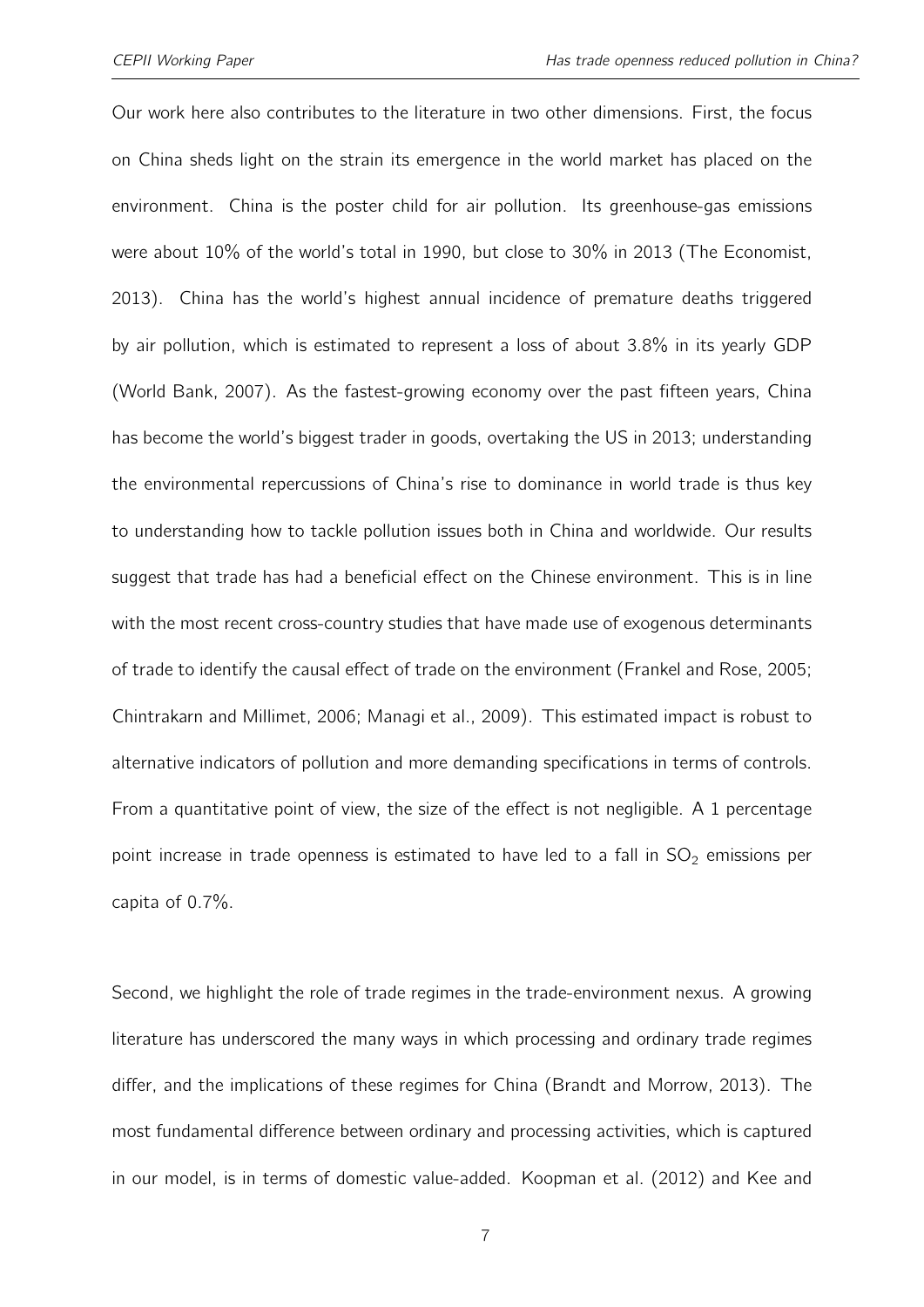[Tang](#page-42-2) [\(2015\)](#page-42-2) calculate that the domestic value-added embodied in a dollar of exports is half as high for processing than for ordinary exports. Technological content is an additional difference. Foreign firms,<sup>[7](#page-2-0)</sup> which are typically engaged in processing-trade activities, have driven the skill-content upgrading of China's manufacturing exports [\(Amiti and Freund,](#page-40-4) [2010;](#page-40-4) [Xu and Lu,](#page-45-0) [2009\)](#page-45-0). These firms have higher productivity and produce higher product quality than do domestic firms [\(Ge et al.,](#page-42-3) [2015\)](#page-42-3).<sup>[8](#page-2-0)</sup> Furthermore, processing trade appears to be associated with higher-quality varieties than is ordinary trade [\(Wang and Wei,](#page-44-4) [2010\)](#page-44-4). Last, since processing trade involves high-quality imported inputs being further processed in China, with the finished goods being exported, processing activities are likely to use more technologically-advanced techniques and strict quality control and verification compared to ordinary activities that involve lower-quality domestic inputs.

An open question is then whether trade expansion affects the environment differently when carried out under ordinary or processing regimes. Our theoretical model highlights the ambiguity in the productivity and displacement effects related to processing trade. Two other ambiguous factors, not considered in our model, may also affect emissions: (1) processing trade may produce technical change, prompting the use of cleaner production techniques (the so-called technique effect in [Antweiler et al.,](#page-40-0) [2001\)](#page-40-0) (2) the limited domestic embeddedness of processing activities is often viewed as limiting their contribution to economic growth [\(Jarreau and Poncet,](#page-42-4) [2012\)](#page-42-4), which may also limit the demand for more stringent environmental regulation accruing from processing trade.

 $7$  Here and in the rest of the paper, we define "foreign firms" as those with some foreign-capital ownership (i.e., wholly foreign-owned firms as well as joint ventures; the latter includes equity and non-equity joint ventures and joint cooperatives).

<sup>&</sup>lt;sup>8</sup>This is in line with the well-known finding that foreign ownership leads to significant productivity gains [\(Arnold and Javorcik,](#page-40-5) [2009;](#page-40-5) [Bloom et al.,](#page-40-6) [2012\)](#page-40-6). The superior performance of foreign affiliates typically derives from international technology spillovers [\(Keller and Yeaple,](#page-43-5) [2009\)](#page-43-5) and fewer financial constraints [\(Arnold and Javorcik,](#page-40-5) [2009;](#page-40-5) [Manova et al.,](#page-43-6) [2015\)](#page-43-6).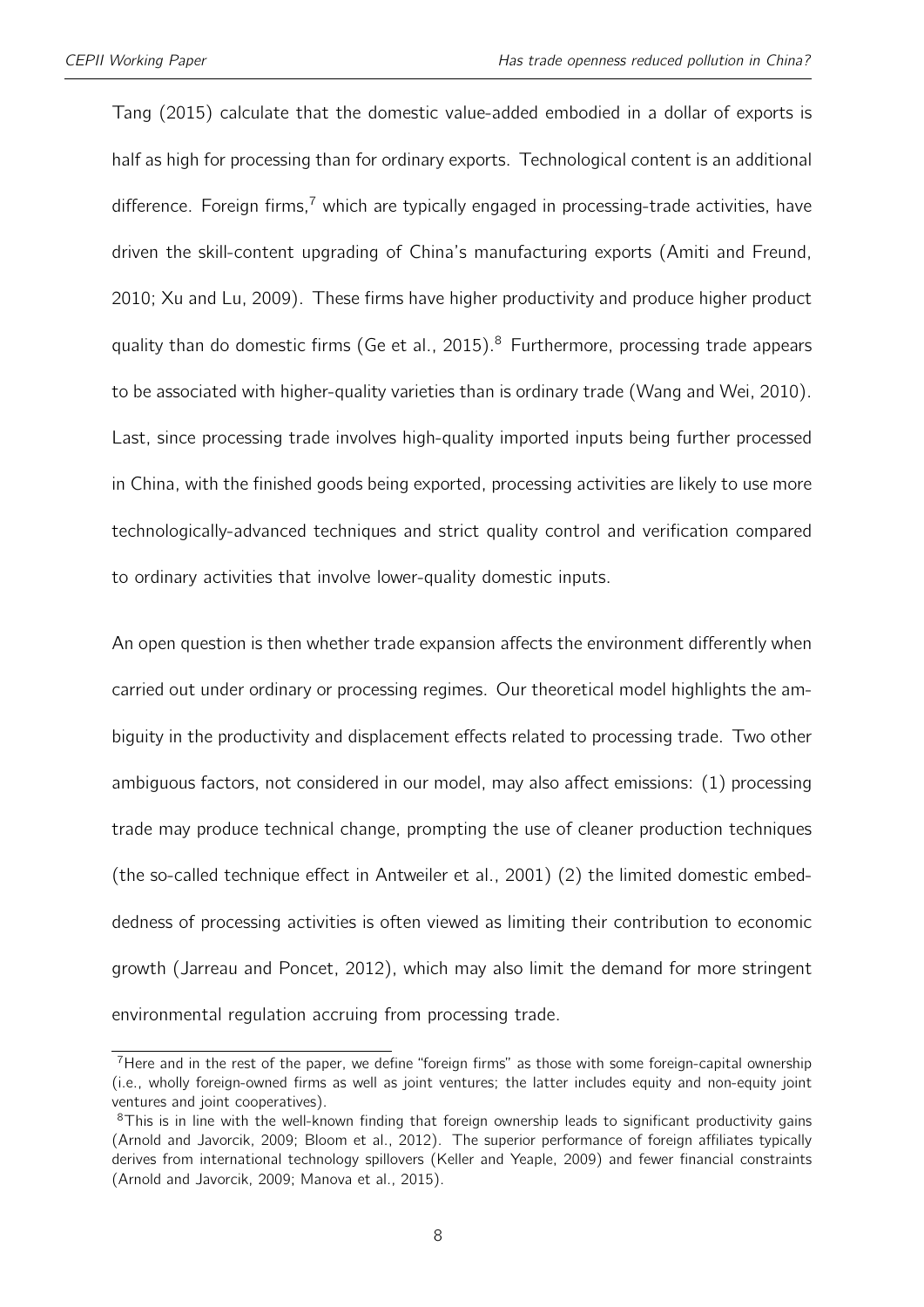By differentiating empirically between processing and ordinary trade, as well as foreign and domestic trade, we build on the recent literature on the particularities of foreign-owned firms and processing trade [\(Amiti and Freund,](#page-40-4) [2010\)](#page-40-4) and investigate whether production fragmentation plays a role in the environmental repercussions of China's enhanced outward orientation. Our results reveal a positive and significant effect of trade on emissions that is mostly attributable to processing trade and activities undertaken by foreign firms:<sup>[9](#page-2-0)</sup> much lower gains result from either ordinary trade activities or domestic firms, even though these have been the main contributors to the growth in China's trade over the last decade.<sup>[10](#page-2-0)</sup> This result is consistent with the finding in [Dean and Lovely](#page-41-0)  $(2010)^{11}$  $(2010)^{11}$  $(2010)^{11}$  $(2010)^{11}$  of a positive link between China's pollution intensity and FDI or processing activities.<sup>[12](#page-2-0)</sup>

The remainder of the paper is structured as follows. The next section outlines the theoretical framework for the link between processing trade and the environment, and Section 3 sets out our empirical strategy. Section 4 then presents the data and some descriptive statistics while Section 5 discusses the results. Last, Section 6 concludes.

#### <span id="page-8-0"></span>2. A simple model of processing trade and the environment

In this section we present a simple model that identifies the specific channels through which processing trade affects the environment. The specificity of processing trade pertains to

<sup>&</sup>lt;sup>9</sup>In the robustness checks, we calculate trade openness using domestic value-added in trade to ensure that our results are not driven by different levels of local value-added content.

<sup>&</sup>lt;sup>10</sup>In 2002, ordinary trade represented 42.7 percent of China's total trade, but this share rose to 44.5 percent by 2007, and by 2012 had reached 52.1 percent.

 $11$ The authors calculate the pollution intensity of imports and exports using industrial sector-level emissions intensity. This pollution intensity is then weighted by the share of manufacturing exports (imports) corresponding to that sector and summed to yield an export (import)-weighted average pollution intensity for each year.

<sup>&</sup>lt;sup>12</sup>Our work differs in that we exploit city-level data and compute exogenous sources of city-level trade openness, which provide us with an original instrumental-variable approach to address the endogeneity problems that are typical in this area.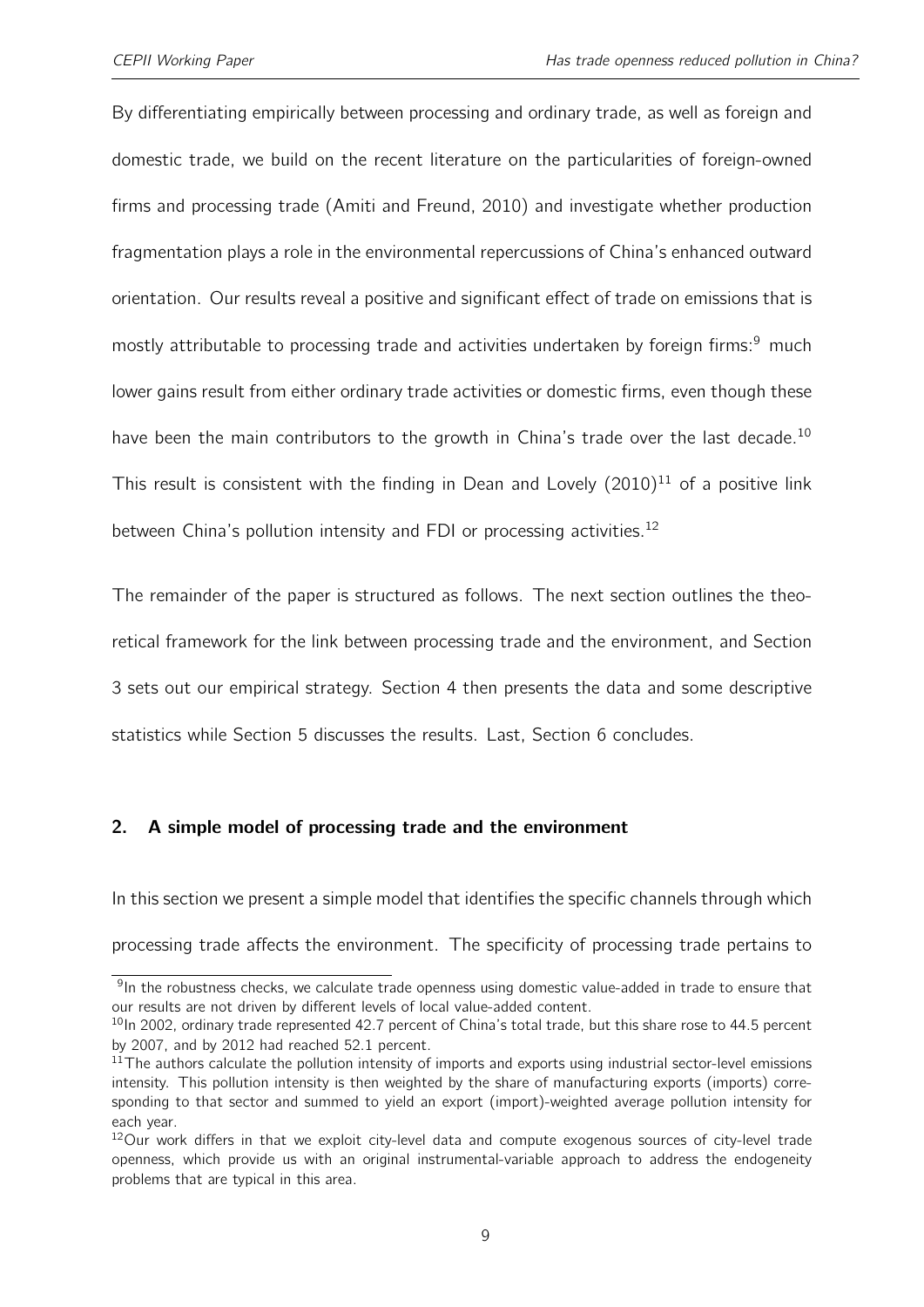its use of imported intermediates as well as local intermediates.<sup>[13](#page-2-0)</sup> In our setting, domestic pollution emanates from local production activities (of final and intermediate goods). Our focus is on how trade liberalization modifies this source of pollution.

To answer this question we analyze the demand and supply of local and imported intermediates in the manufacturing sector using a monopolistic-competition model à la [Ethier](#page-41-3) [\(1982\)](#page-41-3), which we modify to account for the environmental consequences of local production. We make three assumptions to keep things simple. First, we consider that each firm produces a single variety, which can be consumed as an intermediate or a final good.<sup>[14](#page-2-0)</sup> This simplification implies that "manufacturing uses manufacturing as an input" [\(Krugman](#page-43-0) [and Venables,](#page-43-0) [1995\)](#page-43-0).<sup>[15](#page-2-0)</sup> Second, we assume that production uses labor, energy and both local and foreign intermediates. By using energy as an input, pollution is a by-product of producing a variety. Third, we adopt a partial-equilibrium approach and do not model the consumer demand for final goods. We instead focus on how trade liberalization affects the polluting local production of intermediates.

We consider the two-country case, Home and Foreign, which are identical in endowments, preferences, and technology. We now describe the Home economy (China), simply noting that similar conditions hold in the Foreign economy. To establish the effects of trade liberalization on the environment relating to the use of (local and imported) intermediates, we first determine the production cost of intermediates and then their demand. The cost

 $\overline{^{13}}$ In contrast, ordinary trade only uses local intermediates.

<sup>&</sup>lt;sup>14</sup>This allows us to avoid distinguishing between final- and intermediate-good production functions.

<sup>&</sup>lt;sup>15</sup>As noted by [Combes et al.](#page-41-5) [\(2008\)](#page-41-5), this implication is more realistic than it may at first glance seem. It is well-established that input-output matrices have thick diagonals, meaning that a significant fraction of intermediate goods are used to produce final goods from the same sector.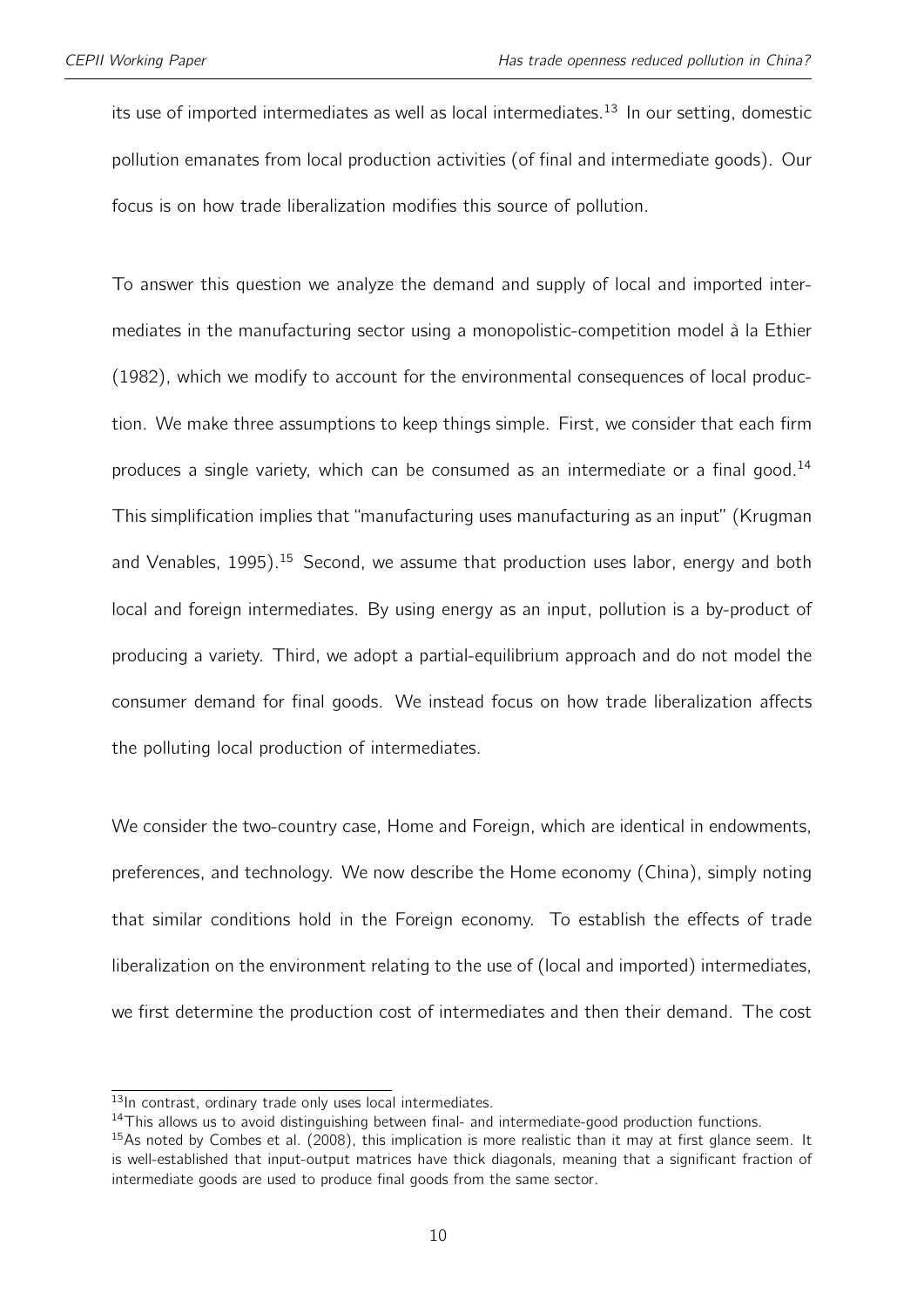of an intermediate variety  $\omega$  produced at Home is assumed to be:

$$
C(m(\omega)) = f + bwm(\omega) = z^{\alpha} M^{\beta} \ell^{1-\beta-\alpha},
$$

with  $0 < \alpha < 1$ ,  $0 < \beta < 1$ ,  $0 < 1 - \beta - \alpha < 1$ , and where w is the manufacturing wage, f is the fixed requirement and b the marginal requirement of labor  $\ell$ , energy z and intermediates M. This latter is assumed to be an aggregate of local and imported intermediates such that

$$
M=\left[\int_{\omega\in\Omega_h}m_h(\omega)^{\frac{\sigma-1}{\sigma}}d\omega+\int_{\omega\in\Omega_f}m_f(\omega)^{\frac{\sigma-1}{\sigma}}d\omega\right]^{\frac{\sigma}{\sigma-1}},
$$

where  $m_i(\omega)$  is the quantity of variety  $\omega$  produced in country  $j = h, f$ , used as an intermediate input at home,  $\Omega_j$  denotes the number of intermediate inputs produced at home h or abroad f, and  $\sigma > 1$  is the elasticity of substitution between intermediates. A larger value of the elasticity  $\sigma$  indicates that intermediates can be more easily substituted in the assembly of final goods.

We solve the following minimization problem to determine the cost function for producing a given volume of intermediates  $\bar{m}$ :

minimize 
$$
(PM + p_z z + w\ell)
$$
  
\nsubject to the constraint  $b w \bar{m} = z^{\alpha} M^{\beta} \ell^{1-\beta-\alpha} - f$ ,

where P is the price index of the aggregate M, and  $p_z$  is the price of energy. This program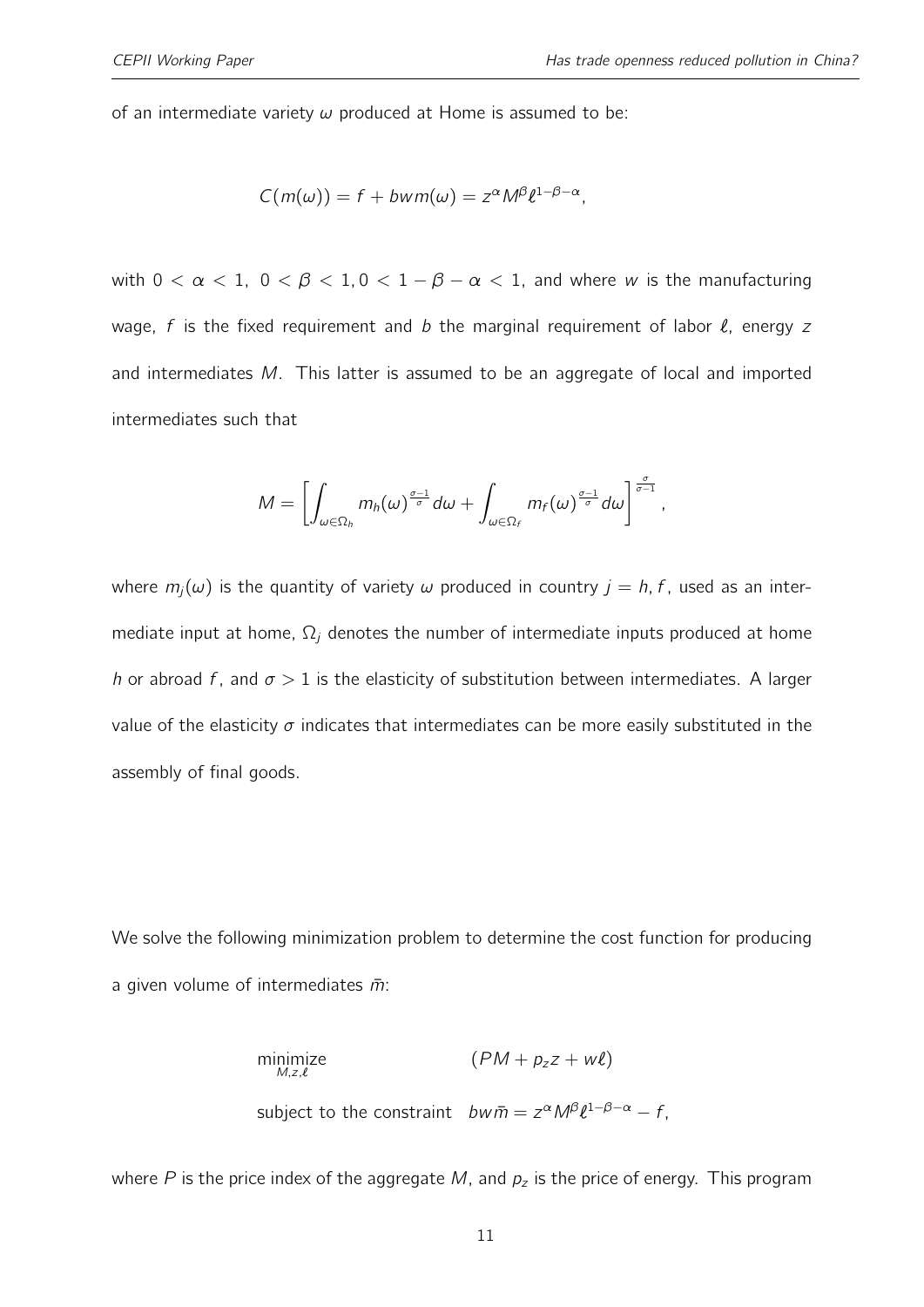yields the cost function  $\overline{C}$  for producing a given variety  $\omega$ :

<span id="page-11-1"></span><span id="page-11-0"></span>
$$
\bar{C} = \left(\frac{1}{\beta\gamma}\right) (bw\bar{m} + f)P^{\beta}p_{z}^{\alpha}w^{1-\beta-\alpha},\tag{1}
$$

with  $\gamma = \left(\frac{\alpha}{\beta}\right)$  $\frac{\alpha}{\beta}$   $\left(\frac{1-\beta-\alpha}{\beta}\right)$  $\frac{\beta-\alpha}{\beta}\Big)^{1-\beta-\alpha}.$ 

The use of the duality result of maximizing production subject to the cost constraint yields the simple isoelastic demand for each commodity  $\omega$  in Home, depending on the source country  $j = h$ , f of intermediate production:

$$
m_h(\omega) = \left(\frac{p_h(\omega)}{P}\right)^{-\sigma} \frac{E}{P}, \quad \text{and} \quad m_f(\omega) = \left(\frac{\tau p_f(\omega)}{P}\right)^{-\sigma} \frac{E}{P}.
$$
 (2)

where E are the expenditures on intermediates in Home,  $p_i(\omega)$  the factory gate price of variety  $\omega$  produced in country  $j = f$ , h, and  $\tau$  the trade-cost factor on shipments of intermediate goods from f to h. We assume that  $\tau > 1$ , as importing intermediate goods from Foreign involves some trade-cost frictions, relating to the movement of the intermediate good to the final user, such as administrative and currency barriers.  $P$  is the associated price index of the intermediate goods:

<span id="page-11-2"></span>
$$
P = \left[ \int_{\omega \in \Omega_h} p_h(\omega)^{1-\sigma} d\omega + \int_{\omega \in \Omega_f} [\tau p_f(\omega)]^{1-\sigma} d\omega \right]^{\frac{1}{1-\sigma}}.
$$
 (3)

From Home's demand in intermediates (Equation [2\)](#page-11-0) and the cost function (Equation [1\)](#page-11-1), we can answer our central question of whether trade liberalization affects the scale of local polluting production activities. A reduction in trade frictions (lower  $\tau$ ) affects Home's pollution via two channels: a displacement (or composition) effect and a productivity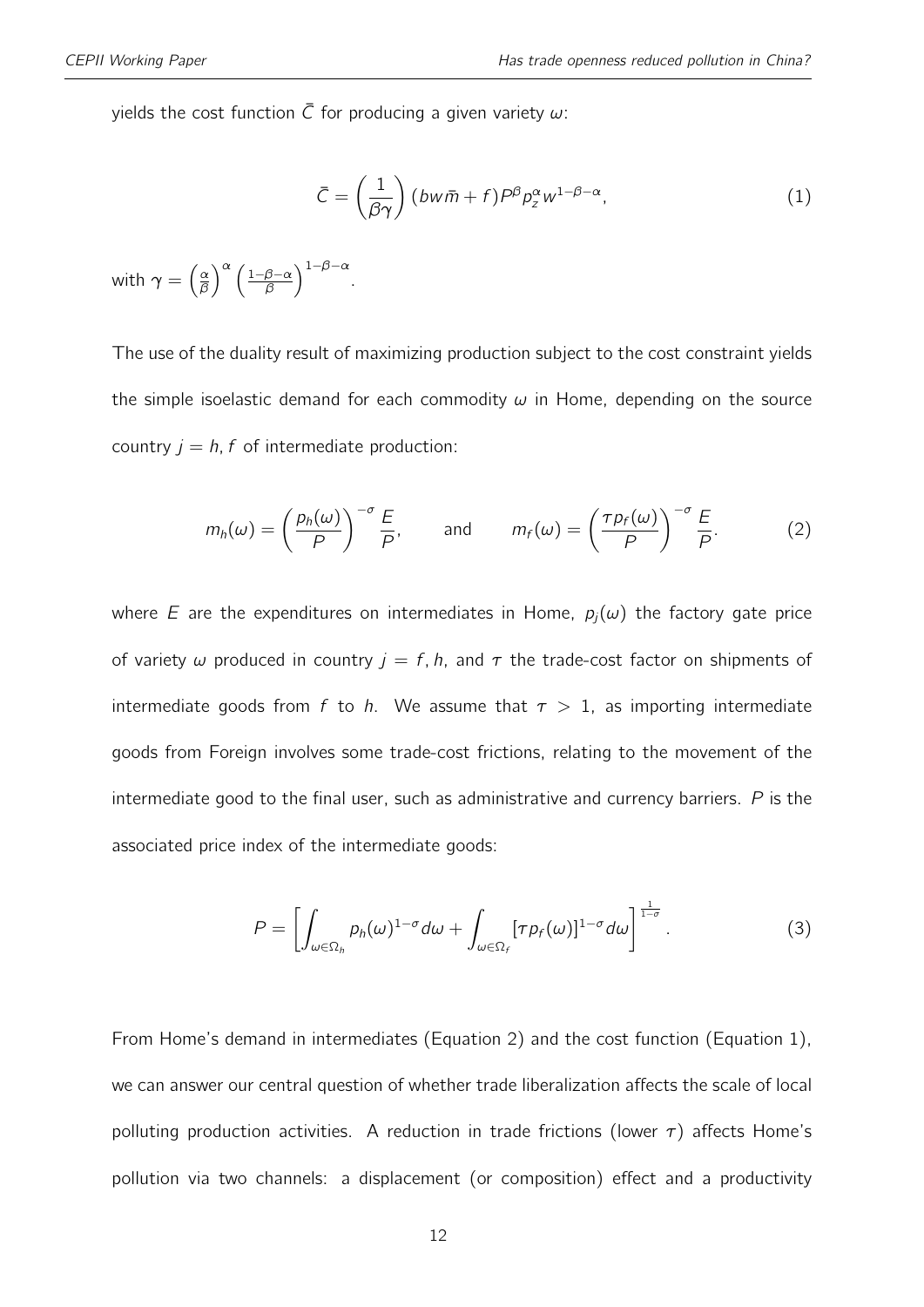(or scale) effect. We examine each in turn, given that the former is beneficial for the environment, while the latter is detrimental.

The pollution displacement or composition channel is straightforward. For the same factory-gate price, the consumption of a foreign intermediate  $(m_f)$  is lower by a factor of  $\tau^{-\sigma}$  than the consumption of the local intermediate  $(m_h)$  (from Equation [2\)](#page-11-0). When Home liberalizes trade, in the sense that trade barriers fall (lower  $\tau$ ), producers consume more of each imported intermediate variety. At the same time, they consume less of each local variety  $(m_h)$  as lower  $\tau$  implies a lower price index P (Equation [3\)](#page-11-2), so that the product market is more competitive. This induces a change in the composition of the total demand for intermediates in Home. Given that the production of intermediates at Home generates pollution as a by-product, the reduction in local demand leads to a variant of what [Levinson](#page-43-1) [\(2009\)](#page-43-1) calls "pollution displaced by imports". Holding other factors and productivity constant, the more trade is liberalized, the lower is both the demand for local intermediates and pollution.

The *productivity or scale channel* is detrimental for the environment. The cost function of producing local intermediates (Equation [1\)](#page-11-1) depends on the price index P. When Home liberalizes trade, both  $\tau$  and the price index fall. This leads to a lower production cost for intermediates. In other words, lowering trade costs increases productivity gains. This productivity channel is detrimental to the environment as pollution is a by-product of local intermediates production. This channel is a variant of the well-known scale effect, which arises from the changing scale of the economy.<sup>[16](#page-2-0)</sup>

<sup>&</sup>lt;sup>16</sup>These two channels (scale and composition) can be complemented by a technique effect if we allow for pollution abatement, as in [Antweiler et al.](#page-40-0) [\(2001\)](#page-40-0).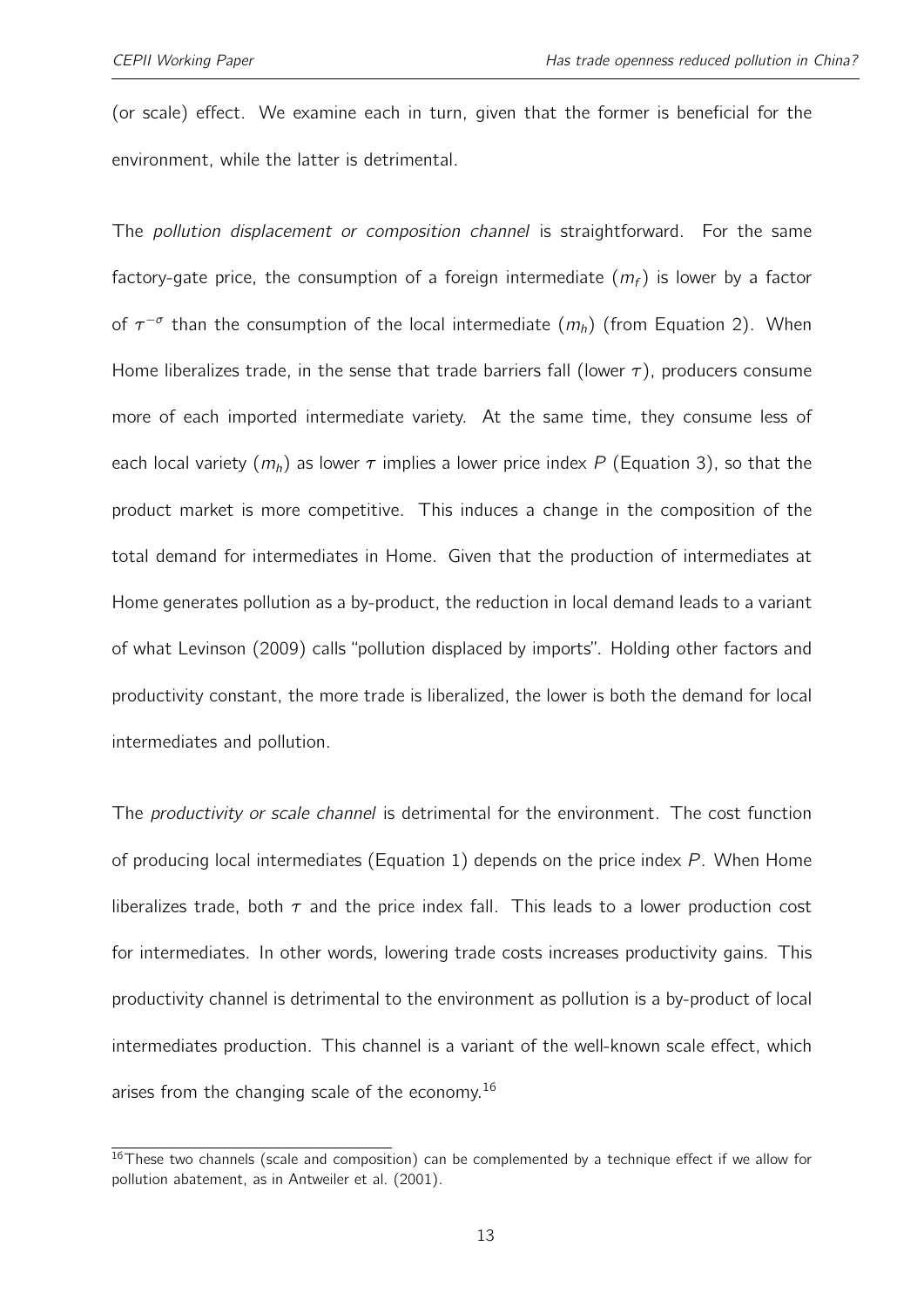The main prediction of the model is that the effect of trade liberalization on pollution is unambiguously positive for a given scale of production, but ambiguous otherwise. Empirically, we thus expect processing trade to be more environmentally beneficial than ordinary trade, once we control for the scale of production.

#### 3. Empirical specification

Our empirical analysis assesses the environmental consequences of Chinese cities' trade liberalization. Our empirical specification follows the main literature in this area [\(Antweiler](#page-40-0) [et al.,](#page-40-0) [2001](#page-40-0) and [Frankel and Rose,](#page-42-0) [2005\)](#page-42-0). We investigate the effect of trade openness on pollution intensity for a given level of income per capita, which commonly captures scale effects [\(Cole and Elliott,](#page-41-6) [2003\)](#page-41-6), as required by theory:

<span id="page-13-0"></span>In Pollution<sub>ct</sub> = 
$$
\alpha_c + \alpha_t + \gamma \text{Trade}_{ct} + \beta_1 \ln \text{ Income}_{c,t-1} + \beta_2 KE_{ct} + \beta_3 Z_{ct} + \epsilon_{ct}
$$
, (4)

where Pollution<sub>ct</sub> is per-capita sulfur emissions (SO<sub>2</sub>) for year t and city c. We focus on  $SO_2$  emissions as an indicator of pollution for several reasons. First,  $SO_2$  is one of the main air pollutants in China, and is highly correlated with other airborne pollutants.<sup>[17](#page-2-0)</sup> Second,  $SO<sub>2</sub>$  is a by-product of goods production, which is consistent with our interest on the effect of trade liberalization on pollution emissions. Third, the impact of  $SO_2$  is more localized compared to other pollutants. It is thus straightforward to link emissions at the city level to local trade performance. Fourth, we observe variation in  $SO_2$  across industries and cities. Some industries use more energy and emit more  $SO<sub>2</sub>$  than others, so that there is variation in the pollution repercussions of production and trade across cities:

 $17$ Other major air pollutants in China include particulate matter, ozone and nitrogen dioxide. There are however no statistics on their emissions for a panel of cities over a long period of time.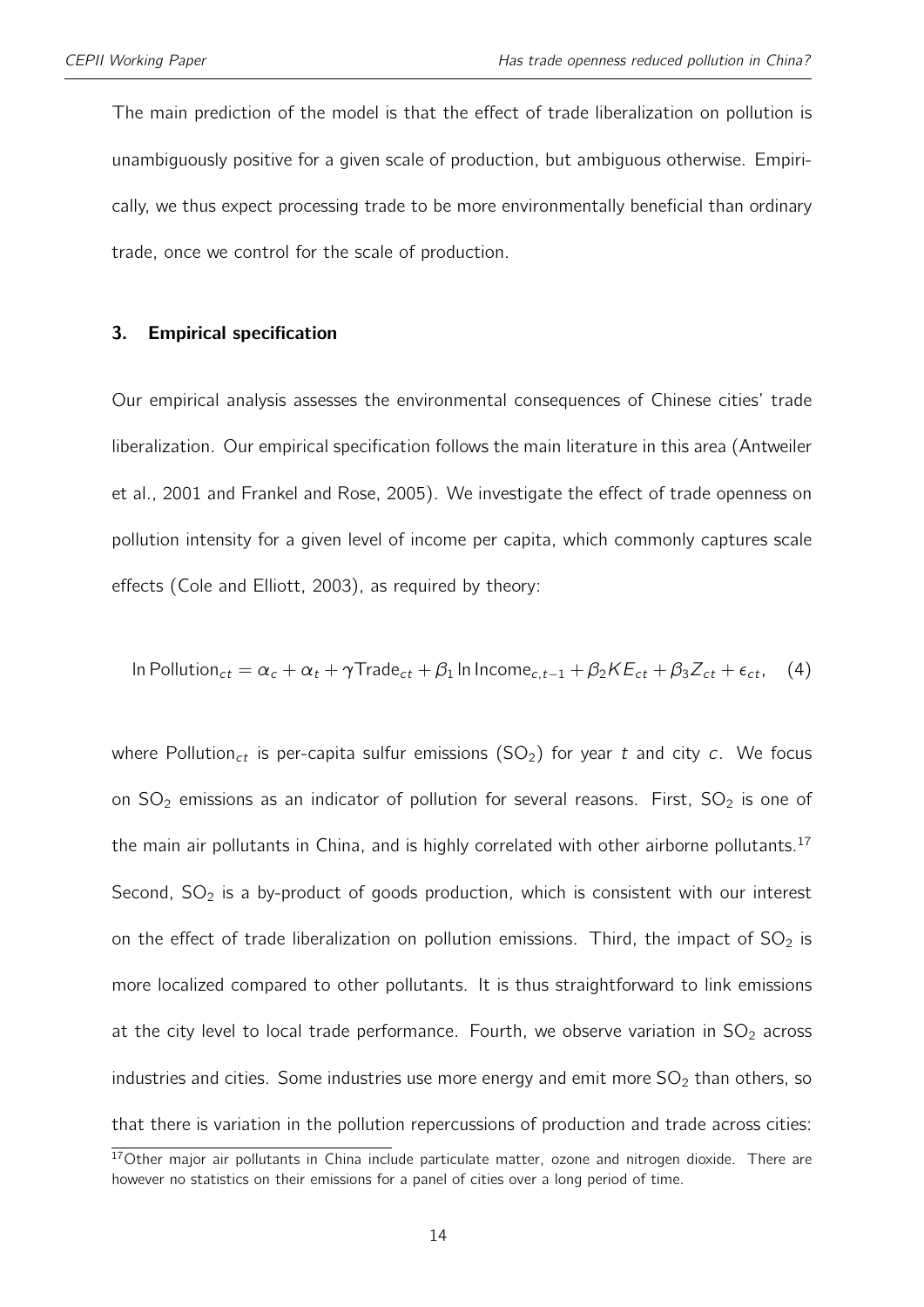cities have different industries and do not produce the same goods. Trade liberalization may thus affect the mix of goods produced across cities over time differently, and hence their emissions. Fifth, we can see the direct implications of trade-related pollution in terms of local health and mortality.<sup>[18](#page-2-0)</sup> Last, changes in  $SO_2$  emissions are less likely to affect GDP growth than are changes in the emissions of other pollutants or other sources of environmental deterioration (such as energy use, deforestation, etc) as argued by [Stern](#page-44-5) [and Common](#page-44-5) [\(2001\)](#page-44-5). Simultaneity issues should thus be less of a problem with  $SO_2$ .<sup>[19](#page-2-0)</sup> While our benchmark specification uses  $SO_2$  emissions per capita, we check the robustness of our results by using  $SO_2$  per GDP and emissions of soot (black carbon).<sup>[20](#page-2-0)</sup>

In Equation [\(4\)](#page-13-0), the trade-openness rate, Trade<sub>ct</sub>, is measured as the ratio of exports plus imports to GDP. Our main contribution is to uncover the role of international production fragmentation: we will distinguish trade flows according to the ownership type of the firm (foreign or domestic) and the trade regime (ordinary or processing trade). The use of city fixed effects  $(\alpha_c)$  controls for any time-invariant city characteristics. Our empirical strategy hence exploits within-city variation over time, and thus addresses the question of the impact of a change in trade openness on city pollution. Moreover, we add year fixed effects  $\alpha_t$  that control for annual shocks that are common to all Chinese cities.

As argued in the literature, the logarithm of per capita income (Income<sub>c.t−1</sub>) is used to capture scale, as well as technique, effects. These effects go in opposite directions: while

<sup>18</sup>[Tanaka](#page-44-6) [\(2014\)](#page-44-6) finds that efforts to reduce  $SO_2$  emissions in China significantly reduced infant mortality.  $19$ By contrast,  $CO<sub>2</sub>$  emissions are more endogenous to growth. For instance, deforestation releases large amounts of  $CO<sub>2</sub>$  and may also increase income in the short-run by favoring commercial agriculture.

<sup>&</sup>lt;sup>20</sup>Soot is the main pollutant from burning coal. Poor production methods and widespread use of coal make China the world's largest source of black carbon. This results mainly from coke production, brick making, diesel fuel and household coal. Some of its particles (notably the tiniest ones - qualifying as PM2.5) are the deadliest form of air pollution due to their ability to penetrate unfiltered deep into the lungs and bloodstream, causing permanent DNA mutations, heart attacks, and premature death [\(World Bank,](#page-44-3) [2007\)](#page-44-3).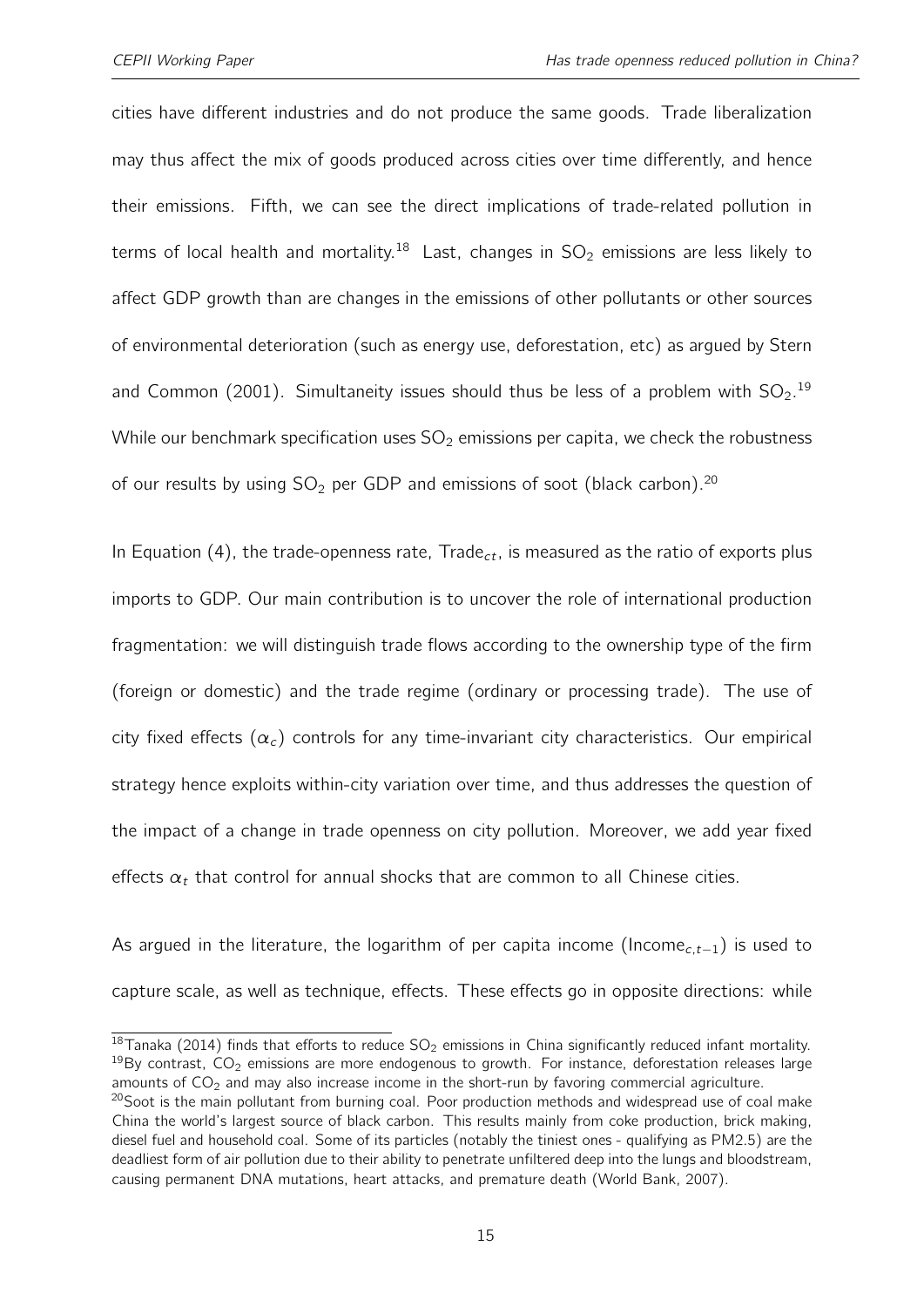pollution grows with economic activity, the demand for environmental quality and adoption of cleaner production technology are expected to rise with income. A positive association between pollution and income is traditionally interpreted as the domination of the income over the technique effect. We use lagged income to mitigate any simultaneity issues. The city-level capital to employment ratio ( $KE<sub>ct</sub>$ ) is introduced to capture local factor endowments, while  $\epsilon_{ct}$  is the usual error term.

Finally, our specification [\(4\)](#page-13-0) includes a rich set of city controls  $(Z_{ct})$ , which account for remaining confounding factors that may be correlated with both city environmental and trade performance. We account for city per capita land area, as population density leads to environmental degradation at a given level of per capita income [\(Frankel and Rose,](#page-42-0) [2005\)](#page-42-0). We also control for three factors that are well-known to be determinants of both technological progress and export performance: foreign-capital intensity, human-capital endowments, and technology development areas (see [Wang and Wei,](#page-44-4) [2010\)](#page-44-4). Foreign capital intensity is proxied by Foreign Direct Investment (FDI) over GDP, reflecting the growing literature suggesting that the large influx of foreign capital into China has re-sulted in cleaner business practices [\(Cole et al.,](#page-41-7) [2011;](#page-41-7) [Dean and Lovely,](#page-41-0) [2010\)](#page-41-0).<sup>[21](#page-2-0)</sup> Second, human-capital endowments are proxied by university-student enrollment. Third, the development of high- and new-tech sectors is picked up by the number of technology development areas.[22](#page-2-0) Two additional variables attempt to account for emissions related to the production and consumption structures. The employment share in the secondary sector captures the relative size of manufacturing in the economy, while the annual consumption

 $21$  Looking at the reverse relationship, [Lu et al.](#page-43-7) [\(2013\)](#page-43-7) show, by way of contrast, that cities with tougher environmental regulations attract less foreign direct investment.

<sup>&</sup>lt;sup>22</sup>We use the list established by [Wang and Wei](#page-44-4) [\(2010\)](#page-44-4) of Economic and Technological Development Areas and Hi-Technology Industry Development Areas.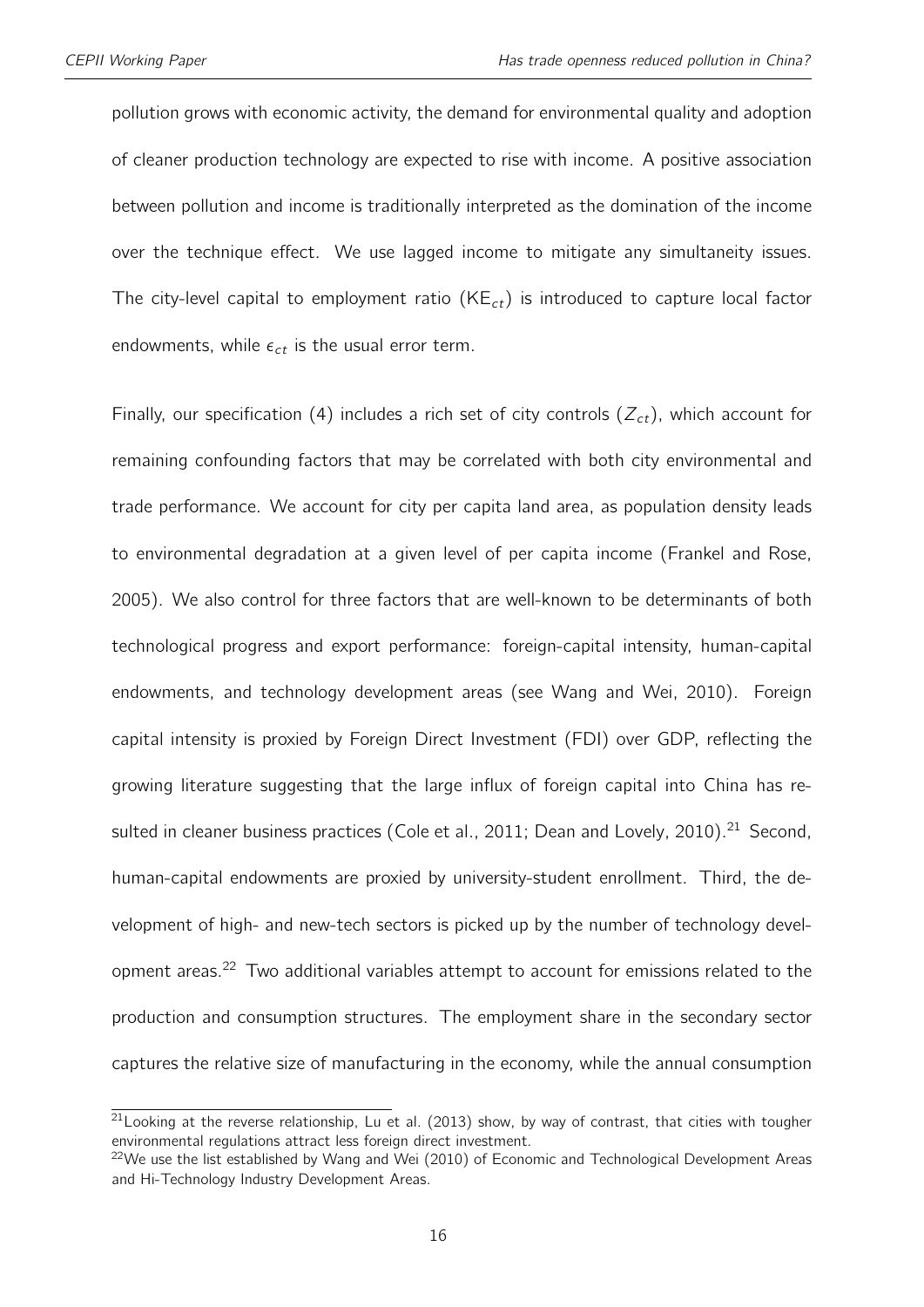of electricity (in kwh) accounts for energy demand, which is one of the main sources of emissions.

We adopt an instrumental-variable strategy to estimate Equation [\(4\)](#page-13-0) and to address the potential endogeneity of trade openness.<sup>[23](#page-2-0)</sup> We extract exogenous variations in city-level trade openness from two sources: (1) changes in the proximity of foreign suppliers and (2) repercussions from nationally-implemented trade protection of imports and exports. The proximity of foreign suppliers (foreign-supply access) is a trade-cost weighted measure of foreign supplier size, which does not reflect the supply- or demand-side features of Chinese cities. Trade protection relates to average import tariffs and export tax measures, weighted using the product's share in 1997 city imports and exports respectively. These two policyinduced instruments incorporate information on time-varying tax rates that are decided at the national level, hence avoiding any reverse causality from pollution-intensity between 2003 and 2012 at the local level.

#### 4. Data, stylized facts and instruments

#### 4.1. Pollution data

Our main variable of interest is the sulfur-dioxide  $(SO<sub>2</sub>)$  emissions of Chinese cities, which comes from the Urban Statistical Yearbook, published by China's State Statistical Bureau. In robustness checks, we also appeal to soot emissions from the same source.<sup>[24](#page-2-0)</sup> Our final data set consists of a panel of 235 prefecture-level cities for the years 2003 to 2012.<sup>[25](#page-2-0)</sup>

<sup>&</sup>lt;sup>23</sup>This strategy is presented in greater detail in Section [4.4.](#page-18-0)

<sup>&</sup>lt;sup>24</sup>The cross-city correlations between  $SO_2$  and soot are between 0.7 and 0.8 for our sample years.

 $252003$  is the first year in which data on  $SO_2$  emissions is available at the city level. We retain cities for which information on income, pollution and trade is not missing, and which are not identified as outliers using the method in [Hadi,](#page-42-5) [1994.](#page-42-5)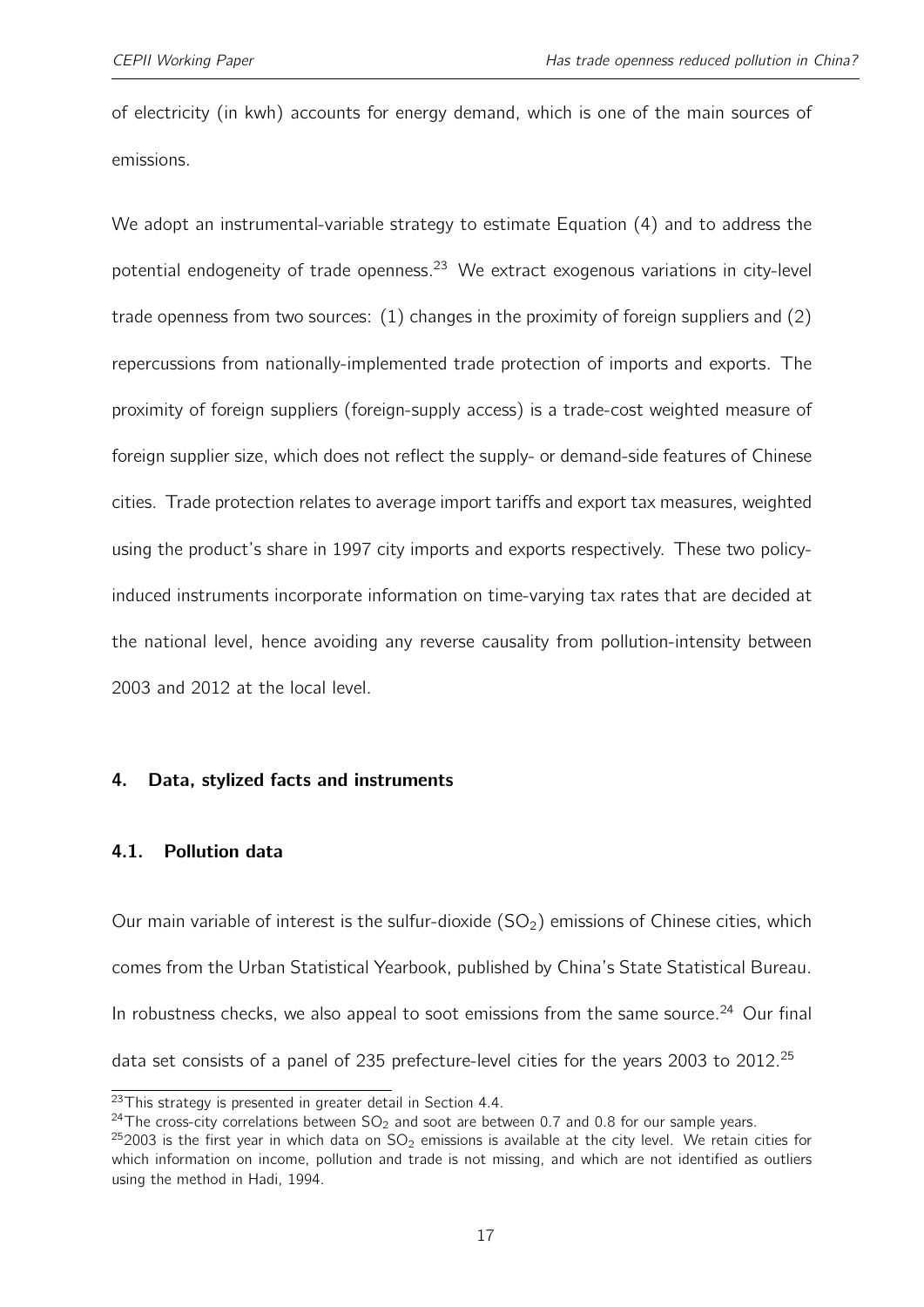Figure [\(1\)](#page-17-0) depicts the evolution of per capita  $SO_2$  emissions between 2003 and 2012. Emission intensity increased until 2007, followed by a downward trend. This hump-shaped curve is consistent with a hypothetical environmental Kuznets curve (EKC), according to which pollution often appears first to worsen and then to improve as country income grows.<sup>[26](#page-2-0)</sup> This stabilization of per capita  $SO_2$  emissions in China is in line with the country's rapid development and the fact that  $SO_2$  is one pollutant for which there is evidence of an EKC [\(Grossman and Krueger,](#page-42-6) [1995;](#page-42-6) [Selden and Song,](#page-44-7) [1994\)](#page-44-7).



<span id="page-17-0"></span>Figure 1 – Average sulfur-dioxide emissions in China (2003-2012)

#### 4.2. Chinese trade data

We use Chinese customs data from 2003 to 2012. Export and import flows are aggregated at the 4-digit (city) location-level.<sup>[27](#page-2-0)</sup> We can distinguish trade flows according to the ownership type of the firm (foreign or domestic) and trade regime (ordinary or processing

trade).[28](#page-2-0)

<sup>&</sup>lt;sup>26</sup>China's GDP per capita has grown at a rate of 10% per year over the last 30 years to attain 4,000 US Dollars in 2010.

 $27$ China is divided into four municipalities (Beijing, Tianjin, Shanghai and Chongqing) and 27 provinces which are further divided into prefectures. As is common in the literature, we use the terms city and prefecture interchangeably, even though prefectures include both an urban and a rural part.

 $28$ The data collected by Chinese Customs include annual export values by city at the HS 8-digit product level. This product dimension is used to calculate the two instruments based on import and export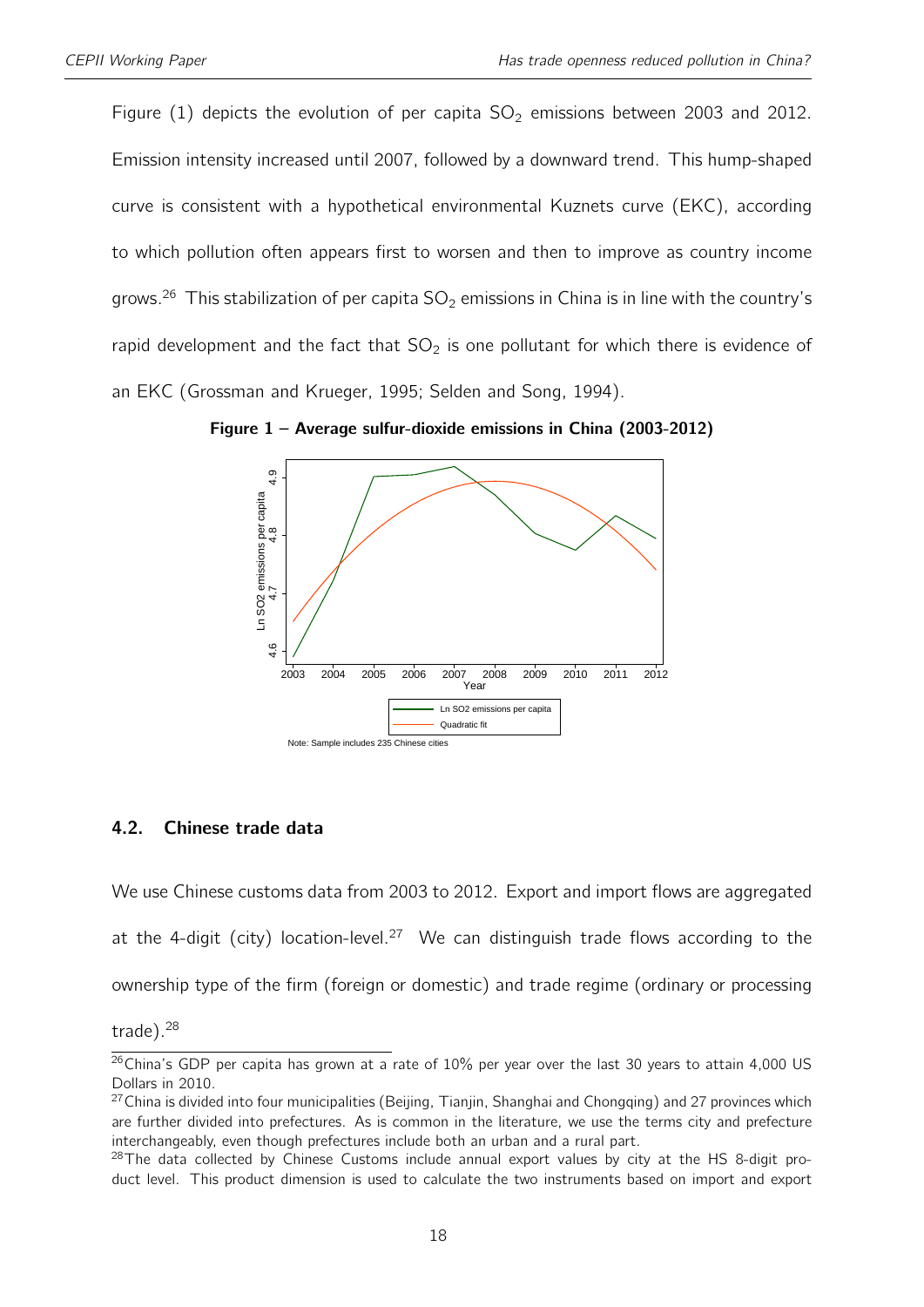#### 4.3. City-level macro indicators

Macroeconomic indicators at the city-level such as GDP, population, electricity consumption, employment share in manufacturing, FDI, university student enrollment and land area, which are used as controls in the regressions, come from China Data Online, provided by the University of Michigan. The capital abundance of cities  $K$  corresponds to the physical capital stock, calculated according to the method used by [Mankiw et al.](#page-43-8) [\(1992\)](#page-43-8) and described in the Appendix.

#### <span id="page-18-0"></span>4.4. Instruments

We address the endogeneity of trade with respect to pollution by focusing on that part of city trade performance that is driven by proximity to foreign suppliers and China's trade protection. We hence instrument Chinese cities' trade openness using their foreign supply access and average import tariff and export tax.

#### Foreign supply access

Foreign supply access is calculated using international trade data.<sup>[29](#page-2-0)</sup> This measures proximity to foreign suppliers and does not reflect Chinese cities' local demand and supply factors that could also lead to greater trade flows but are potentially endogenous to local  $SO<sub>2</sub>$  emissions. The main idea underlying this indicator is that a location's import performance depends on its accessibility to potential trading partners. Locations closer to large supplier markets have greater supply access due to lower trade costs. This

tariffs. To account for the changes in the HS classification in 2002, 2007 and 2012, we aggregate the data to the HS 6-digit level (1996 revision). The correspondence tables from UNCTAD can be found at http://unstats.un.org/unsd/trade/conversions/HS Correlation and Conversion tables.htm.

<sup>&</sup>lt;sup>29</sup>International trade data for 179 countries is obtained from the IMF Direction of Trade Statistics (DOTS).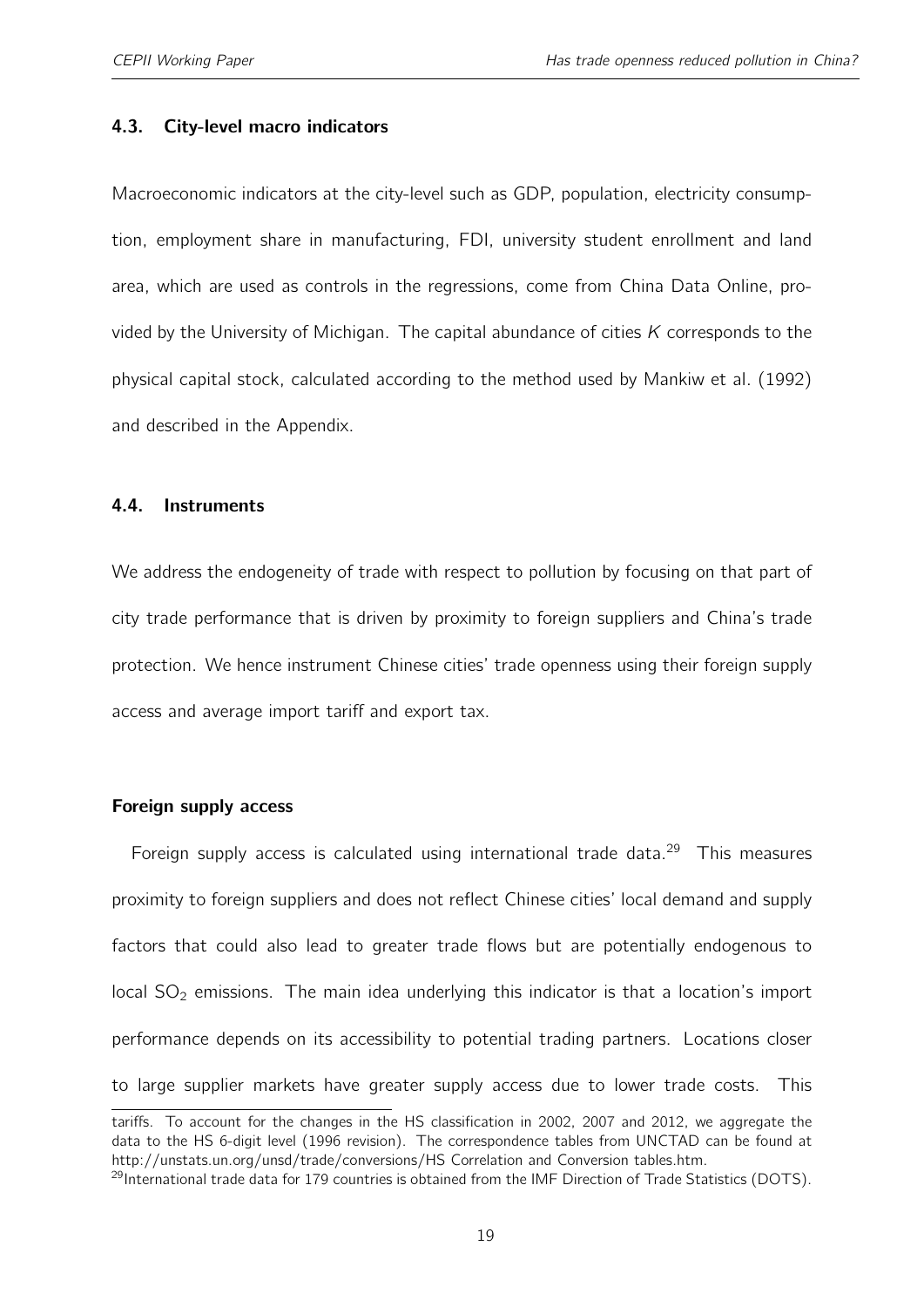gives them a competitive advantage in importing from these markets, and we thus expect locations with greater supply access to import more. The estimation of supply access follows the methodology proposed by [Redding and Venables](#page-44-8) [\(2004\)](#page-44-8). We estimate a standard trade equation on bilateral trade flows separately for each year of our sample. All of the estimated coefficients can then vary over time, which enables us to construct yearly city-level foreign supply access measures. The supply performance of Chinese cities' international partners is constructed using the annual estimates of the following standard trade equation:

<span id="page-19-0"></span>
$$
\ln EX_{ij} = \underbrace{\delta \ln d_{ij} + \eta B_{ij} + \vartheta WTO_{ij}}_{\text{Bilateral trade costs}} + FX_i + FM_j + \epsilon_{ij},
$$
\n(5)

where, for a given year,  $EX_{ij}$  denotes bilateral exports, between trading partners  $i$  and  $j, ^{30}$  $j, ^{30}$  $j, ^{30}$ explained by bilateral trade costs as well as exporter and importer dummies. Trade costs between  $i$  and  $j$  can be specified using different variables. We consider bilateral distance  $(d_{ii})$ , whether partners share a common border  $(B_{ii})$ , and whether the two are members of the WTO or its predecessor GATT  $(WTO_{ii})$ . These variables are obtained from CEPII. Distance between Chinese cities and foreign countries is constructed using latitudes and longitudes for each trading partner and the 17 largest Chinese harbors. Since most of China's trade is shipped by boat, we first calculate the geodesic distance of each Chinese city to the closest harbor and then add the geodesic distance from the harbor to the final (foreign) destination.<sup>[31](#page-2-0)</sup>

Equation [5](#page-19-0) provides us with yearly estimates of the two components of supply access:

<sup>30</sup> Trading partners include Chinese cities and 179 foreign countries.

<sup>&</sup>lt;sup>31</sup>The ports used are Beibuwan, Dalian, Fuzhou, Guangzhou, Lianyungang, Qingdao, Qinhuangdao, Rizhao, Shanghai, Shenzhen, Suzhou, Tangshan, Tianjin, Xiamen, Yingkou, Zhanjiang and Zhoushan.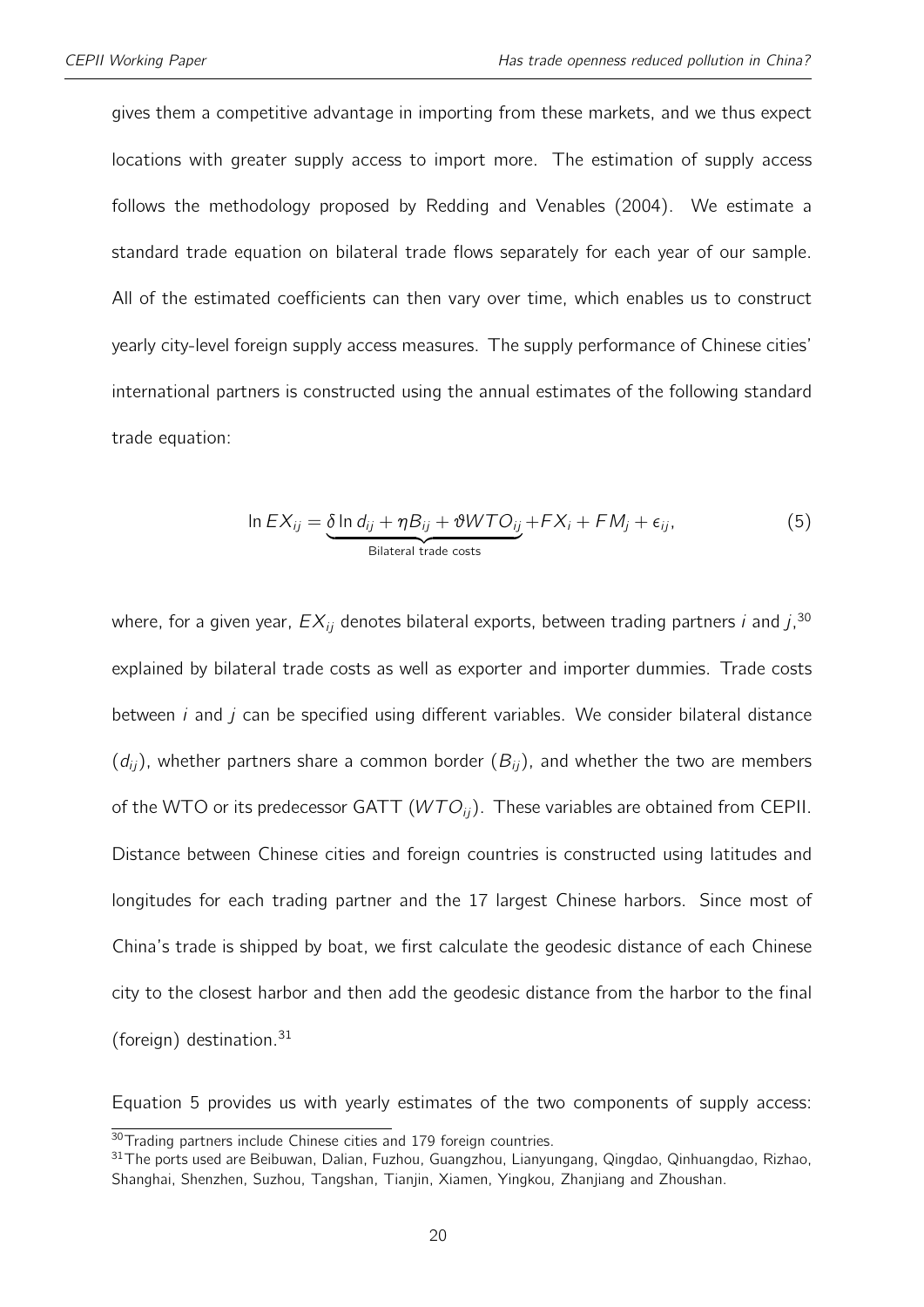freeness of trade and supply capacity. Importer fixed effects correspond to the log of the unobserved market capacity of the importing region j, while exporter fixed effects ( $FX_i$ ) capture the log of the exporter's supply capacity. The latter picks up whatever makes exporter  $i$  competitive, including the number of firms, their total output and their price competitiveness. The importer fixed effect  $(FM_i)$  captures all the considerations that make destination *j* attractive.<sup>[32](#page-2-0)</sup> The higher is  $FX_i$ , the greater its supply capacity and thus the more it exports to each destination partner.

Based on the annual estimates of the covariates and fixed effects in Equation [5,](#page-19-0) we construct each city's foreign supply access ( $FSA<sub>ct</sub>$ ) by summing the foreign partners' predicted supply capacity,  $FX_i$ , weighted by the estimates of the corresponding bilateral trade costs:

$$
\text{FSA}_{ct} = \sum_{i \in R} \exp(\hat{\delta}_t \ln d_{ic} + \hat{\eta}_t B_{ic} + \hat{\vartheta}_t WTO_{ict} + \widehat{FX}_{it}). \tag{6}
$$

where R denotes the set of foreign countries. Foreign supply access hence corresponds to a trade-cost weighted measure of suppliers' size. It does not capture Chinese cities' supply-side features such as local comparative advantage due to the availability of specific resources, any particular production technology or greater local productivity. It also does not incorporate local demand-side features such as income per capita.

#### Trade protection

Our two additional instruments refer to average tariffs, based on import and export

 $32$ It thus reflects the market capacity of importer j, which depends on its total expenditure on imported goods and the prevailing price index. The higher is  $\mathit{FM}_j$ , the greater its market capacity and thus the greater its demand for imported goods from each country of origin.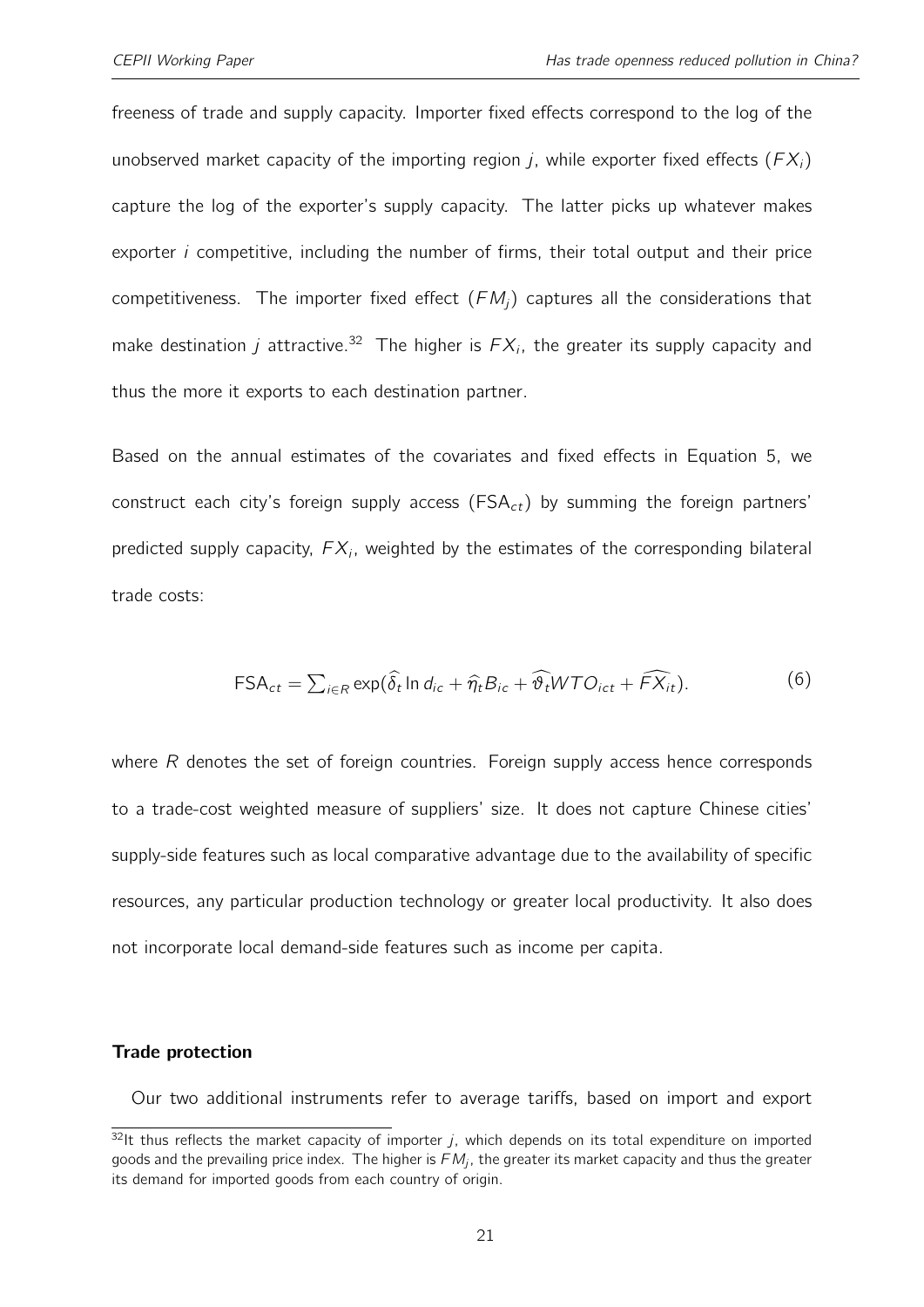data.

We calculate the weighted average of product-level nominal tariff protection applied to imports into China, using the product's share in 1997 city imports as the weight. Annual data on MFN tariffs at the HS6-level come from the World Integrated Trade Solution (WITS).

Export taxation is common in China. A growing literature on the Chinese VAT system [\(Chandra and Long,](#page-41-8) [2012;](#page-41-8) [Evenett and Jing,](#page-41-9) [2012;](#page-41-9) [Gourdon et al.,](#page-42-7) [2014\)](#page-42-7) highlights that an ad-valorem tax on exports is imposed when goods receive a VAT refund rate that is lower than the applicable VAT rate. Over the 2002-2012 period, only 13% of the products in China received rebates compensating for VAT. Incomplete rebates, which are equivalent to export taxation [\(Feldstein and Krugman,](#page-42-8) [1990\)](#page-42-8), are hence the rule in China. Our measure of export tax is the share of non-refunded VAT [=(1-VAT rebate)/VAT rate]. VAT rebate rates and VAT rates at the tariff-line level (HS 8-digit or more disaggregated levels) are taken from the Etax yearbooks of Chinese Customs. $33$  We calculate the weighted average of the product-level share of non-refunded VAT, using the product's share in 1997 city exports as the weight.

To further ensure the reliability of our IV strategy, both taxation-related instruments are lagged one year with respect to the trade-openness indicator.

<sup>33</sup>To account for the changes in the HS classification in 2002, 2007 and 2012, we aggregate the data to the HS 6-digit level (1996 revision) using the yearly average of these rates. We use the simple average of all tariff lines within a HS6 product and all sub-periods within the year.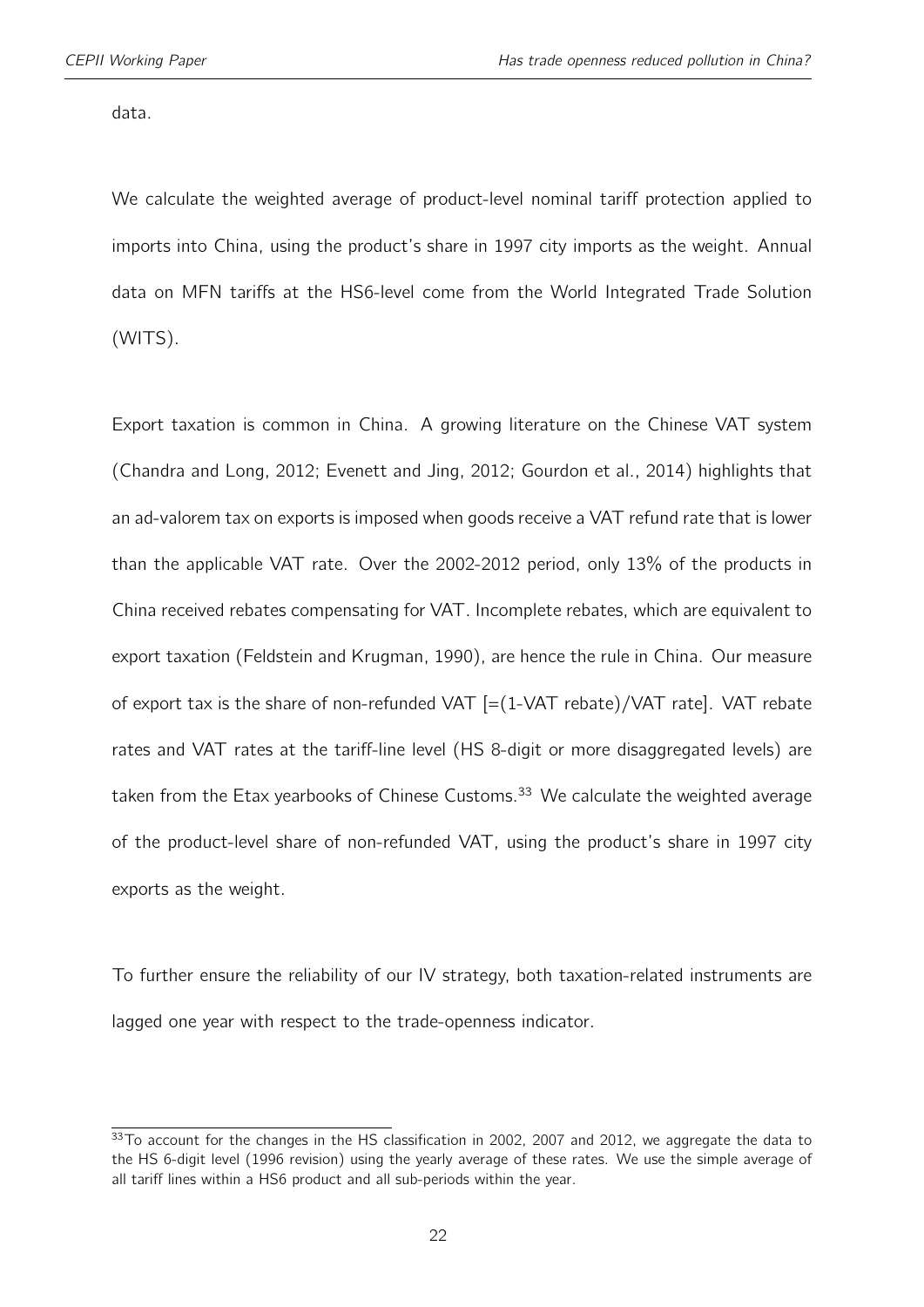#### <span id="page-22-0"></span>5. Results

#### 5.1. Benchmark results

Table [1](#page-24-0) shows the estimates for Equation [4,](#page-13-0) instrumenting trade openness with the three instruments described above. Columns 2 to 4 progressively add additional controls to our baseline specification in column 1. The estimated effect of trade openness on  $SO_2$  per capita emissions is always negative and significant, suggesting that greater trade openness has a beneficial effect on the environment.

We check that our instruments are not weak and are valid. The first stage of the estimations in Table [1](#page-24-0) appears in Table [A-3.](#page-49-0) These first-stage results suggest that greater proximity to foreign suppliers boosts the trade performance of Chinese cities, while a rise in the weighted average tariffs on exports and imports reduces trade openness (although the estimated coefficient on the import tax is insignificant). The partial explanatory power of the three instruments is roughly 2.2% and the F-test of their joint insignificance is rejected at the 1% level. The OLS results, corresponding to the IV results of Table [1,](#page-24-0) appear in Appendix Table [A-2](#page-48-0) and show an insignificant effect of trade openness on pollution. The OLS results then seem to be upward-biased. This either reflects measurement error, which typically induces a bias toward zero, or the omission of variables that are correlated with both trade openness and emissions, such as the availability of natural resources or large and competitive local supply capacity. Additional test statistics regarding our instruments appear at the foot of Table [1.](#page-24-0) These show that our instruments pass standard validity assessments.<sup>[34](#page-2-0)</sup> The Angrist-Pischke first-stage Chi-squared statistics reject the null of

<sup>&</sup>lt;sup>34</sup>The first stage F-statistics on the excluded instruments match the informal threshold of 10 suggested by [Staiger and Stock](#page-44-9) [\(1997\)](#page-44-9) to assess instrument validity.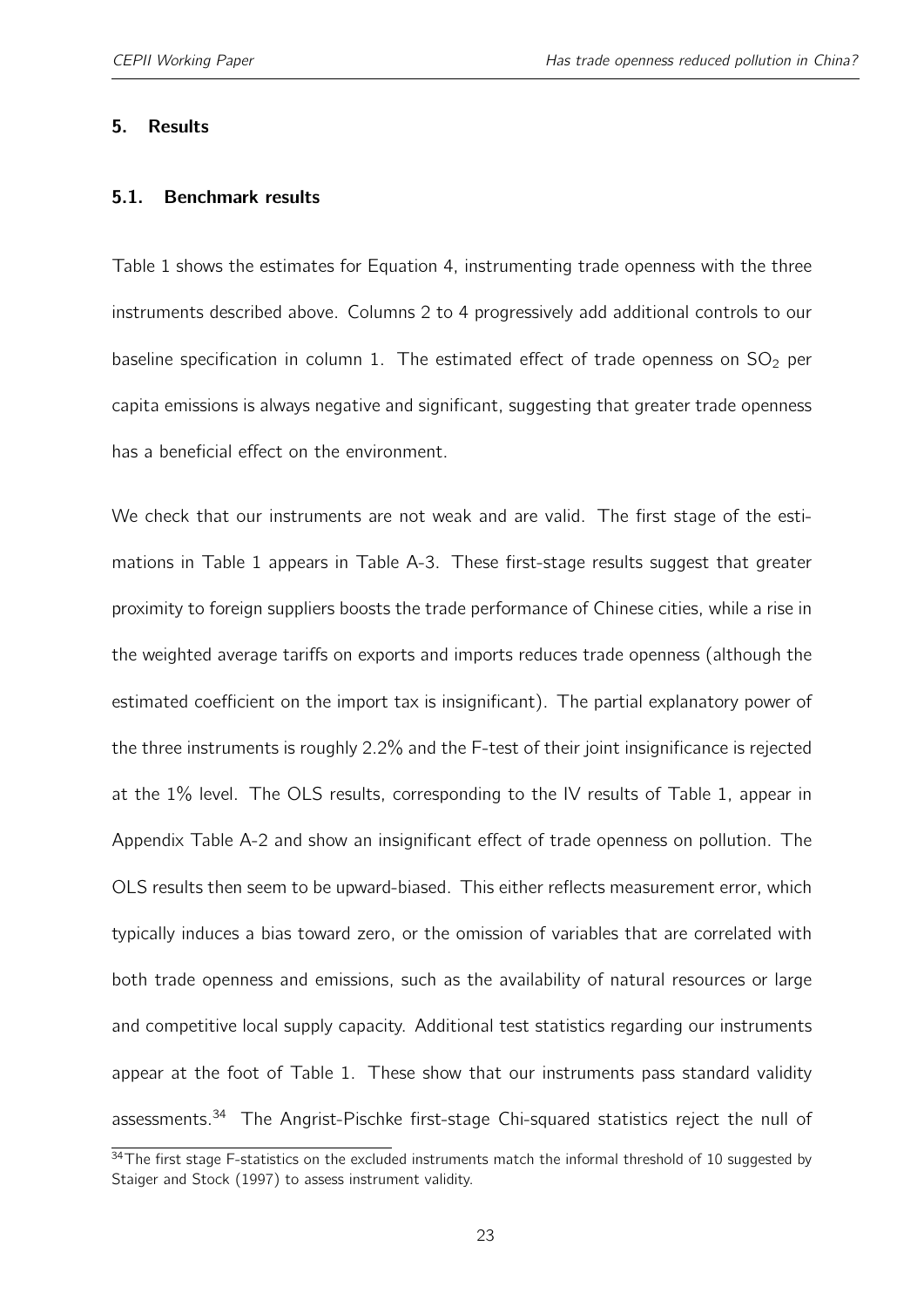under-identification [\(Angrist and Pischke,](#page-40-7) [2009\)](#page-40-7). This indicates that we do not suffer from weak instruments. The Hansen test of overidentifying restrictions for the excluded instruments is not rejected and hence does not exclude the exogeneity of our instruments.

The trade-openness estimate is virtually unchanged in column 2 when adding controls for city per capita land area, inflows of foreign investment, university-student enrollment and a dummy denoting the presence of a technology development area. Column 3 further adds the employment share in the secondary sector and total electricity consumption to account for emission sources related to production and consumption structures. This specification constitutes our benchmark in the remaining tables. All these control variables attract coefficients with the expected signs. The proxies for education and technologypromoting policy enter with significant negative signs, confirming that pollution is lower in locations with greater levels of skill and technology. Moreover, the estimates are negative for FDI, education and technology-supporting policy, and positive for the employment share in manufacturing and electricity consumption. These are all significant at the 1% confidence level, except for FDI.

The empirical specification in column 4 follows the theoretical work of [Antweiler et al.](#page-40-0)  $(2001)$ ,<sup>[35](#page-2-0)</sup> where the squares of per capita income and capital endowment are introduced to allow for non-linear effects. The environmental Kuznets curve literature does indeed propose a hump-shaped relationship between per capita income and pollution [\(Grossman and](#page-42-1) [Krueger,](#page-42-1) [1993;](#page-42-1) [Selden and Song,](#page-44-7) [1994\)](#page-44-7). Moreover, the interaction  $KE \times \ln \ln \text{comp}_{c, t-1}$ 

<sup>35</sup>In their model, emissions come from three main sources: scale, composition and technique effects. The scale effect represents the change in emissions from a change in the size of the economy, all else equal. The composition effect reflects the change in emissions due to a change in the mix of goods produced, e.g. devoting more resources to producing a polluting good will pollute more. These two effects mirror the productivity and displacement effects highlighted in our theory. The technique effect corresponds to a change in the pollution intensity of the dirty industry. As mentioned, this latter effect can be added to the model if we allow for pollution abatement.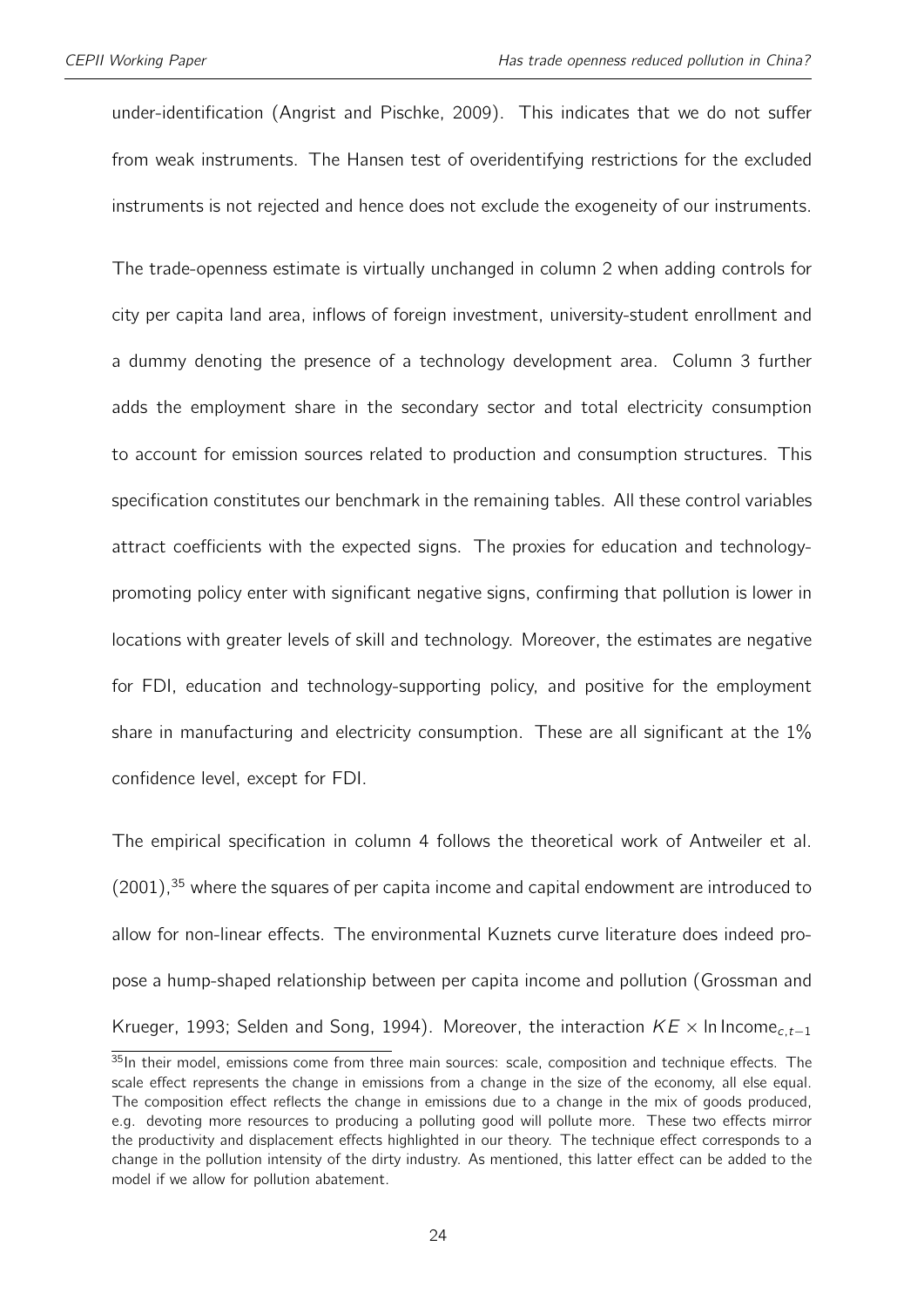<span id="page-24-0"></span>

| Dependent variable                                                                                                |                                  |                                              | Ln SO2 emissions per capita           |                                              |
|-------------------------------------------------------------------------------------------------------------------|----------------------------------|----------------------------------------------|---------------------------------------|----------------------------------------------|
|                                                                                                                   | (1)                              | (2)                                          | (3)                                   | (4)                                          |
| Trade openness ([X+M]/GDP)                                                                                        | $-0.068$ <sup>a</sup><br>(0.017) | $-0.067$ <sup>a</sup><br>(0.016)             | $-0.073$ <sup>a</sup><br>(0.018)      | $-0.078$ <sup>a</sup><br>(0.019)             |
| Lagged In GDP per capita                                                                                          | $-0.205$<br>(0.155)              | $-0.174$<br>(0.152)                          | $-0.238$<br>(0.164)                   | 0.443<br>(1.372)                             |
| Capital Abundance (K/E)                                                                                           | $-0.224$<br>(0.892)              | $-0.040$<br>(0.893)                          | 0.175<br>(0.951)                      | 15.703<br>(17.961)                           |
| In Land area per capita                                                                                           |                                  | $-0.001$<br>(0.003)                          | 0.001<br>(0.003)                      | 0.001<br>(0.003)                             |
| FDI over GDP                                                                                                      |                                  | $-0.013$<br>(0.096)                          | 0.012<br>(0.101)                      | $-0.020$<br>(0.106)                          |
| Share of Univ. students over population                                                                           |                                  | $-1.355$ <sup>a</sup><br>(0.380)             | $-1.324$ <sup>a</sup><br>(0.392)      | $-0.968^{b}$<br>(0.403)                      |
| Technology development area                                                                                       |                                  | $-0.344c$<br>(0.208)                         | $-0.510^{b}$<br>(0.239)               | $-0.599^{b}$<br>(0.254)                      |
| Employment share in secondary sector                                                                              |                                  |                                              | 1.444a<br>(0.513)                     | 1.520 <sup>a</sup><br>(0.558)                |
| In Electricity consumption                                                                                        |                                  |                                              | 0.203 <sup>a</sup><br>(0.055)         | $0.194^{a}$<br>(0.055)                       |
| Lagged $[\ln (GDP \text{ per capita})]^2$                                                                         |                                  |                                              |                                       | $-0.027$<br>(0.076)                          |
| $(K/E)^2$                                                                                                         |                                  |                                              |                                       | 21.878c<br>(12.922)                          |
| $K/E \times Lagged$ In GDP per capita                                                                             |                                  |                                              |                                       | $-1.959$<br>(1.950)                          |
| City and year fixed effects                                                                                       | Yes                              | Yes                                          | Yes                                   | Yes                                          |
| No. of observations<br>No. of cities                                                                              | 2,289<br>235                     | 2,289<br>235                                 | 2,289<br>235                          | 2,289<br>235                                 |
| Partial $R^2$ of excluded instruments<br>Underidentification test<br>Weak identification test<br>Hansen (p-value) | 0.021<br>29.36a<br>14.12<br>0.20 | 0.022<br>29.20 <sup>a</sup><br>14.22<br>0.24 | 0.021<br>$27.78^{a}$<br>14.06<br>0.35 | 0.019<br>22.75 <sup>a</sup><br>11.43<br>0.48 |

|  |  | Table 1 – The impact of trade openness on $SO_2$ emissions |  |  |
|--|--|------------------------------------------------------------|--|--|
|--|--|------------------------------------------------------------|--|--|

Notes: Heteroskedasticity-robust standard errors appear in parentheses.  $a$ ,  $b$  and  $c$ indicate significance at the 1%, 5% and 10% confidence levels. The underidentification test is based on the Kleibergen-Paap rk LM-statistic, with <sup>a</sup> indicating that the p-value (Chi-sq(2)) is below 0.01, suggesting that underidentification is rejected. The weak identification test is based on the Kleibergen-Paap Wald rk F-statistic. The F-statistic is above 10, the informal threshold suggested by Staiger and Stock (1997) to assess instrument validity. The Hansen J-statistic is an overidentification test of all instruments. The Chi-sq(2) p-value above 0.10 suggests that the model is overidentified and the instruments are exogenous.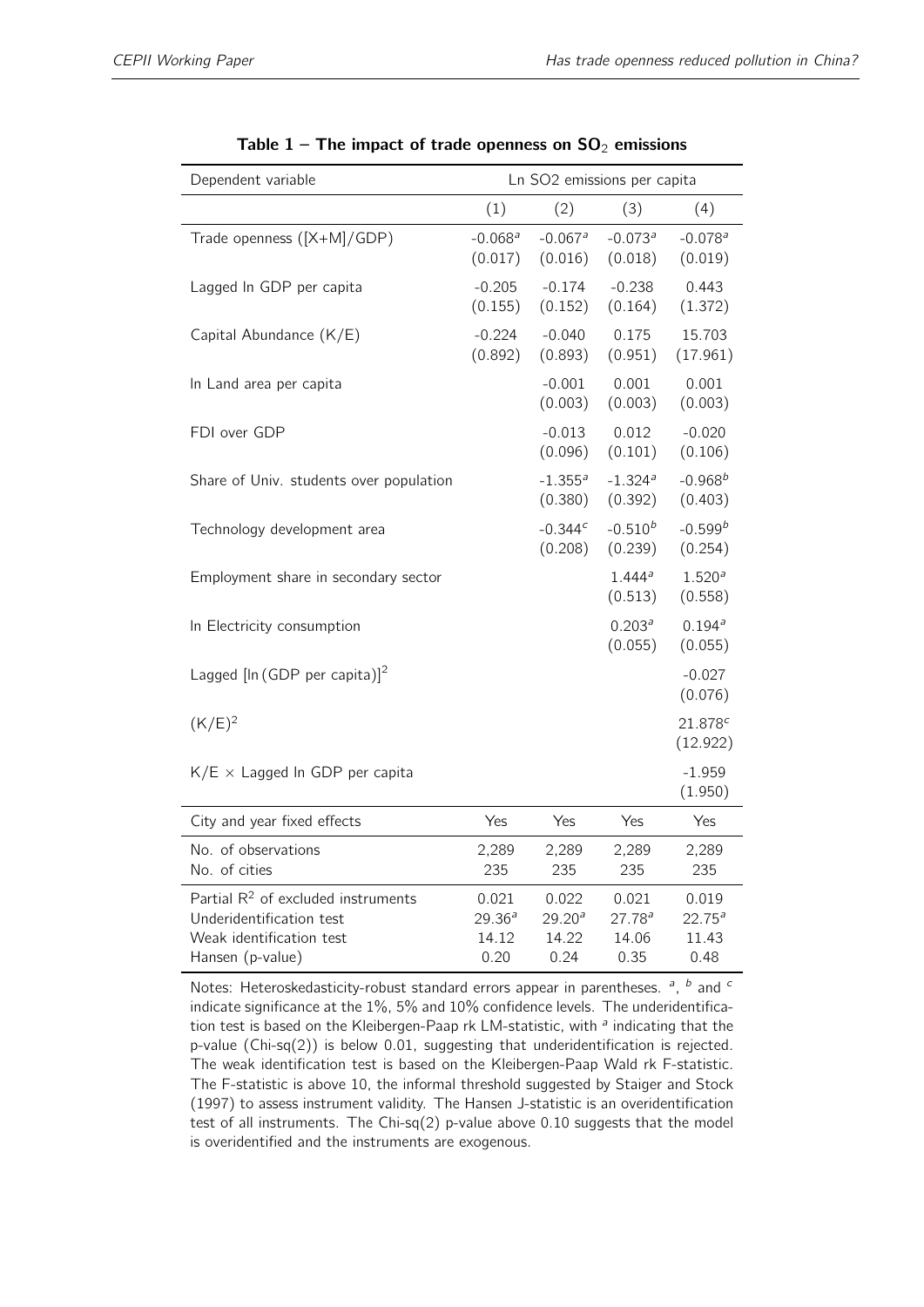captures any effect of per capita income on pollution that depends on relative capital endowments, and vice versa. These additional controls fail to enter significantly except the estimated coefficient on  $(K/E)^2$ , which significant at the 10% level.

The coefficients on trade openness are relatively similar in Table [2,](#page-26-0) which adopts alternative measures of openness (columns 1 and 2) and pollution (columns 3 and 4). In the first two columns trade openness is calculated using domestic value-added (DVA) in trade instead of the total value of trade. This allows us to check that our results do not simply reflect any overstatement of Chinese trade openness related to the well-known "double-counting" problem when processing trade is pervasive [\(Johnson and Noguera,](#page-42-9) [2012;](#page-42-9) [Koopman et al.,](#page-43-4) [2012\)](#page-43-4). Our city-level trade openness ratios are potentially distorted measures of local internationalization due to the high share of imported intermediates. In column 1, we compute the city-level DVA in trade using the sector-level ratios of DVA from [Koopman](#page-43-4) [et al.](#page-43-4) [\(2012\)](#page-43-4) for 2002 to extract the DVA incorporated in trade flows for each city-sector-year triplet, which we then sum to the city-year level.<sup>[36](#page-2-0)</sup> Column 2 takes an alternative approach based on firm-level data. We use firm-level declarations of imports and exports in 2006. $37$  We approximate the DVA content in exports for a firm-HS4 digit product pair as the firm export value net of the import value for that HS4 product. We thus remove the intra-firm re-exported imports within a given HS4 product prior to calculating its total trade. After summing over firms for a given HS4 product, we calculate the share of domestic value-added content in trade for that HS4 product as the ratio of (net exports plus imports) over exports plus imports. Whatever the approach used to address the "double-counting" problem, the negative association between trade openness

 $36$ We use the concordance table between sectors and HS6 products from [Upward et al.](#page-44-10) [\(2013\)](#page-44-10).

 $37$ This is the latest year for which we have the firm-level customs data.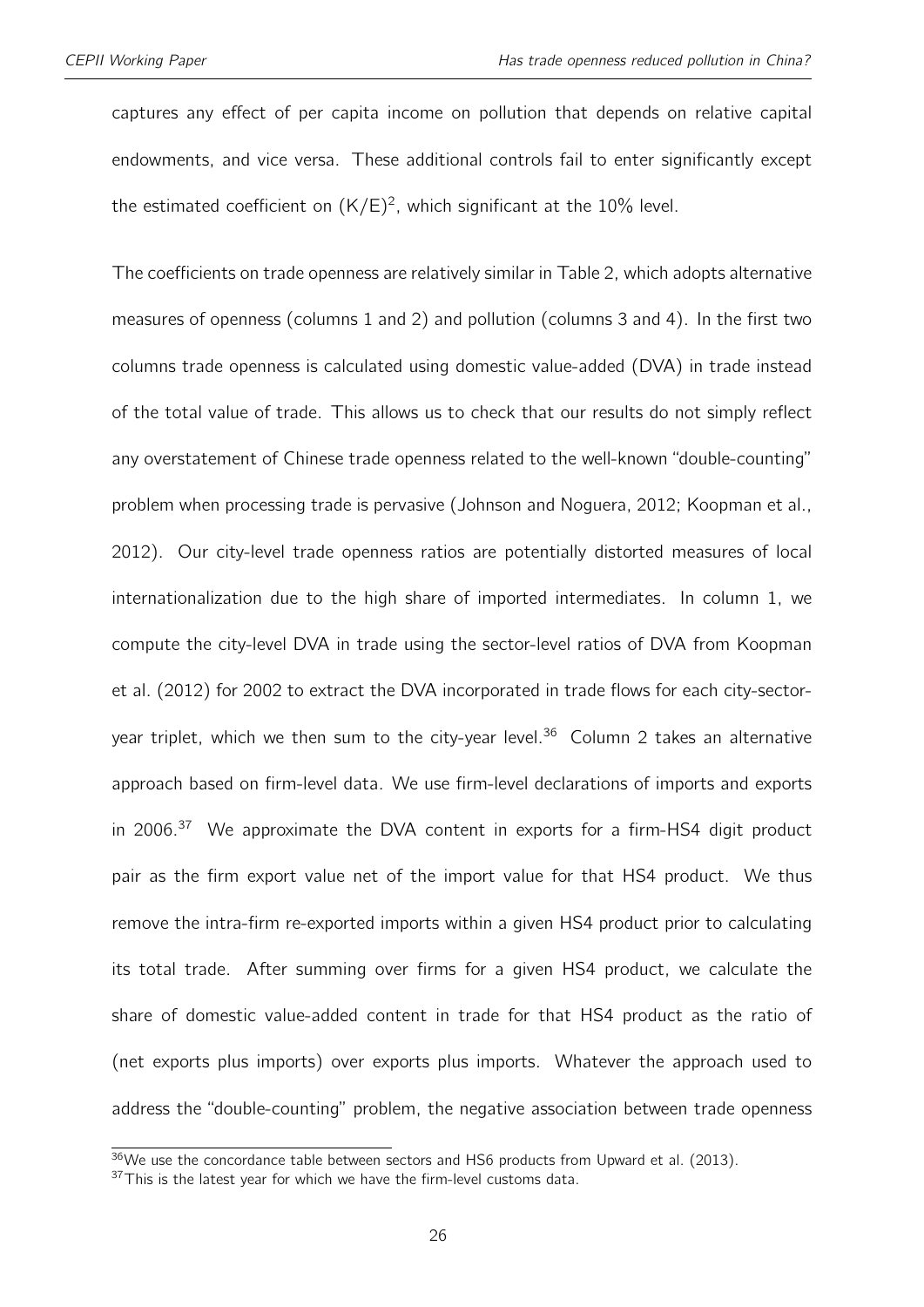<span id="page-26-0"></span>

| Dependent variable                       |                                  | Ln SO <sub>2</sub> emissions |                                  | Ln Soot emissions     |
|------------------------------------------|----------------------------------|------------------------------|----------------------------------|-----------------------|
|                                          |                                  | per capita                   | over GDP                         | per capita            |
|                                          | (1)                              | (2)                          | (3)                              | (4)                   |
| Domestic VA of Trade openness (method 1) | $-0.108$ <sup>a</sup><br>(0.027) |                              |                                  |                       |
| Domestic VA of Trade openness (method 2) |                                  | $-0.100a$<br>(0.022)         |                                  |                       |
| Trade openness ([X+M]/GDP)               |                                  |                              | $-0.077$ <sup>a</sup><br>(0.018) | $-0.090a$<br>(0.022)  |
| Lagged In GDP per capita                 | $-0.295c$                        | $-0.363^{b}$                 | $-1.022$ <sup>a</sup>            | $-0.379c$             |
|                                          | (0.174)                          | (0.151)                      | (0.174)                          | (0.223)               |
| Capital Abundance (K/E)                  | $-0.085$                         | $-0.117$                     | 0.189                            | 2.319 <sup>c</sup>    |
|                                          | (0.977)                          | (0.759)                      | (0.975)                          | (1.277)               |
| In Land area per capita                  | 0.001                            | 0.001                        | 0.001                            | 0.009 <sup>b</sup>    |
|                                          | (0.003)                          | (0.003)                      | (0.003)                          | (0.004)               |
| FDI over GDP                             | 0.034                            | 0.034                        | 0.002                            | $-0.231$ <sup>c</sup> |
|                                          | (0.097)                          | (0.086)                      | (0.105)                          | (0.132)               |
| Share of Univ. students over population  | $-1.037$ <sup>a</sup>            | $-1.431$ <sup>a</sup>        | $-1.431$ <sup>a</sup>            | $-1.658$ <sup>a</sup> |
|                                          | (0.338)                          | (0.382)                      | (0.404)                          | (0.519)               |
| Technology development area              | $-0.422^{b}$                     | $-0.375c$                    | $-0.627^b$                       | $-0.720c$             |
|                                          | (0.215)                          | (0.204)                      | (0.251)                          | (0.418)               |
| Employment share in secondary sector     | $1.091^{b}$                      | 1.176 <sup>a</sup>           | $1.485^{a}$                      | $1.973^{a}$           |
|                                          | (0.452)                          | (0.404)                      | (0.526)                          | (0.672)               |
| In Electricity consumption               | $0.175^{a}$                      | $0.193^{a}$                  | 0.205 <sup>a</sup>               | $0.168^{b}$           |
|                                          | (0.051)                          | (0.050)                      | (0.056)                          | (0.066)               |
| City and year fixed effects              | Yes                              | Yes                          | Yes                              | Yes                   |
| No. of observations                      | 2,289                            | 2,289                        | 2,289                            | 2,289                 |
| No. of cities                            | 235                              | 235                          | 235                              | 235                   |
| Partial $R^2$ of excluded instruments    | 0.021                            | 0.036                        | 0.021                            | 0.021                 |
| Underidentification test                 | $27.53^{a}$                      | $37.62^a$                    | 27.78 <sup>a</sup>               | $27.78^{a}$           |
| Weak identification test                 | 12.36                            | 19.86                        | 14.06                            | 14.06                 |
| Hansen (p-value)                         | 0.24                             | 0.13                         | 0.23                             | 0.59                  |

| Table 2 – The impact of trade openness on $SO_2$ emissions: alternative measures |  |  |
|----------------------------------------------------------------------------------|--|--|
|----------------------------------------------------------------------------------|--|--|

Notes: Heteroskedasticity-robust standard errors appear in parentheses.  $a$ ,  $b$  and  $c$  indicate significance at the 1%, 5% and 10% confidence levels. The underidentification test is based on the Kleibergen-Paap rk LM-statistic, with  $^a$  indicating that the p-value (Chi-sq(2)) is below 0.01, suggesting that underidentification is rejected. The weak identification test is based on the Kleibergen-Paap Wald rk F-statistic. The F-statistic is above 10, the informal threshold suggested by Staiger and Stock (1997) to assess instrument validity. The Hansen J-statistic is an overidentification test of all instruments. The Chi-sq(2) p-value above 0.10 suggests that the model is overidentified and the instruments are exogenous. Domestic value-added in trade (method 1) is calculated using sectorlevel ratios of domestic value-added from [Koopman et al.](#page-43-4) [\(2012\)](#page-43-4) for 2002. Domestic value-added in trade (method 2) is calculated using the HS4-level ratios of domestic value-added calculated from firm-level data for 2006.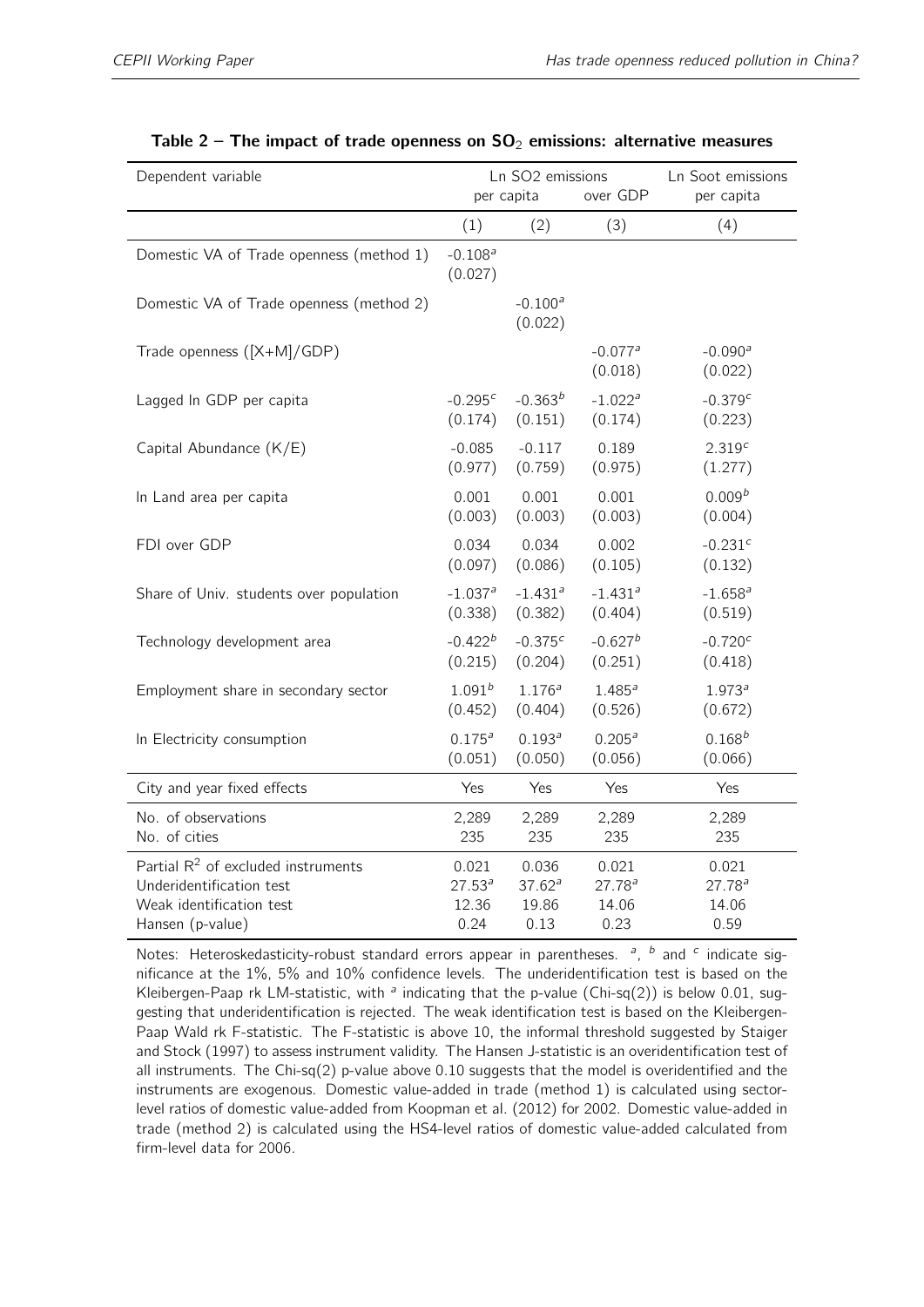and emissions remains when the former is measured in terms of the value-added content of trade. The point estimate is slightly higher, but not statistically different from that in our benchmark.

Column 3 measures pollution intensity dividing  $SO<sub>2</sub>$  emissions by GDP, and column 4 considers soot emissions per capita. Our finding of a negative and significant effect of trade on emissions continues to hold for these alternative emissions measures, so that our results do not depend on scaling or the pollution measure.

Our point estimate obtained in Table [1](#page-24-0) is robust across specifications and suggests that a 1 percentage point increase in trade openness reduces emission intensity by about 7%. Over our sample period (2003-2012) the average annual change in city-level trade openness was 2.1 percent, so that emission intensity fell by 14% annually as a result of China's greater outward orientation. This value does however mask enormous spatial heterogeneity. Comparing the  $75<sup>th</sup>$  and  $25<sup>th</sup>$  percentile cities in terms of the annual change in trade openness (-4.8 and + 5.3 percentage points, respectively) the point estimate implies that pollution emissions per capita rose by 33% per annum for the former but fell by 36% p.a. for the latter.

Table [3](#page-29-0) carries out additional robustness tests. We first check that our results hold after excluding some particular geographic zones. As emphasized in the literature on Chinese export performance [\(Amiti and Freund,](#page-40-4) [2010;](#page-40-4) [Wang and Wei,](#page-44-4) [2010\)](#page-44-4), a number of Chinese localities are clearly different from the others in terms of location and policy particularities, which have made them richer, faster-growing, more open, and more likely to host firms with rapid export growth. Column 1 excludes cities in the Western provinces to check that the results are not driven by observations from these landlocked and mountainous areas,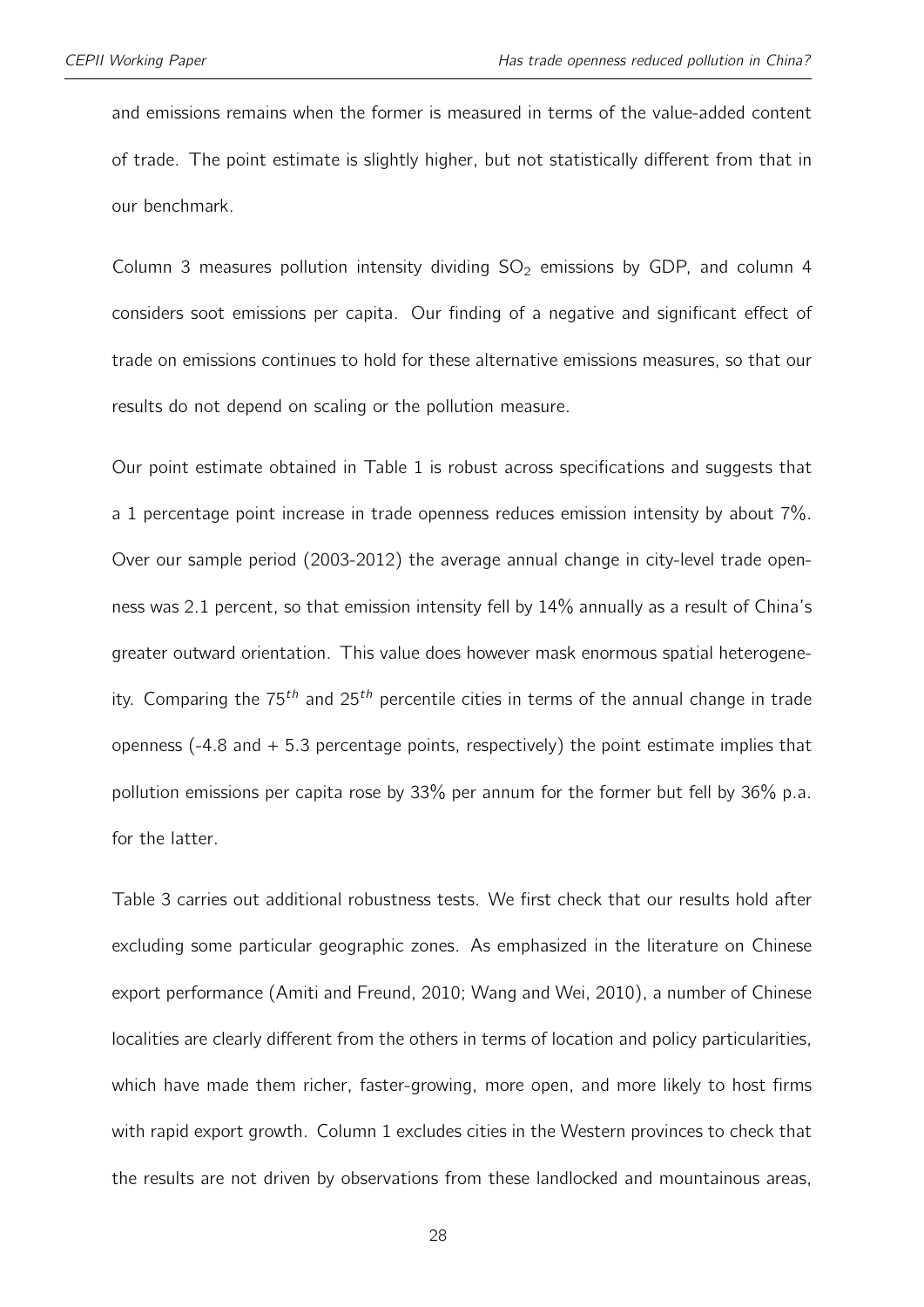which are mostly populated by ethnic minorities.<sup>[38](#page-2-0)</sup> The literature on China has underlined an interior-coast divide. Interior locations are considered to be significantly different from the rest of the country; their economies are more inward-oriented and have had limited success in attracting foreign investment. In column 2, we restrict our sample to coastal locations, which account for around 90% of the country's trade. Despite the much smaller number of observations, the coefficient on trade remains negative and significant, so the pollution repercussions of trade are also found in these areas that are responsible for the bulk of trade and growth in China.<sup>[39](#page-2-0)</sup>

The last three columns of Table [3](#page-29-0) exclude cities according to different criteria to determine whether extreme values are behind our results. In column 3, the criterion is  $SO<sub>2</sub>$  emissions per capita in 2003 (excluding the top and bottom 2% of cities by pollution intensity). In column 4, the criterion is the growth in trade openness between 2003 and 2012 (excluding the top and bottom 2% internationalizing cities). In column 5, the criterion is the growth in per capita GDP between 2003 and 2012 (excluding observations in the top and bottom 2%). Our trade-openness variable remains negative and significant throughout, suggesting that the negative association between trade openness and pollution intensity is robust. In unreported tables available upon request, we find qualitatively similar results when replicating Table [3](#page-29-0) using domestic value-added (DVA) in trade instead of the value of trade and using soot emissions per capita to measure pollution.

<sup>38</sup> The Western part of China includes Sichuan, Guizhou, Yunnan, Tibet, Shaanxi, Gansu, Qinghai, Ningxia and Xinjiang provinces.

 $39$ In unreported results (available upon request), we also check that our results continue to hold when the regressions are re-estimated excluding one province at a time.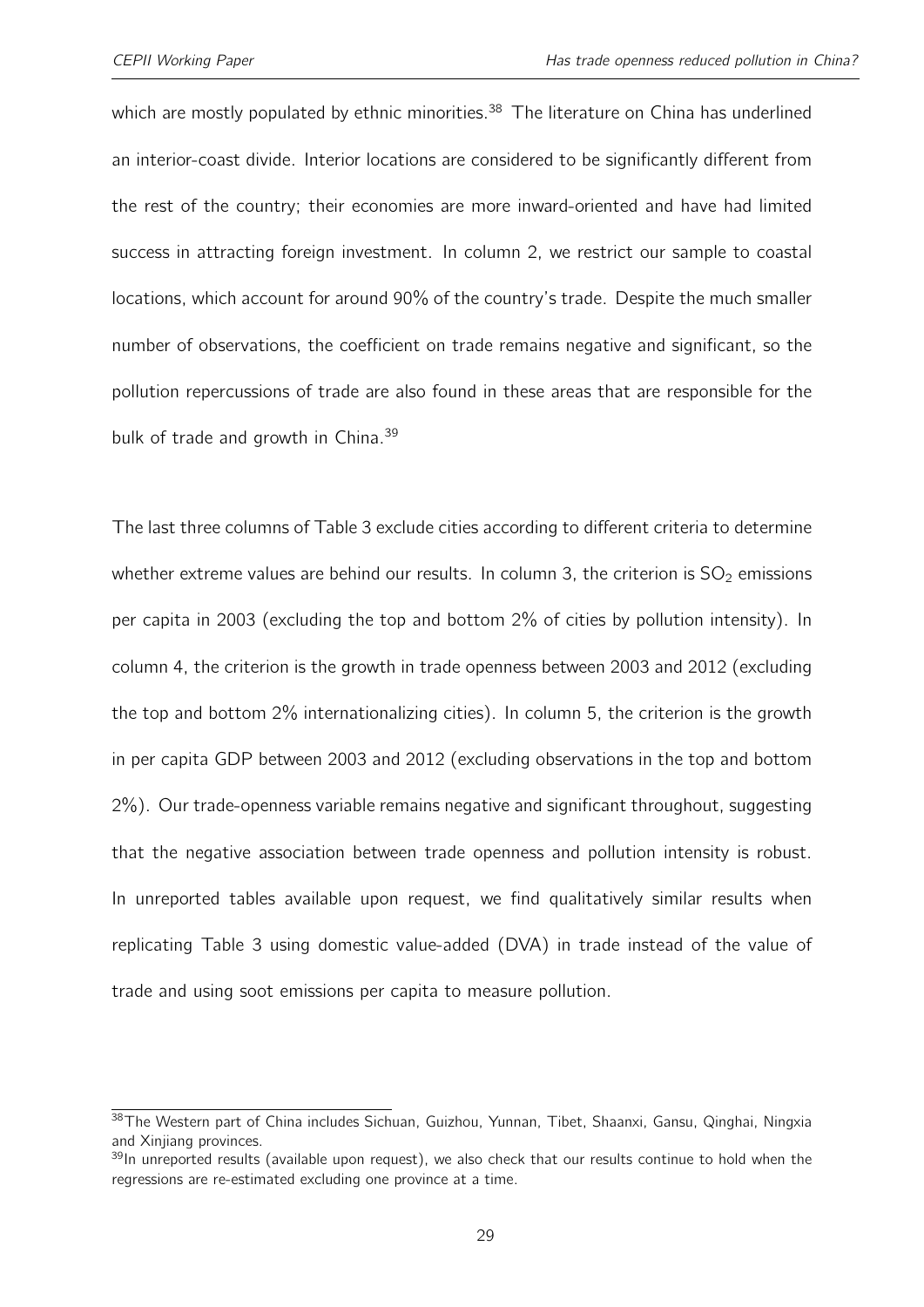<span id="page-29-0"></span>

| Dependent variable                      | Ln SO2 emissions per capita      |                                  |                                  |                                                                           |                                  |  |  |
|-----------------------------------------|----------------------------------|----------------------------------|----------------------------------|---------------------------------------------------------------------------|----------------------------------|--|--|
| Sample restriction                      | No western<br>locations          | Only coastal<br>locations        | $SO2$ per<br>capita              | w/o locations in top & bottom 2% in terms of<br>Trade-<br>openness growth | Income per<br>capita growth      |  |  |
|                                         | (1)                              | (2)                              | (3)                              | (4)                                                                       | (5)                              |  |  |
| Trade openness ([X+M]/GDP)              | $-0.084$ <sup>a</sup><br>(0.019) | $-0.098$ <sup>a</sup><br>(0.025) | $-0.052$ <sup>a</sup><br>(0.015) | $-0.071$ <sup>a</sup><br>(0.017)                                          | $-0.059$ <sup>a</sup><br>(0.018) |  |  |
| Lagged In GDP per capita                | $-0.167$<br>(0.194)              | $-0.683c$<br>(0.387)             | $-0.104$<br>(0.120)              | $-0.169$<br>(0.156)                                                       | 0.004<br>(0.151)                 |  |  |
| Capital Abundance (K/E)                 | 0.905<br>(1.144)                 | $5.505^{b}$<br>(2.531)           | $-0.161$<br>(0.756)              | 0.460<br>(0.884)                                                          | $-0.575$<br>(0.864)              |  |  |
| In Land area per capita                 | 0.006 <sup>b</sup><br>(0.003)    | 0.032<br>(0.055)                 | 0.001<br>(0.003)                 | 0.003<br>(0.004)                                                          | 0.002<br>(0.003)                 |  |  |
| FDI over GDP                            | $-0.038$<br>(0.123)              | $-0.105$<br>(0.164)              | 0.010<br>(0.080)                 | $-0.111$<br>(0.090)                                                       | 0.006<br>(0.087)                 |  |  |
| Share of Univ. students over population | $-2.063^a$<br>(0.510)            | $-2.915^a$<br>(0.902)            | $-0.924$ <sup>a</sup><br>(0.315) | $-1.538^{a}$<br>(0.409)                                                   | $-1.220a$<br>(0.382)             |  |  |
| Employment share in secondary sector    | 1.709 <sup>a</sup><br>(0.657)    | 4.992 <sup>a</sup><br>(1.542)    | $0.975^{b}$<br>(0.415)           | $1.176^{b}$<br>(0.471)                                                    | $1.137^{b}$<br>(0.490)           |  |  |
| In Electricity consumption              | 0.262 <sup>a</sup><br>(0.082)    | $0.434^{b}$<br>(0.171)           | 0.169 <sup>a</sup><br>(0.048)    | 0.296 <sup>a</sup><br>(0.066)                                             | $0.190^{a}$<br>(0.055)           |  |  |
| Technology development area             |                                  |                                  | $-0.285$<br>(0.187)              | $-0.514^{b}$<br>(0.239)                                                   | $-0.399c$<br>(0.240)             |  |  |
| City and year fixed effects             | Yes                              | Yes                              | Yes                              | Yes                                                                       | Yes                              |  |  |
| Observations                            | 1870                             | 905                              | 2194                             | 2169                                                                      | 2163                             |  |  |
| No. of cities                           | 191                              | 93                               | 224                              | 221                                                                       | 221                              |  |  |
| Partial $R^2$ of excluded instruments   | 0.023                            | 0.022                            | 0.021                            | 0.024                                                                     | 0.017                            |  |  |
| Underidentification test                | 25.37 <sup>a</sup>               | $18.64^{a}$                      | $26.54^{a}$                      | $29.70^{a}$                                                               | $20.51^{a}$                      |  |  |
| Weak identification test                | 13.88                            | 8.78                             | 13.46                            | 15.66                                                                     | 10.47                            |  |  |
| Hansen (p-value)                        | 0.67                             | 0.25                             | 0.62                             | 0.27                                                                      | 0.42                             |  |  |

#### Table 3 – Robustness checks: The impact of trade openness on  $SO_2$  emissions

Notes: Heteroskedasticity-robust standard errors appear in parentheses.  $a$ ,  $b$  and  $c$  indicate significance at the 1%, 5% and 10% confidence levels. The underidentification test is based on the Kleibergen-Paap rk LM-statistic, with <sup>a</sup> indicating that the p-value (Chi-sq(2)) is below 0.01, suggesting that underidentification is rejected. The weak identification test is based on the Kleibergen-Paap Wald rk F-statistic. The F-statistic is above 10, the informal threshold suggested by Staiger and Stock (1997) to assess instrument validity. The Hansen J-statistic is an overidentification test of all instruments. The Chi-sq(2) p-value above 0.10 suggests that the model is overidentified and the instruments are exogenous.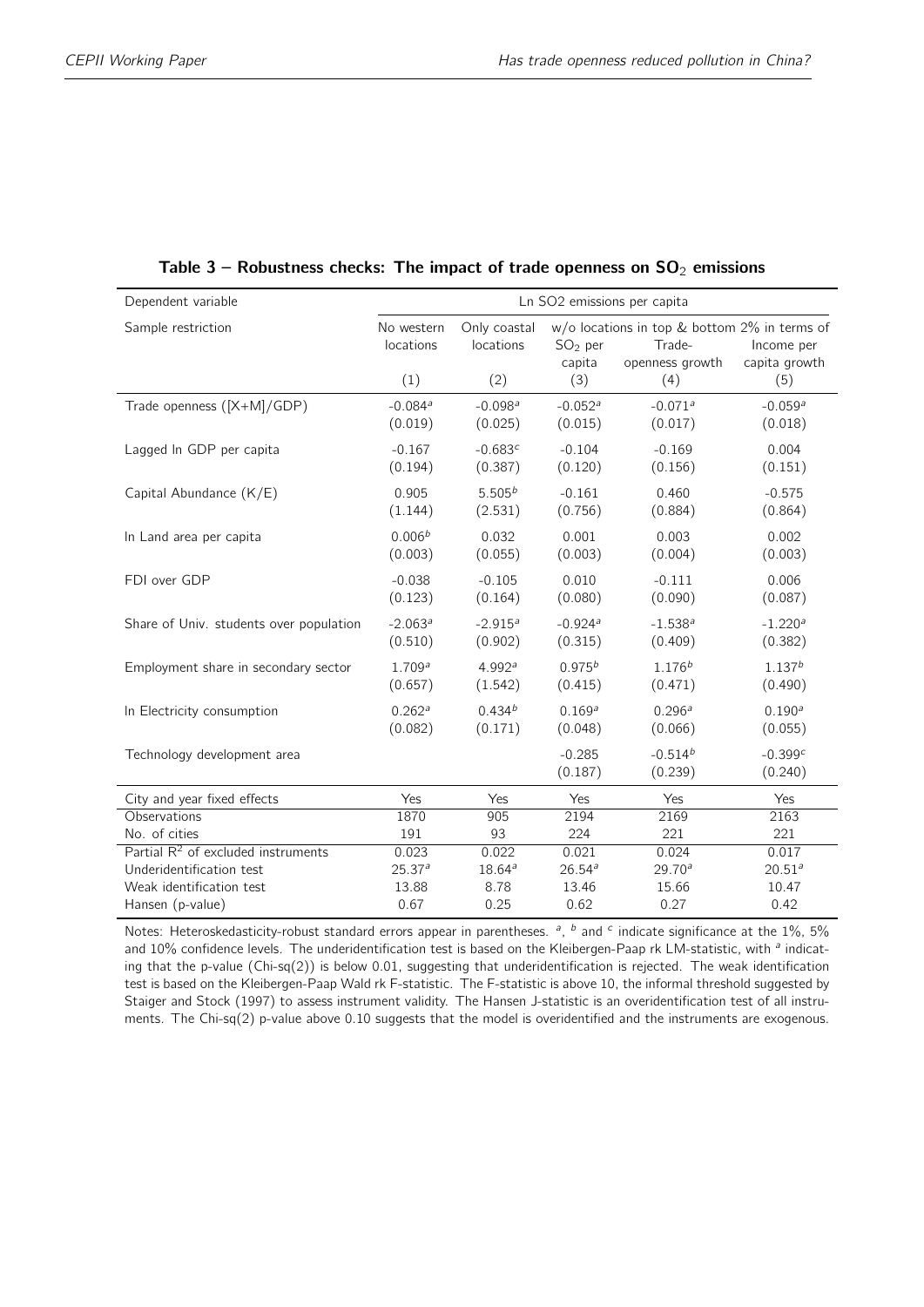#### 5.2. The role of the international segmentation of production

In this section, we explore the potential role of international production fragmentation as the main driver of the negative effect of trade on local pollution intensity. The structure and composition of Chinese trade flows depend greatly on firm ownership and the type of trade. We may thus expect that the repercussions of trade on the environment also vary according to these criteria. Trade growth affects pollution through a number of channels with potentially contrasting effects. Our model developed in Section [2](#page-8-0) stresses two specific opposing channels (displacement/composition and productivity/scale) via which the use of imported intermediate inputs affects pollution emissions, suggesting an environmental effect of trade openness that differs by trade regime. The overall impact will notably depend on the relative strength of other margins of composition,  $40$  as well as technological effects.[41](#page-2-0)

The literature suggests environmentally-positive composition effects from processing trade. [Dean and Lovely](#page-41-0) [\(2010\)](#page-41-0) calculate the pollution intensity of Chinese exports and imports from 1995-2004 at the national level, $42$  and find that pollution-intensive sectors account for a shrinking part of the processing-export bundle. They also find a negative association between pollution intensity and both FDI and the share of processing activities in trade. This correlation indicates that both processing trade and foreign firms have contributed to reducing the pollution intensity of Chinese trade.

<sup>&</sup>lt;sup>40</sup>Emissions may rise if the composition of output is biased towards dirty goods or if the emergence of new goods induces a substitution effect away from other goods, including environmental quality.

 $41$ Emission intensity may fall if trade expansion induces technical change that prompts the use of cleaner production techniques or if it raises income and residents demand more of all goods, including a cleaner environment, as they become wealthier.

 $42$ They consider four pollutants: chemical oxygen demand,  $SO_2$ , smoke and dust.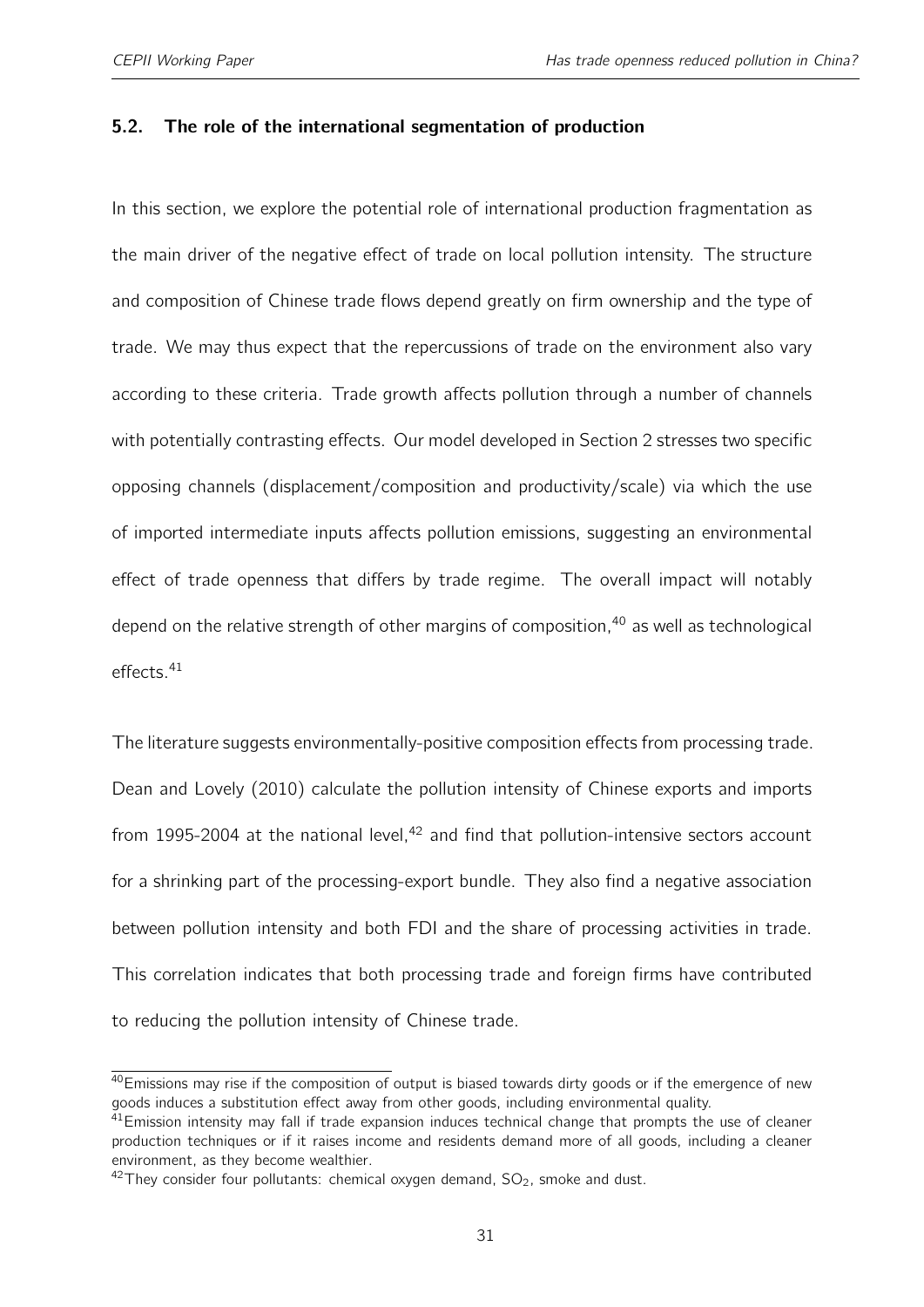The theoretical arguments do not then all point in the same direction but, controlling for the scale of production, the effect of trade openness on pollution is unambiguously more positive for processing activities than for ordinary activities. The literature notably has documented the persistent greater efficiency of foreign firms compared to domestic firms in China [\(Blonigen and Ma,](#page-40-8) [2010\)](#page-40-8), suggesting that trade fragmentation and FDI may render China's trade environmentally beneficial.

Table [4](#page-33-0) shows the estimates for Equation [4,](#page-13-0) distinguishing trade openness in turn by firm ownership in columns 1 and 2 and trade regime in columns 3 and 4. To maximize the explanatory power of the first-stage equation and avoid issues relating to weak instruments, our instruments should explain the two dimensions of trade openness (exports and imports) as well as the two regimes (ordinary and processing). The best fit results from the use of four instruments that build on those used in our aggregate trade results: supply access, the interaction of supply access with a coast dummy, the weighted export tax and the interaction of the weighted import tax and the coast dummy. The rationale for the interaction of the instruments with the coast dummy relates to the concentration of processing trade activities in the coastal region. By interacting our instruments with the coast dummy we thus do not impose the same relationship between trade openness and its exogenous determinants across the Chinese coast-interior divide.

The various tests of instrument weakness appear at the foot of Table [4.](#page-33-0) The overidentification Hansen J-statistic is also shown, which evaluates instrument exogeneity. None of these tests reject instrument validity. The first stage of the estimations in Table [4](#page-33-0) appear in Table [A-4](#page-50-0) in the Appendix. First-stage results suggest that greater proximity to foreign suppliers increases the trade performance of domestic firms across China, and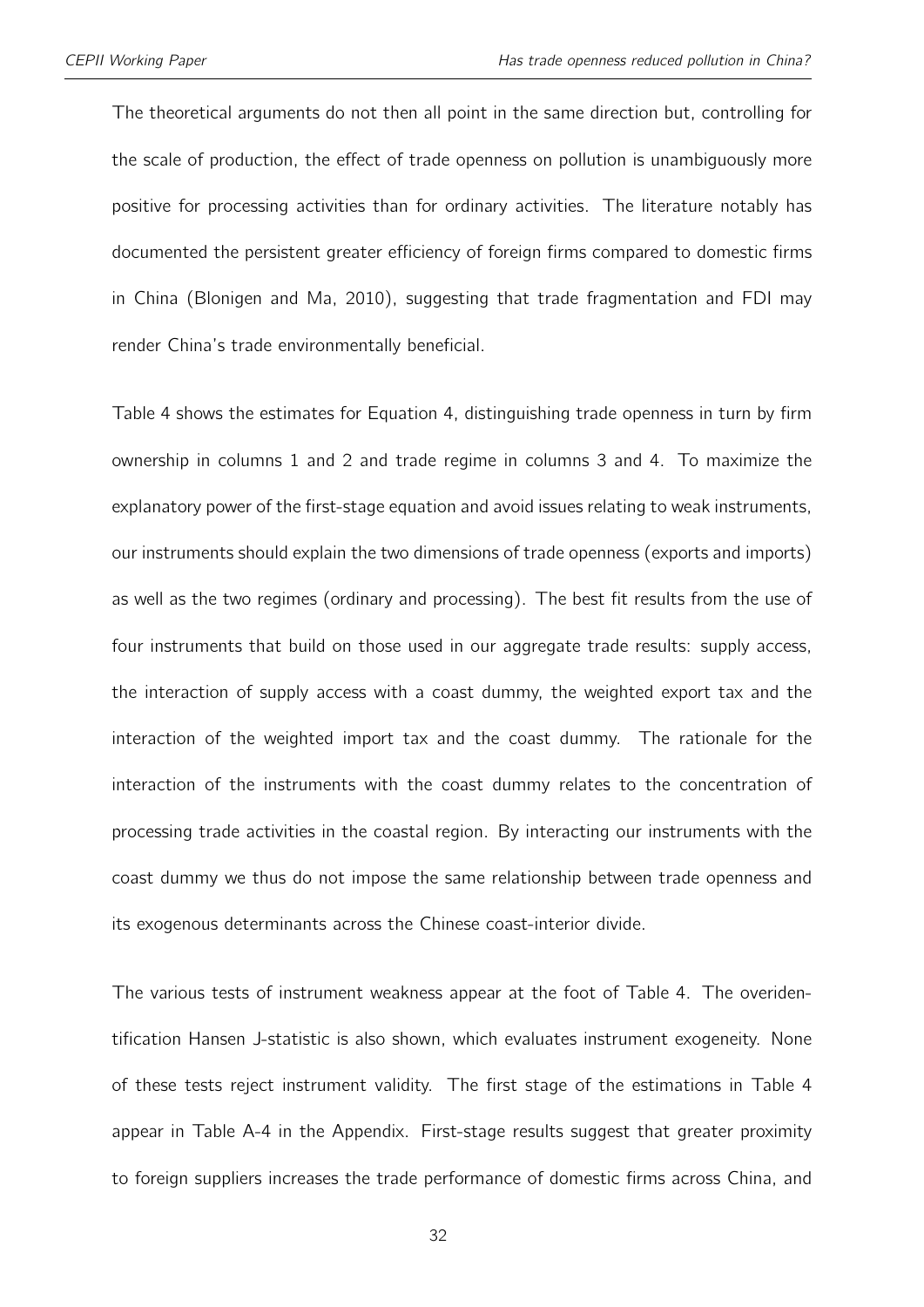benefits that of foreign firms mostly on the coast. An increase in the weighted average tax on exports is mostly detrimental to processing/foreign trade, while higher import duties benefit ordinary trade. Both of these results are consistent with expectations. First, firms in ordinary trade can strategically respond to higher export taxes by reorienting their sales domestically, whereas processing firms cannot, as assembled goods are to be re-exported and cannot be sold domestically [\(Brandt and Morrow,](#page-40-3) [2013.](#page-40-3) Second, firms in ordinary trade pay duties on their imports while processing trade firms do not.

Column 1 of Table [4](#page-33-0) distinguishes between foreign-owned and domestic firms. There is a negative and significant effect of trade on  $SO_2$  pollution for both firm-ownership types, with that for domestic trade being much smaller than that in our benchmark specification. The coefficient on trade openness for foreign firms is one-third the size of that for domestic firms (-0.09 versus -0.03). When we add more controls in column 2, this hierarchy continues to hold. To see whether this differential effect reflects trade regimes, as foreign firms are mostly active in processing trade, we split trade flows according to trade type in columns 3 and 4.

Given the strong correlation between processing trade and foreign-firm trade, it is unsurprising that the two attract similar coefficients. The strong, negative and significant effect of trade on pollution seems to be driven from processing trade, with an estimated coefficient that is slightly larger than our benchmark estimate (column 3 of Table [1\)](#page-24-0). This difference continues to hold after the inclusion of controls for population density, FDI, education, technology development zones, the employment share in manufacturing and electricity consumption in column 4. The results again appear to be robust. This suggests that our IV approach has been successful in identifying an exogenous source

33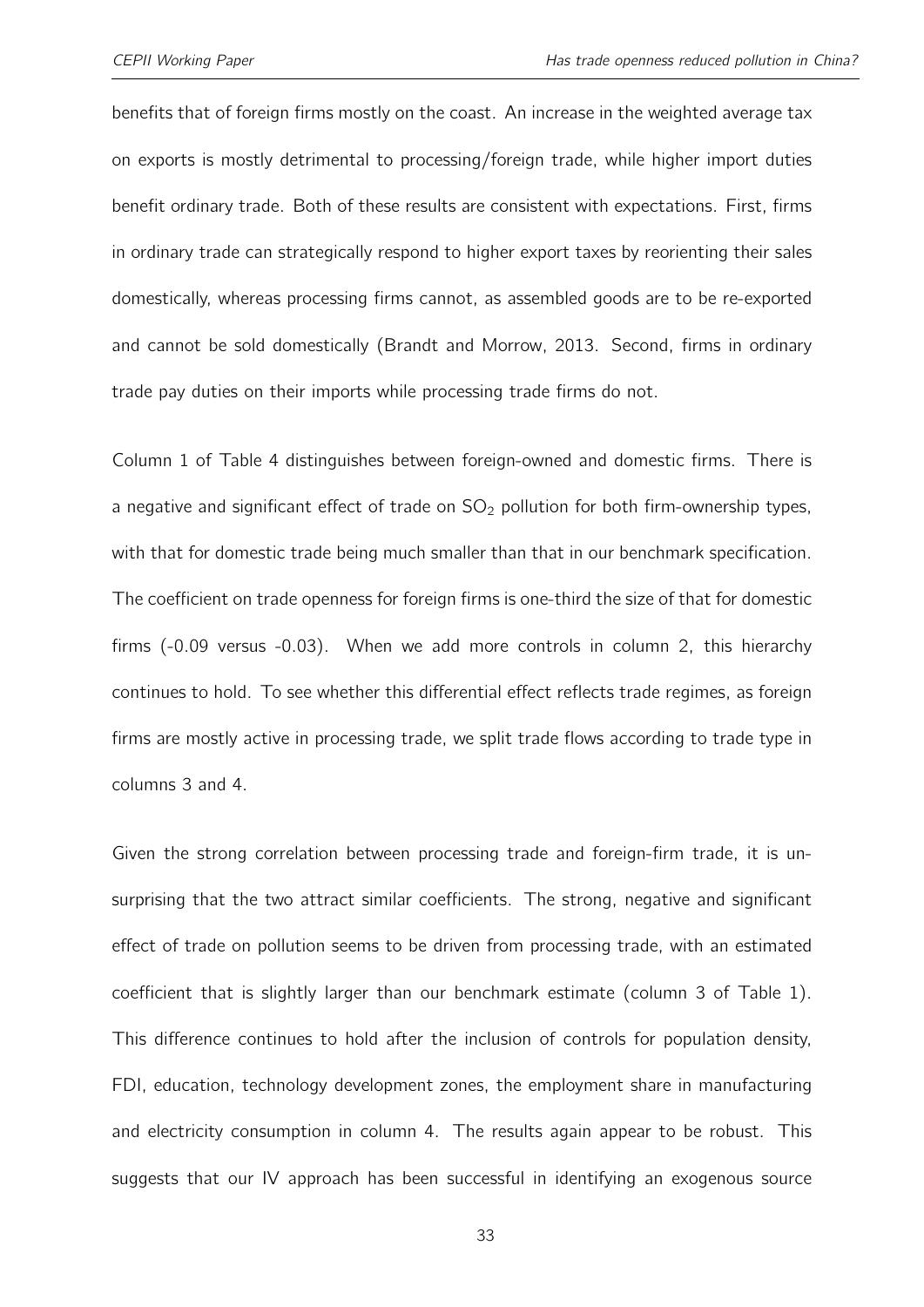| Dependent variable                           |                      | Ln SO2 emissions per capita      |                      |                                  |  |  |
|----------------------------------------------|----------------------|----------------------------------|----------------------|----------------------------------|--|--|
|                                              | (1)                  | (2)                              | (3)                  | (4)                              |  |  |
| Trade openness (domestic firms)              | $-0.031c$<br>(0.018) | $-0.037b$<br>(0.019)             |                      |                                  |  |  |
| Trade openness (foreign firms)               | $-0.091a$<br>(0.025) | $-0.088$ <sup>a</sup><br>(0.024) |                      |                                  |  |  |
| Trade openness (ordinary trade)              |                      |                                  | $-0.023$<br>(0.019)  | $-0.030$<br>(0.020)              |  |  |
| Trade openness (processing trade)            |                      |                                  | $-0.107a$<br>(0.029) | $-0.104$ <sup>a</sup><br>(0.028) |  |  |
| Lagged In GDP per capita                     | 0.029<br>(0.167)     | $-0.037$<br>(0.170)              | $-0.038$<br>(0.147)  | $-0.094$<br>(0.145)              |  |  |
| Capital Abundance (K/E)                      | $-0.571$<br>(0.937)  | $-0.201$<br>(0.949)              | $-0.829$<br>(0.835)  | $-0.539$<br>(0.876)              |  |  |
| In Land area per capita                      |                      | $-0.001$<br>(0.003)              |                      | $-0.001$<br>(0.003)              |  |  |
| FDI over GDP                                 |                      | 0.053<br>(0.107)                 |                      | 0.028<br>(0.105)                 |  |  |
| Share of Univ. students over population      |                      | $-0.988$ <sup>a</sup><br>(0.367) |                      | $-0.848^{b}$<br>(0.380)          |  |  |
| Technology development area                  |                      | $-0.132$<br>(0.214)              |                      | $-0.682^{b}$<br>(0.289)          |  |  |
| Employment share in secondary sector         |                      | 1.294a<br>(0.468)                |                      | 1.167 <sup>a</sup><br>(0.431)    |  |  |
| In Electricity consumption                   |                      | $0.173^{a}$<br>(0.049)           |                      | $0.185^{a}$<br>(0.051)           |  |  |
| City and year fixed effects                  | Yes                  | Yes                              | Yes                  | Yes                              |  |  |
| Observations                                 | 2,289                | 2,289                            | 2,289                | 2,289                            |  |  |
| No. of cities                                | 235                  | 235                              | 235                  | 235                              |  |  |
| Partial $R^2$ of excluded instruments        | 0.026                | 0.027                            | 0.028                | 0.028                            |  |  |
| Underidentification test                     | 27.24a               | 27.84a                           | 32.99a               | $31.88^a$                        |  |  |
| Weak identification test<br>Hansen (p-value) | 10.20<br>0.21        | 10.51<br>0.17                    | 10.17<br>0.73        | 9.50<br>0.61                     |  |  |
|                                              |                      |                                  |                      |                                  |  |  |

#### <span id="page-33-0"></span>Table  $4$  – The heterogenous effect of trade openness on  $SO_2$  emissions by type of trade

Notes: Heteroskedasticity-robust standard errors appear in parentheses.  $a$ ,  $b$  and  $c$  indicate significance at the  $1\%$ , 5% and  $10\%$  confidence levels. The underidentification test is based on the Kleibergen-Paap rk LM-statistic, with <sup>a</sup> indicating that the p-value  $(Chi-sq(2))$  is below 0.01, suggesting that underidentification is rejected. The weak identification test is based on the Kleibergen-Paap Wald rk Fstatistic. The critical value of the Staiger and Stock (2005) F-statistic to assess instrument validity for two endogenous regressors and four instruments is 7.56 for 10% maximal IV relative bias. The Hansen J-statistic is an overidentification test of all instruments. A Chi-sq(2) p-value above 0.10 suggests that the model is overidentified and the instruments are exogenous.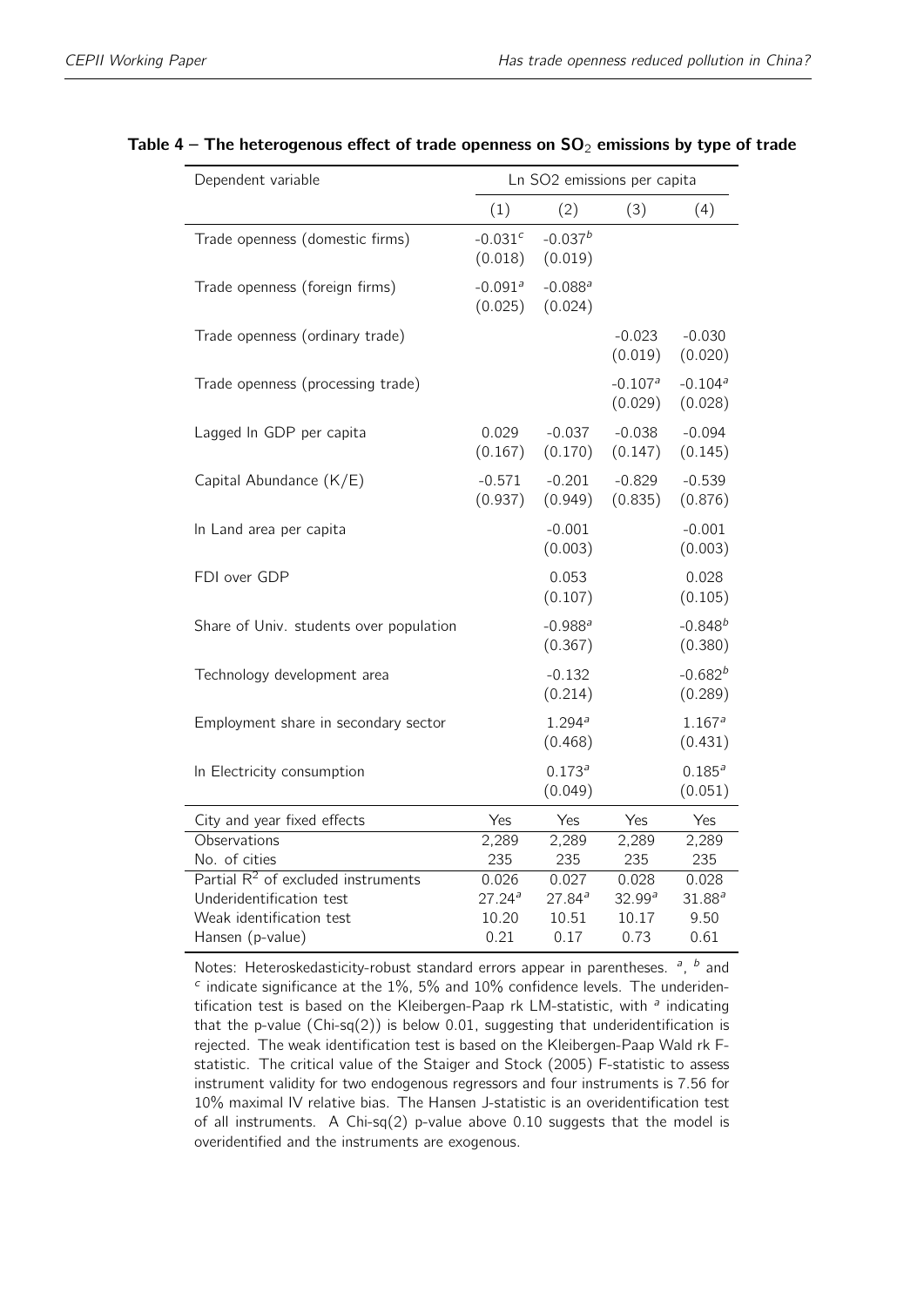of trade openness that is independent of FDI and other traditionally-proposed proxies of technological progress, which are often thought to be correlated with environmental or trade performance.

Our results thus underline a negative significant effect of trade on emissions that mostly relates to processing trade and the activities of foreign firms. The environmental gains from ordinary trade activities and domestic firms are much lower.<sup>[43](#page-2-0)</sup>

There are a number of potential factors behind these findings. First, as we expected theoretically, conditional on scale effects, trade liberalization produces a displacement/composition effect, which is beneficial for the environment. Ordinary trade appears to be relatively more skewed towards capital and energy-intensive industries, which have higher emission intensities. The main product exported under the ordinary regime is textiles, accounting for a quarter of the exported value in 2012, while processing exports consist mainly of electronics (accounting for 50% of the value in 2012). [Dean and Lovely](#page-41-0) [\(2010\)](#page-41-0) find that  $SO<sub>2</sub>$  emissions (in kilos per thousand Yuan of output) are 20 times higher in textiles than in electronics. In addition, China's trade has shifted toward cleaner sectors over time, and in particular in processing trade, leading [Dean and Lovely](#page-41-0) [\(2010\)](#page-41-0) to conclude that processing trade has made China's trade cleaner. Finally, processing trade is much more technologically advanced than ordinary trade: high-technology products (according to the technology classification in [Lall,](#page-43-9) [2000\)](#page-43-9) accounted for 21% of processing exports in 2012, which is twice the figure for domestic exports.

An additional particularity of processing trade is its geographical orientation. Close to 92% of processing trade is directed to or emanates from developed countries in the pe-

<sup>43</sup>In unreported results that are available upon request we find similar results for soot emissions.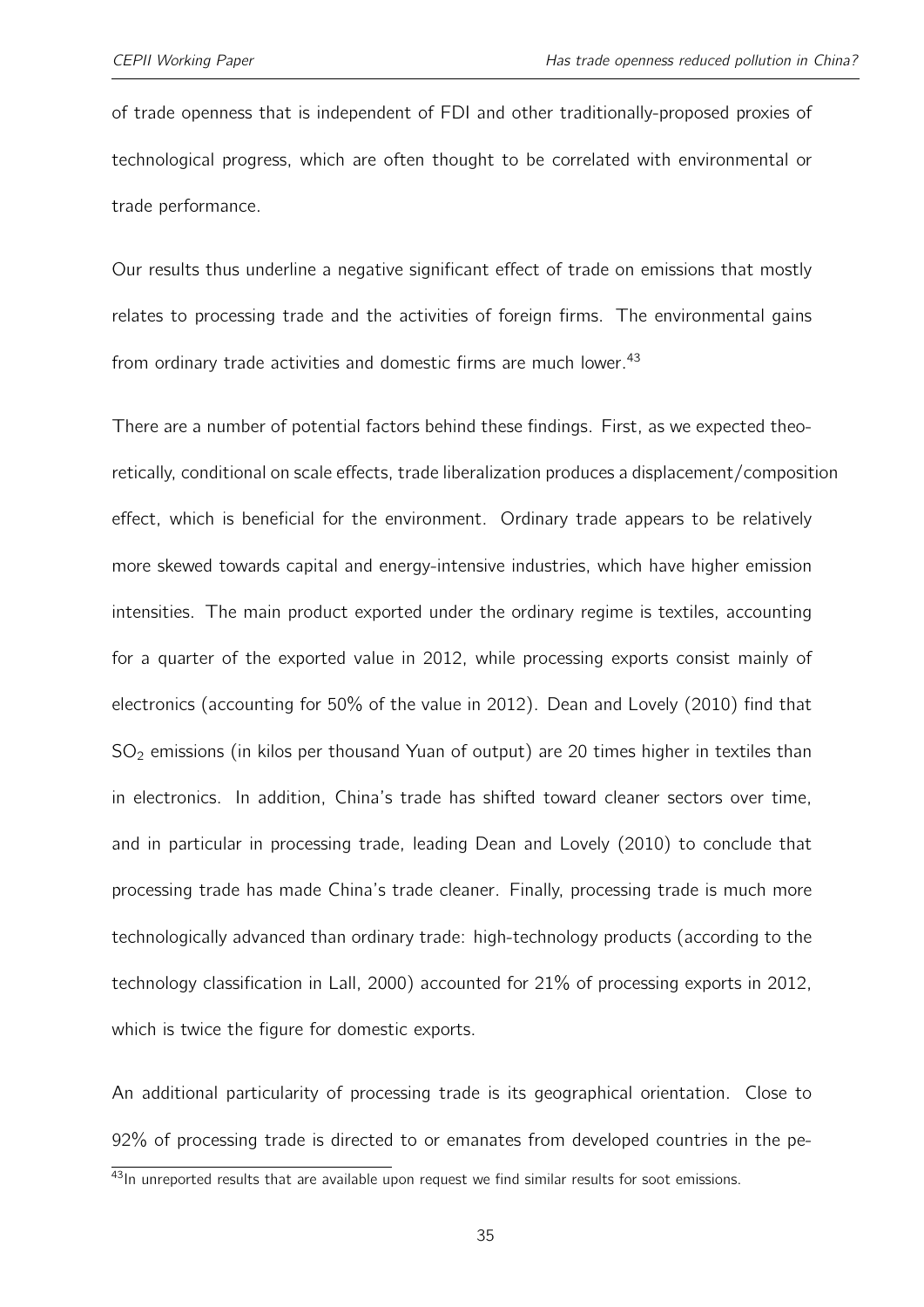riod under consideration, compared to  $77\%$  for ordinary trade.<sup>[44](#page-2-0)</sup> Sharper environmental concerns and stricter pollution regulations in developed countries may lead to less harmful environmental practices for processing activities. In unreported results (available upon request) we investigate this channel by separating developed and developing partner countries. The relationship between trade openness and  $SO<sub>2</sub>$  emissions per capita is negative and significant for trade with developed countries while no such pattern pertains for trade with developing countries. The consistent message in our results is then that the environmental benefits from increased trade orientation identified in Section [5.1](#page-22-0) mostly come from processing trade. The "pro-environmental" effect of processing trade suggests that the ongoing rebalancing process in which China is trying to increase the contribution of domestic consumption and reduce its reliance on processing activities may be detrimental for the environment.

Table [5](#page-36-0) checks that our results, and notably the different environmental repercussions of trade openness by firm ownership or trade regime, do not simply come from processing (foreign-dominated) exports being a less good measure of a location's internationalization, due to the high share of imported intermediates.

We recalculate the various trade-openness measures using the domestic value-added con-tent of imports and exports instead of the total value of trade.<sup>[45](#page-2-0)</sup> Measuring trade openness only via the domestic value-added (DVA) content ensures that increasing trade openness reflects higher production. Columns 1 and 2 of Table 5 examine the separate effect of

<sup>44</sup> Developed countries are identified as those with a GNP per capita over 10,000 US Dollars (obtained from the World Bank indicators).

<sup>45</sup> The domestic value-added in trade is computed using HS4-level ratios of domestic value-added calculated from firm-level data for 2006 (method 2); similar results are obtained using the sector-level ratios from [Koopman et al.](#page-43-4) [\(2012\)](#page-43-4).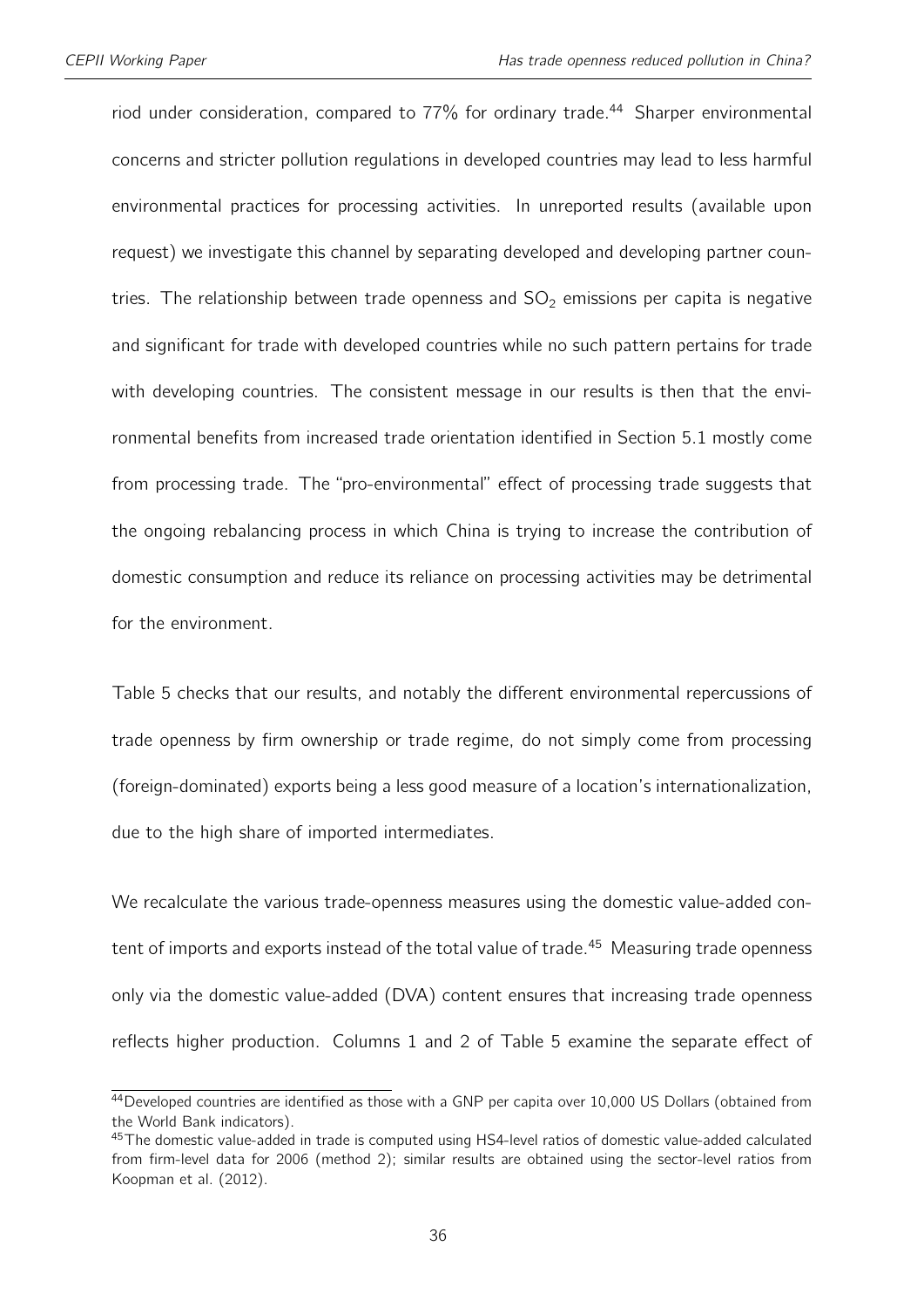| Dependent variable                            |                                  | Ln SO2 emissions per capita   |                      |                                  |  |
|-----------------------------------------------|----------------------------------|-------------------------------|----------------------|----------------------------------|--|
|                                               | (1)                              | (2)                           | (3)                  | (4)                              |  |
| Domestic VA Trade openness (domestic firms)   | $-0.039c$<br>(0.020)             | $-0.044^{b}$<br>(0.021)       |                      |                                  |  |
| Domestic VA Trade openness (foreign firms)    | $-0.345$ <sup>a</sup><br>(0.091) | $-0.338a$<br>(0.089)          |                      |                                  |  |
| Domestic VA Trade openness (ordinary trade)   |                                  |                               | $-0.036c$<br>(0.020) | $-0.042b$<br>(0.021)             |  |
| Domestic VA Trade openness (processing trade) |                                  |                               | $-0.379a$<br>(0.098) | $-0.371$ <sup>a</sup><br>(0.096) |  |
| Lagged In GDP per capita                      | 0.062<br>(0.169)                 | 0.008<br>(0.175)              | $-0.066$<br>(0.133)  | $-0.121$<br>(0.134)              |  |
| Capital Abundance (K/E)                       | $-0.432$<br>(1.082)              | $-0.120$<br>(1.113)           | $-0.704$<br>(0.843)  | $-0.400$<br>(0.895)              |  |
| In Land area per capita                       |                                  | 0.000<br>(0.003)              |                      | $-0.001$<br>(0.003)              |  |
| FDI over GDP                                  |                                  | 0.092<br>(0.117)              |                      | 0.021<br>(0.098)                 |  |
| Share of Univ. students over population       |                                  | $-0.880^{b}$<br>(0.366)       |                      | $-0.820b$<br>(0.350)             |  |
| Technology development area                   |                                  | $-0.229$<br>(0.226)           |                      | $-0.159$<br>(0.142)              |  |
| Employment share in secondary sector          |                                  | 1.295 <sup>a</sup><br>(0.489) |                      | $1.008^{b}$<br>(0.400)           |  |
| In Electricity consumption                    |                                  | $0.156^{a}$<br>(0.046)        |                      | $0.170^{a}$<br>(0.047)           |  |
| City and year fixed effects                   | Yes                              | Yes                           | Yes                  | Yes                              |  |
| Observations                                  | 2,289                            | 2,289                         | 2,289                | 2,289                            |  |
| No. of cities                                 | 235                              | 235                           | 235                  | 235                              |  |
| Partial $R^2$ of excluded instruments         | 0.027                            | 0.027                         | 0.043                | 0.042                            |  |
| Underidentification test                      | $26.60^{a}$                      | 26.44a                        | 41.42 <sup>a</sup>   | $38.38^{a}$                      |  |
| Weak identification test                      | 9.73<br>0.20                     | 9.53<br>0.15                  | 11.71<br>0.60        | 10.71<br>0.50                    |  |
| Hansen (p-value)                              |                                  |                               |                      |                                  |  |

#### <span id="page-36-0"></span>Table 5 – Heterogenous effects by type of trade: domestic value-added (DVA) content

Notes: Heteroskedasticity-robust standard errors appear in parentheses.  $a$ ,  $b$  and  $c$  indicate significance at the 1%, 5% and 10% confidence levels. The underidentification test is based on the Kleibergen-Paap rk LM-statistic, with  $\alpha$  indicating that the p-value (Chi-sq(2)) is below 0.01, suggesting that underidentification is rejected. The weak identification test is based on the Kleibergen-Paap Wald rk F-statistic. The critical value of the Staiger and Stock (2005) F-statistic to assess instrument validity for two endogenous regressors and four instruments is 7.56 for 10% maximal IV relative bias. The Hansen J-statistic is an overidentification test of all instruments. A Chi-sq(2) p-value over 0.10 suggests that the model is overidentified and the instruments are exogenous. The domestic value-added in trade is calculated using HS4-level ratios of domestic value-added calculated from firmlevel data for 2006.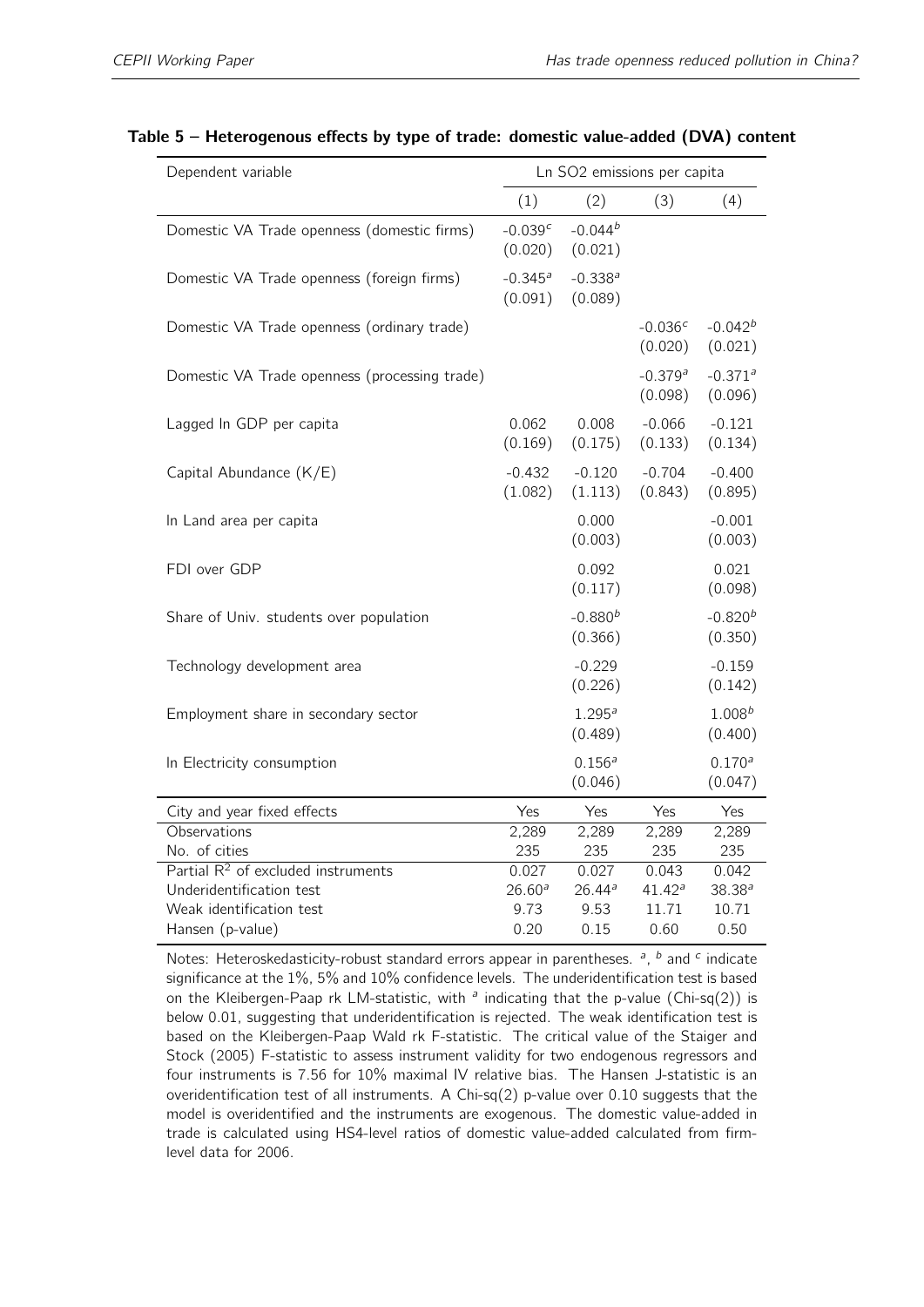trade openness for foreign and domestic firms while columns 3 and 4 differentiate between processing and ordinary trade. Our results continue to hold when using DVA: there is a negative and significant effect of trade on emissions. This effect is larger for processing trade and activities undertaken by foreign firms: the environmental gains from either ordinary trade activities or domestic firms are much smaller, even though these are currently the main drivers of China's export and import growth.

Table [6](#page-38-0) proposes a number of sample checks as Table [3,](#page-29-0) to ensure that our results do not depend on particular locations or outliers.

The odd columns distinguish between domestic and foreign trade openness, while even columns differentiate between ordinary and processing trade. The significant negative effect of trade openness on pollution emissions, which is larger for processing and foreignhandled trade, remains. The results consistently indicate that trade's environmental benefits are mostly found in processing trade, which is largely handled by foreign firms.  $46$ 

<sup>46</sup>In unreported results, which are available upon request, we check that all our results hold when we further control for the share of polluting sectors in imports and exports separately. Polluting sectors (at the 2-digit ISIC level) are defined as those for which the ratio of  $SO<sub>2</sub>$  emissions over output is above the median across sectors.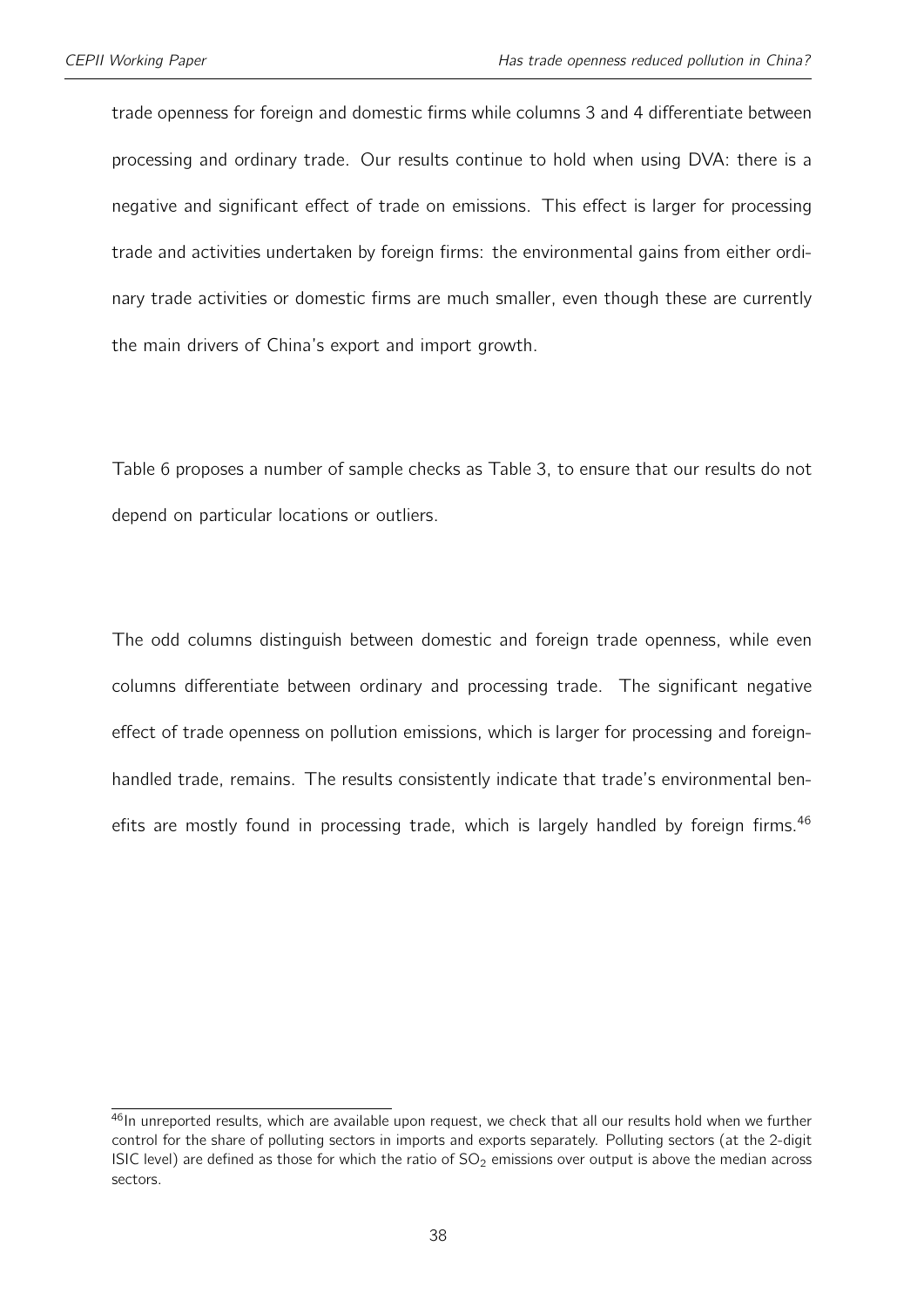<span id="page-38-0"></span>

| Dependent variable                                       | Ln SO2 emissions per capita      |                                  |                                  |                                  |                                                                             |                                 |                                  |                                  |
|----------------------------------------------------------|----------------------------------|----------------------------------|----------------------------------|----------------------------------|-----------------------------------------------------------------------------|---------------------------------|----------------------------------|----------------------------------|
| Sample restriction                                       |                                  | No Western<br>locations          |                                  | $SO2$ per<br>capita              | $w$ /o locations in top & bottom 2% in terms of<br>Trade<br>openness growth |                                 | capita growth                    | Income per                       |
|                                                          | (1)                              | (2)                              | (3)                              | (4)                              | (5)                                                                         | (6)                             | (7)                              | (8)                              |
| Trade openness (domestic firms)                          | $-0.059^{b}$<br>(0.023)          |                                  | $-0.032b$<br>(0.015)             |                                  | $-0.033c$<br>(0.020)                                                        |                                 | $-0.027$<br>(0.017)              |                                  |
| Trade openness (foreign firms)                           | $-0.091$ <sup>a</sup><br>(0.024) |                                  | $-0.062$ <sup>a</sup><br>(0.021) |                                  | $-0.090a$<br>(0.024)                                                        |                                 | $-0.074$ <sup>a</sup><br>(0.023) |                                  |
| Trade openness (ordinary trade)                          |                                  | $-0.056b$<br>(0.024)             |                                  | $-0.029c$<br>(0.017)             |                                                                             | $-0.030$<br>(0.020)             |                                  | $-0.022$<br>(0.018)              |
| Trade openness (processing trade)                        |                                  | $-0.102$ <sup>a</sup><br>(0.027) |                                  | $-0.074$ <sup>a</sup><br>(0.025) |                                                                             | $-0.103a$<br>(0.027)            |                                  | $-0.087$ <sup>a</sup><br>(0.027) |
| Lagged In GDP per capita                                 | $-0.070$<br>(0.217)              | $-0.169$<br>(0.173)              | 0.028<br>(0.148)                 | $-0.021$<br>(0.124)              | $-0.057$<br>(0.159)                                                         | $-0.142$<br>(0.138)             | 0.101<br>(0.163)                 | $-0.007$<br>(0.135)              |
| Capital Abundance (K/E)                                  | 0.610<br>(1.150)                 | 0.404<br>(1.085)                 | $-0.404$<br>(0.786)              | $-0.595$<br>(0.761)              | $-0.181$<br>(0.849)                                                         | $-0.345$<br>(0.820)             | $-0.932$<br>(0.914)              | $-1.115$<br>(0.835)              |
| In Land area per capita                                  | $0.005^{c}$<br>(0.003)           | $0.005^{c}$<br>(0.003)           | 0.000<br>(0.003)                 | $-0.000$<br>(0.003)              | 0.002<br>(0.003)                                                            | 0.001<br>(0.003)                | 0.000<br>(0.002)                 | $-0.000$<br>(0.003)              |
| FDI over GDP                                             | $-0.009$<br>(0.125)              | $-0.051$<br>(0.120)              | 0.035<br>(0.084)                 | 0.015<br>(0.084)                 | $-0.066$<br>(0.097)                                                         | $-0.062$<br>(0.105)             | 0.047<br>(0.094)                 | 0.027<br>(0.093)                 |
| Share of Univ. students over<br>population               | $-1.793$ <sup>a</sup><br>(0.496) | $-1.701$ <sup>a</sup><br>(0.515) | $-0.738^{b}$<br>(0.302)          | $-0.666b$<br>(0.317)             | $-1.172$ <sup>a</sup><br>(0.399)                                            | $-1.000b$<br>(0.420)            | $-0.900b$<br>(0.354)             | $-0.746c$<br>(0.381)             |
| Employment share in secondary<br>sector                  | $1.524^{b}$<br>(0.599)           | $1.329^{b}$<br>(0.557)           | $0.893^{b}$<br>(0.387)           | $0.844^{b}$<br>(0.373)           | $0.877^{b}$<br>(0.415)                                                      | $0.891^{b}$<br>(0.403)          | $0.995^{b}$<br>(0.443)           | 0.902 <sup>b</sup><br>(0.423)    |
| In Electricity consumption                               | 0.229a<br>(0.075)                | 0.226a<br>(0.075)                | $0.153^{a}$<br>(0.044)           | $0.160^{a}$<br>(0.046)           | 0.248a<br>(0.059)                                                           | $0.268$ <sup>a</sup><br>(0.061) | $0.158^{a}$<br>(0.048)           | $0.168^{a}$<br>(0.050)           |
| Technology development area                              |                                  |                                  | $-0.076$<br>(0.179)              | $-0.421c$<br>(0.241)             | $-0.078$<br>(0.245)                                                         | $-0.672^{b}$<br>(0.284)         | $-0.039$<br>(0.221)              | $-0.518c$<br>(0.275)             |
| City and year fixed effects                              | Yes                              | Yes                              | Yes                              | Yes                              | Yes                                                                         | Yes                             | Yes                              | Yes                              |
| Observations                                             | 1870                             | 1870                             | 2194                             | 2194                             | 2169                                                                        | 2169                            | 2163                             | 2163                             |
| No. of cities                                            | 191                              | 191                              | 224                              | 224                              | 221                                                                         | 221                             | 221                              | 221                              |
| Partial $R^2$ of excluded IV<br>Underidentification test | 0.032<br>$29.66^a$               | 0.033<br>30.00 <sup>a</sup>      | 0.025<br>$27.14^{a}$             | 0.024<br>$28.00^{a}$             | 0.030<br>29.96 <sup>a</sup>                                                 | 0.031<br>$31.82^{a}$            | 0.023<br>24.44 <sup>a</sup>      | 0.025<br>$31.60^{a}$             |
| Weak identification test                                 | 11.87                            | 8.53                             | 9.93                             | 8.63                             | 10.26                                                                       | 9.33                            | 8.80                             | 9.30                             |
| Hansen (p-value)                                         | 0.49                             | 0.88                             | 0.34                             | 0.76                             | 0.33                                                                        | 0.79                            | 0.30                             | 0.84                             |

Notes: Heteroskedasticity-robust standard errors appear in parentheses.  $a$ ,  $b$  and  $c$  indicate significance at the 1%, 5% and 10% confidence levels. The underidentification test is based on the Kleibergen-Paap rk LM-statistic, with <sup>a</sup> indicating that the p-value (Chi-sq(2)) is below 0.01, suggesting that underidentification is rejected. The weak identification test is based on the Kleibergen-Paap Wald rk F-statistic. The critical value of the Staiger and Stock (2005) F-statistic to assess instrument validity for two endogenous regressors and four instruments is 7.56 for 10% maximal IV relative bias. The Hansen J-statistic is an overidentification test of all instruments. A Chi-sq(2) p-value above 0.10 suggests that the model is overidentified and the instruments are exogenous.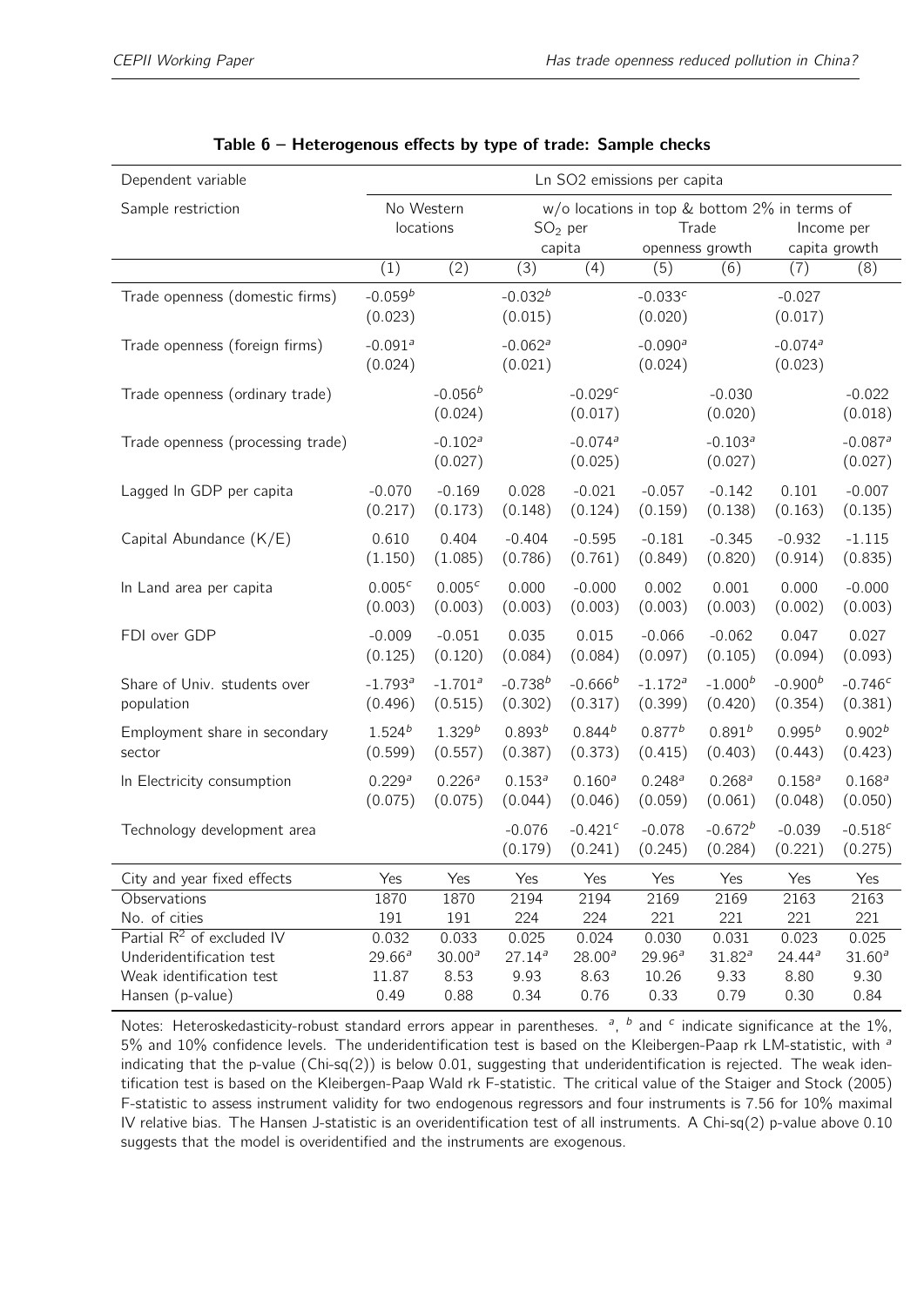#### 6. Conclusion

We use recent detailed panel data on trade and pollution emissions covering 235 Chinese cities from 2003 to 2012 to assess the environmental consequences of China's integration into the world economy. We explore the differential effects of processing versus ordinary trade, and address the potential endogeneity of trade and pollution via the inclusion of various fixed effects and instrumental variables. We find a negative and significant effect of trade on emissions that is larger for processing trade and activities undertaken by foreign firms: the environmental gains from either ordinary trade activities or domestic firms appear much lower, even though these are currently the main drivers of China's export and import growth. This result suggests some caution regarding the future pollution prospects in the context of China's ongoing transition to ordinary trade.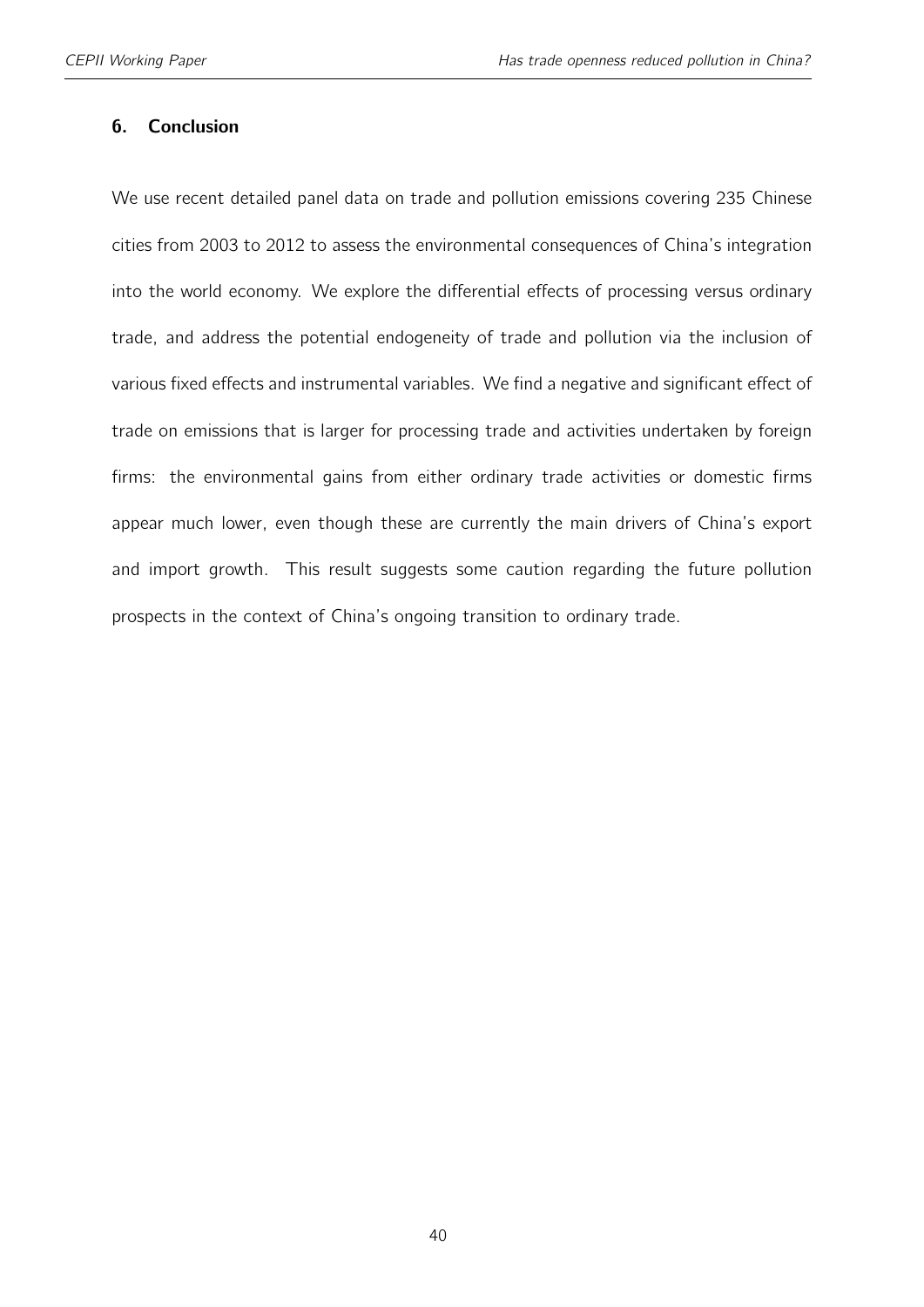#### Bibliographie

- <span id="page-40-4"></span>Amiti, M. and Freund, C. (2010). An anatomy of china's export growth. In Feenstra, R. and Wei, S.-J., editors, China's Growing Role in World Trade, pages 35–56. University of Chicago Press.
- <span id="page-40-7"></span>Angrist, J. D. and Pischke, J.-S. (2009). Mostly harmless econometrics: An empiricist's companion. Princeton university press.
- <span id="page-40-0"></span>Antweiler, W., Copeland, B. R., and Taylor, M. S. (2001). Is free trade good for the environment? American Economic Review, 91:877–908.
- <span id="page-40-5"></span>Arnold, J. and Javorcik, B. S. (2009). Gifted kids or pushy parents? foreign direct investment and plant productivity in indonesia. Journal of International Economics, 79(1):42–53.
- <span id="page-40-2"></span>Barrows, G. and Ollivier, H. (2014). Does trade make firms cleaner? theory and evidence from indian manufacturing. Mimeo.
- <span id="page-40-8"></span>Blonigen, B. A. and Ma, A. C. (2010). Please pass the catch-up: The relative performance of chinese and foreign firms in chinese exports. In Feenstra, R. and Wei, S.-J., editors, China's Growing Role in World Trade, pages 475–509. University of Chicago Press.
- <span id="page-40-6"></span>Bloom, N., Sadun, R., and Van Reenen, J. (2012). Americans do it better: Us multinationals and the productivity miracle. American Economic Review, 102(1):167–201.
- <span id="page-40-3"></span>Brandt, L. and Morrow, P. M. (2013). Tariffs and the organization of trade in china. Mimeo, University of Toronto.
- <span id="page-40-1"></span>Broner, F., Bustos, P., and Carvalho, V. M. (2012). Sources of comparative advantage in polluting industries. Technical Report 18337, National Bureau of Economic Research.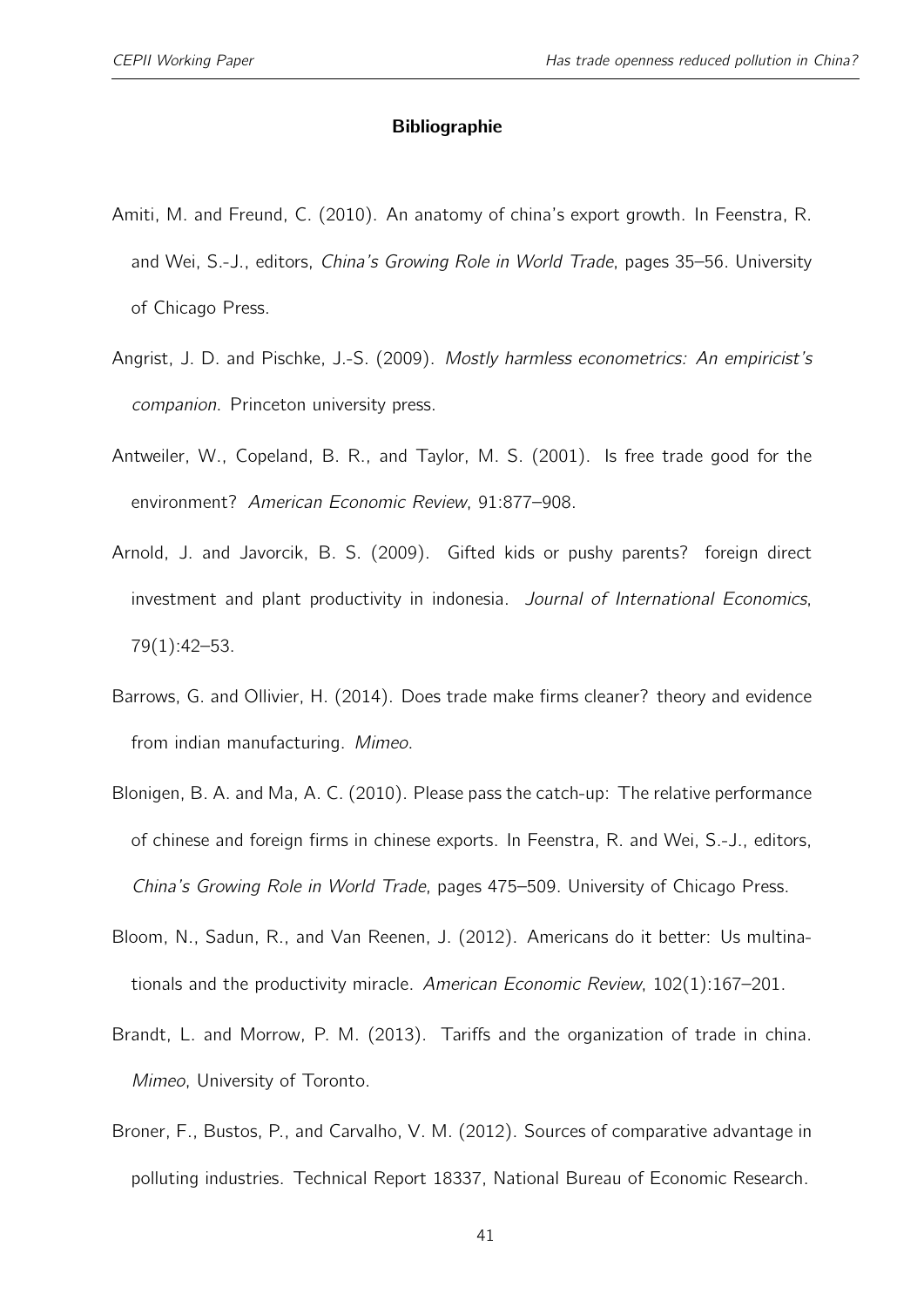- <span id="page-41-8"></span>Chandra, P. and Long, C. (2012). Vat rebates and export performance in china: Firm-level evidence. Journal of Public Economics, 102:13–22.
- <span id="page-41-4"></span>Chintrakarn, P. and Millimet, D. L. (2006). The environmental consequences of trade: evidence from subnational trade flows. Journal of Environmental Economics and Management, 52:430–453.
- <span id="page-41-6"></span>Cole, M. A. and Elliott, R. J. R. (2003). Determining the trade-environment composition effect: the role of capital, labor and environmental regulations. Journal of Environmental Economics and Management, 46(3):363–383.
- <span id="page-41-7"></span>Cole, M. A., Elliott, R. J. R., and Zhang, J. (2011). Growth, fdi and the environment: Evidence from chinese cities. Journal of Regional Science, 51(1):121–138.
- <span id="page-41-5"></span>Combes, P.-P., Mayer, T., and Thisse, J.-F. (2008). Economic Geography. Princeton University Press.
- <span id="page-41-1"></span>Copeland, B. R. and Taylor, M. S. (2004). Trade, growth and the environment. Journal of Economic Literature, 42:7–71.
- <span id="page-41-0"></span>Dean, J. M. and Lovely, M. E. (2010). Trade growth, production fragmentation, and china's environment. In Feenstra, R. and Wei, S.-J., editors, China's Growing Role in World Trade, pages 429–469. University of Chicago Press.
- <span id="page-41-3"></span>Ethier, W. J. (1982). National and international returns to scale in the modern theory of international trade. American Economic Review, 72(3):389–405.
- <span id="page-41-9"></span>Evenett, Simon J., F. J. and Jing, Y. C. (2012). Beyond dollar exchange-rate targeting: China's crisis-era export management regime. Oxford Review of Economic Policy, 28(2):284–300.
- <span id="page-41-2"></span>Feenstra, R. and Hanson, G. (2005). Ownership and control in outsourcing to china: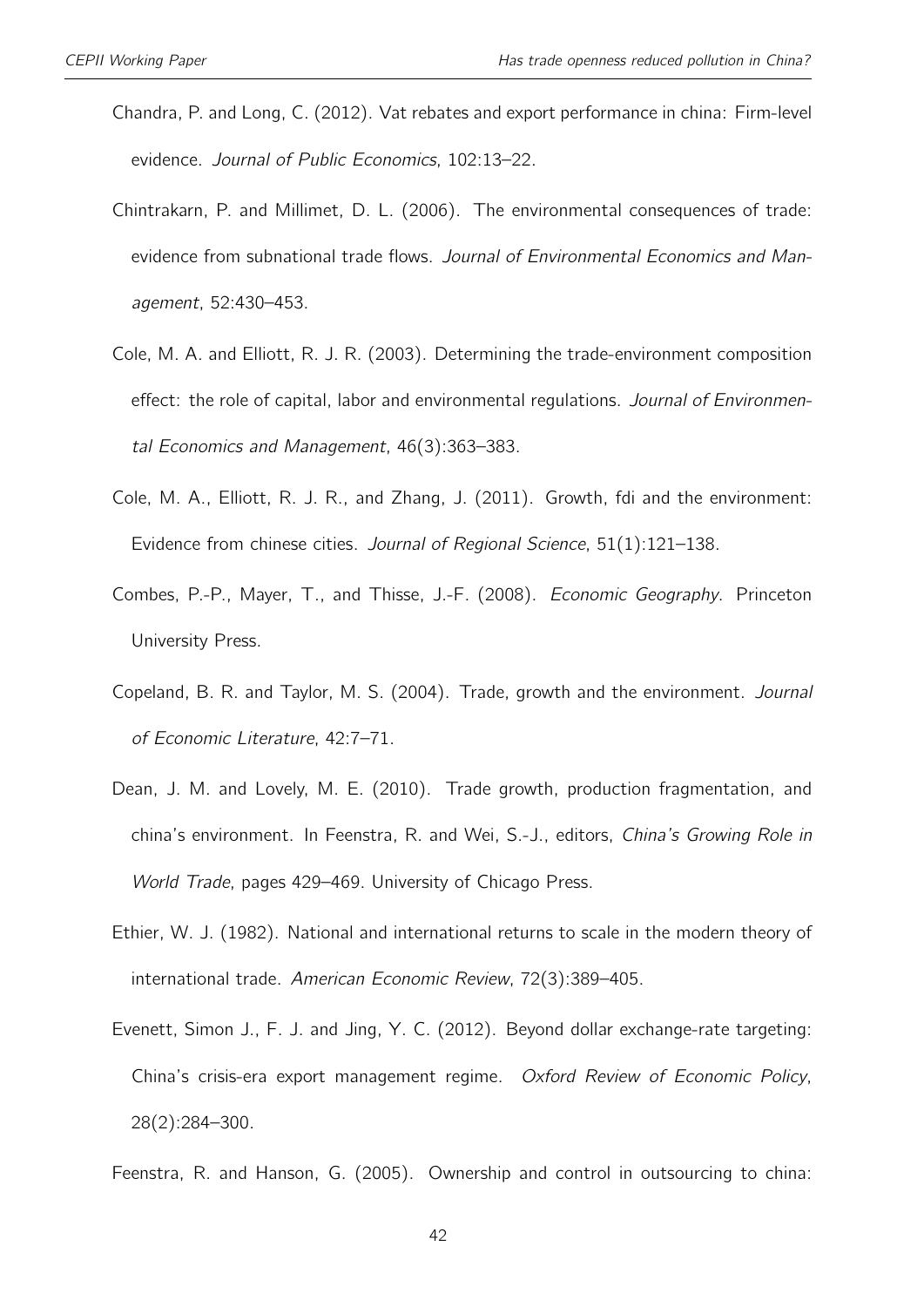estimating theproperty-rights theory of the firm. Quarterly Journal of Economics, 120(2):729–62.

- <span id="page-42-8"></span>Feldstein, M. S. and Krugman, P. R. (1990). International trade effects of value-added taxation. In Razin, A. and Slemrod, J., editors, Taxation in the Global Economy, volume Taxation in the Global Economy, pages 263–282. University of Chicago Press, 1990.
- <span id="page-42-0"></span>Frankel, J. A. and Rose, A. K. (2005). Is trade good or bad for the environment? sorting out the causality. Review of Economics and Statistics, 87(1):85–91.
- <span id="page-42-3"></span>Ge, Y., Lai, H., and Zhu, S. C. (2015). Multinational price premium. Journal of Development Economics, 115:181–199.
- <span id="page-42-7"></span>Gourdon, J., Hering, L., Monjon, S., and Poncet, S. (2014). Export management and incomplete vat rebates to exporters: the case of china. CEPII working paper, 2014-05.
- <span id="page-42-1"></span>Grossman, G. M. and Krueger, A. B. (1993). Environmental impacts of a north american free trade agreement. In Garber, P., editor, The U.S.-Mexico Free Trade Agreement, pages 13–56. MIT Press.
- <span id="page-42-6"></span>Grossman, G. M. and Krueger, A. B. (1995). Economic growth and the environment. Quarterly Journal of Economics, 110(2):353–377.
- <span id="page-42-5"></span>Hadi, A. S. (1994). A modification of a method for the detection of outliers in multivariate samples. Journal of the Royal Statistics Society, 56(B):393–396.
- <span id="page-42-4"></span>Jarreau, J. and Poncet, S. (2012). Export sophistication and economic growth: Evidence from china. Journal of Development Economics, 97:281–92.
- <span id="page-42-9"></span>Johnson, R. C. and Noguera, G. (2012). Accounting for intermediates: Production sharing and trade in value added. Journal of International Economics, 86(2):224–36.
- <span id="page-42-2"></span>Kee, H. L. and Tang, H. (2015). Domestic value added in exports: Theory and firm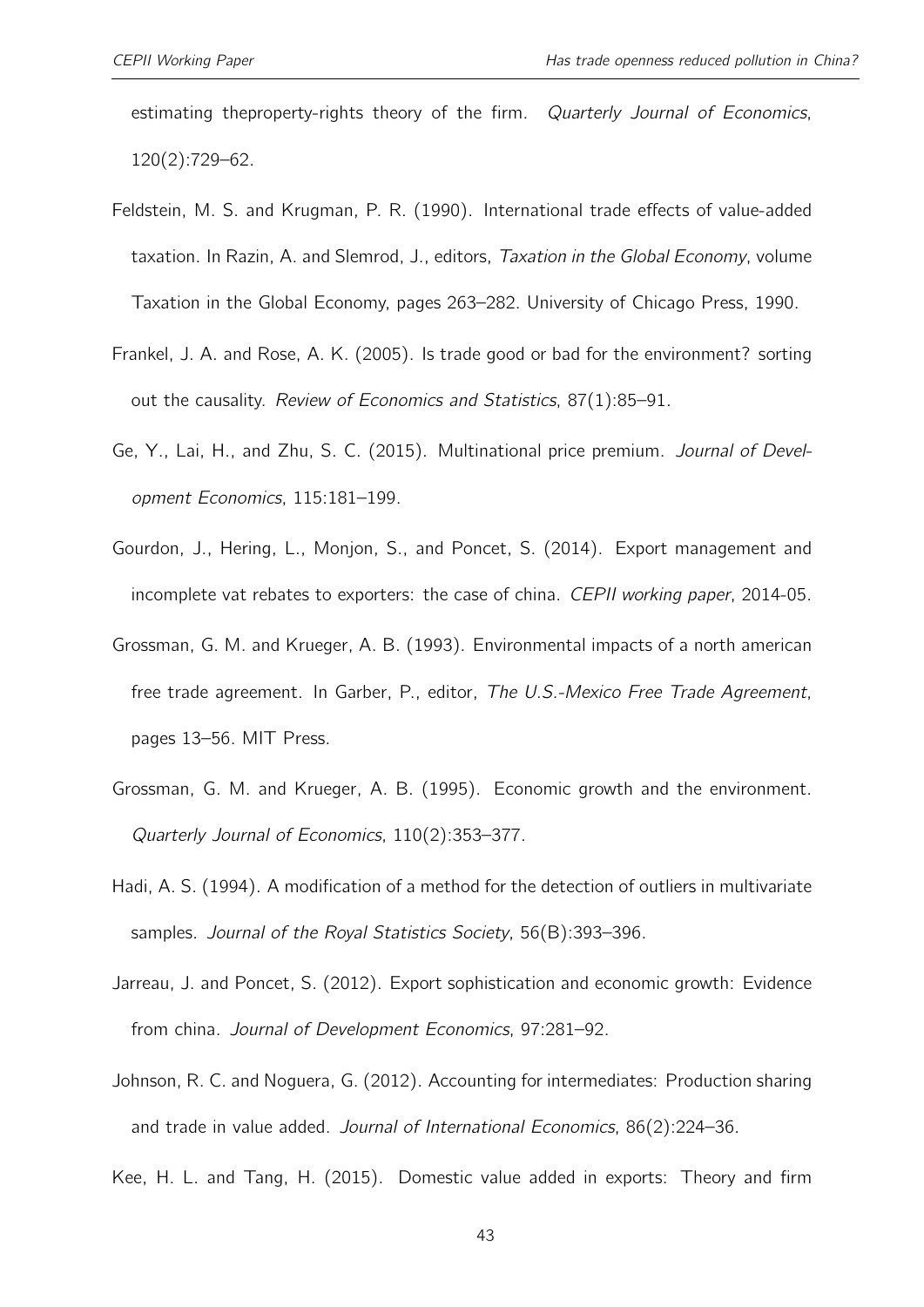evidence from china. mimeo, Johns Hopkins University.

- <span id="page-43-5"></span>Keller, W. and Yeaple, S. R. (2009). Multinational enterprises, international trade, and productivity growth: Firm-level evidence from the united states. The Review of Economics and Statistics, 91(4):821–831.
- <span id="page-43-4"></span>Koopman, R., Wang, Z., and Wei, S.-J. (2012). Estimating domestic content in exports when processing trade is pervasive. Journal of Development Economics, 99(1):178-89.
- <span id="page-43-0"></span>Krugman, P. and Venables, A. J. (1995). Globalization and the inequality of nations. Quarterly Journal of Economics, 110(4):857–880.
- <span id="page-43-9"></span>Lall, S. (2000). The technological structure and performance of developing country manufactured exports, 1985-98. Oxford Development Studies, 28(3):337–69.
- <span id="page-43-1"></span>Levinson, A. (2009). Technology, international trade, and pollution from us manufacturing. American economic review, 99(5):2177–2192.
- <span id="page-43-3"></span>Levinson, A. and Taylor, M. S. (2008). Unmasking the pollution haven effect. International Economic Review, 49(1):223–254.
- <span id="page-43-7"></span>Lu, Y., Wu, M., and Yu, L. (2013). Does environmental regulation drive away inbound foreign direct investment? evidence from a quasi-natural experiment in china. mimeo, University of Singapore.
- <span id="page-43-2"></span>Managi, S., Hibiki, A., and Tsurumi, T. (2009). Does trade openness improve environmental quality? Journal of environmental economics and management, 58(3):346–363.
- <span id="page-43-8"></span>Mankiw, N. G., Romer, D., and Weil, D. N. (1992). A contribution to the empirics of economic growth. Quarterly Journal of Economics, 107(2):407–438.
- <span id="page-43-6"></span>Manova, K., Wei, S.-J., and Zhang, Z. (2015). Firm exports and multinational activity under credit constraints. Review of Economics and Statistics, forthcoming.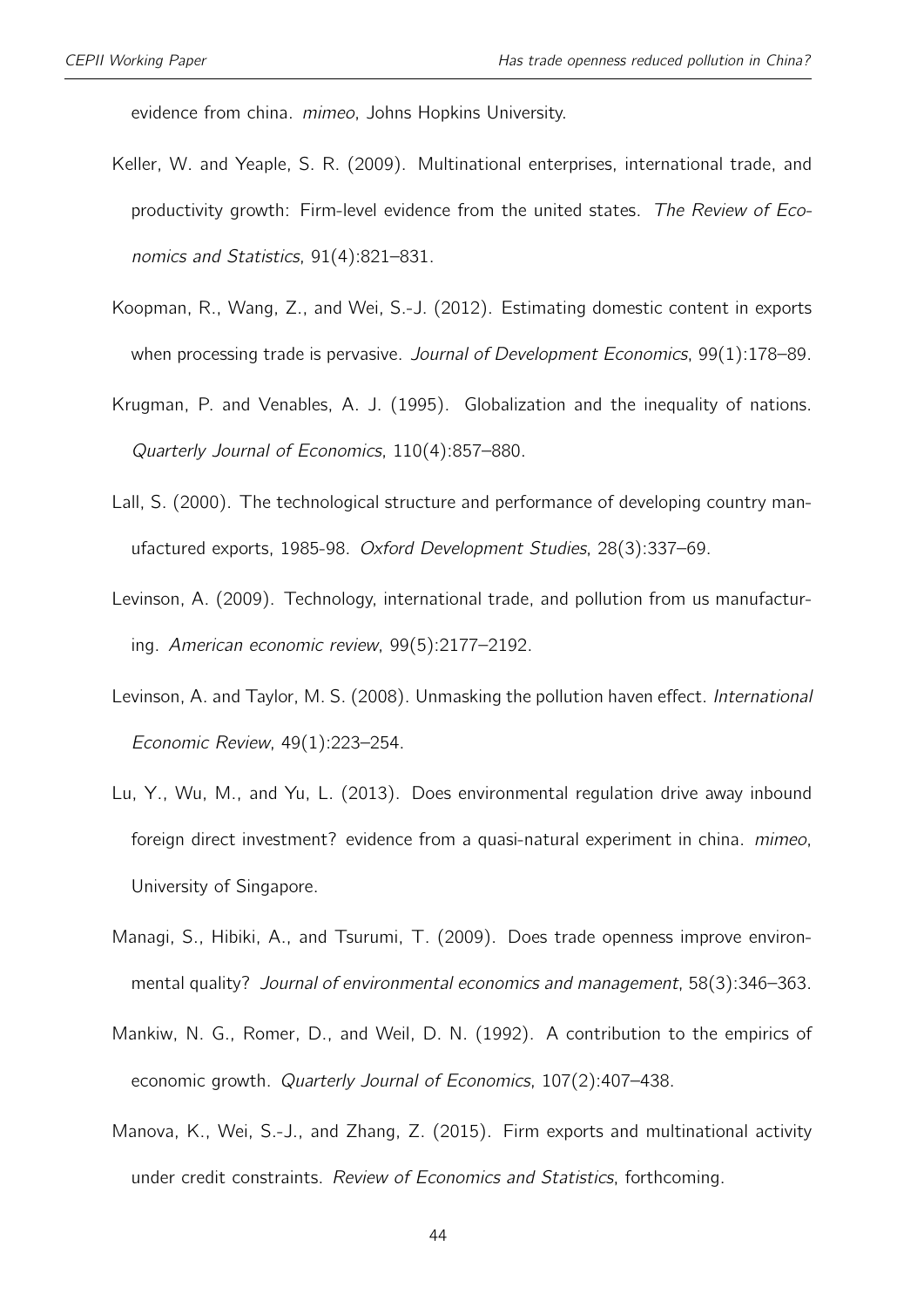- <span id="page-44-1"></span>McAusland, C. and Millimet, L. D. (2013). Does trade openness improve environmental quality? Journal of environmental economics and management, 65:411–37.
- <span id="page-44-8"></span>Redding, S. and Venables, A. J. (2004). Economic geography and international inequality. Journal of international Economics, 62(1):53–82.
- <span id="page-44-7"></span>Selden, M. T. and Song, D. (1994). Environmental quality and development: Is there a kuznets curve for air pollution emissions? Journal of Environmental Economics and Management, 27(2):147–162.
- <span id="page-44-9"></span>Staiger, D. and Stock, J. H. (1997). Instrumental variables regression with weak instruments. Econometrica, 65:557–586.
- <span id="page-44-5"></span>Stern, D. I. and Common, M. S. (2001). Is there an environmental kuznets curve for sulfur? Journal of Environmental Economics and Management, 41(2):162–178.
- <span id="page-44-6"></span>Tanaka, S. (2014). Environmental regulations on air pollution in china and their impact on infant mortality. mimeo, Tufts University.
- <span id="page-44-0"></span>Taylor, S. M. (2004). Unbundling the pollution haven hypothesis. Advances in Economic Analysis and Policy, 4(2):1–26.
- <span id="page-44-10"></span><span id="page-44-2"></span>The Economist (2013). The east is grey. Technical report, August 10th.
- Upward, R., Wang, Z., and Zheng, J. (2013). Weighing china's export basket: the domestic content and technology intensity of chinese exports. Journal of Comparative Economics, 41(2):527–543.
- <span id="page-44-4"></span>Wang, Z. and Wei, S.-J. (2010). Trade growth, production fragmentation, and china's environment. In Feenstra, R. and Wei, S.-J., editors, China's Growing Role in World Trade, pages 63–104. University of Chicago Press.

<span id="page-44-3"></span>World Bank (2007). Cost of pollution in china: Econom ic estimates of physical damages.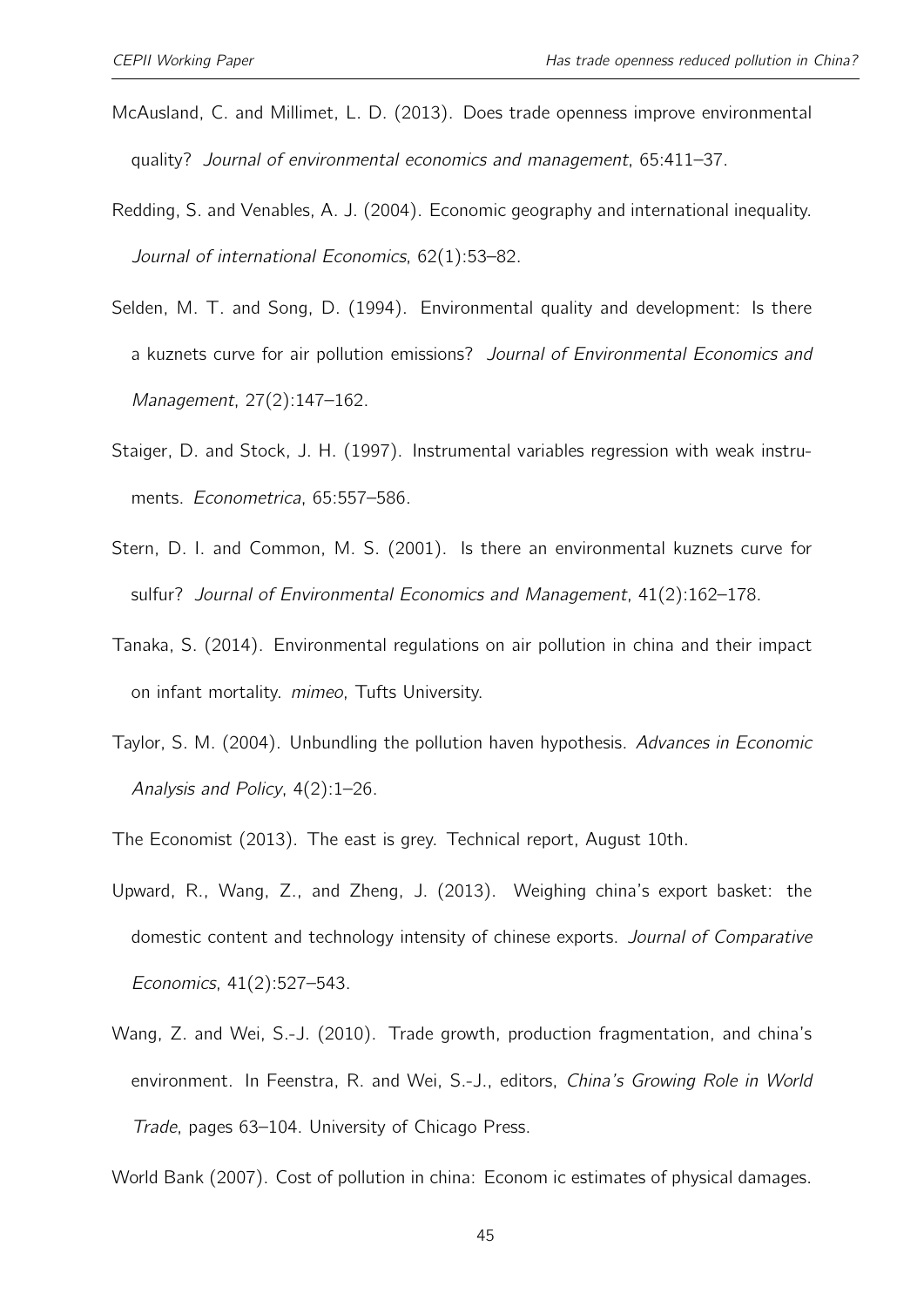Technical report, Washington, The World Bank.

<span id="page-45-0"></span>Xu, B. and Lu, J. (2009). Foreign direct investment, processing trade, and the sophistication of china's exports. China Economic Review, 20:425–39.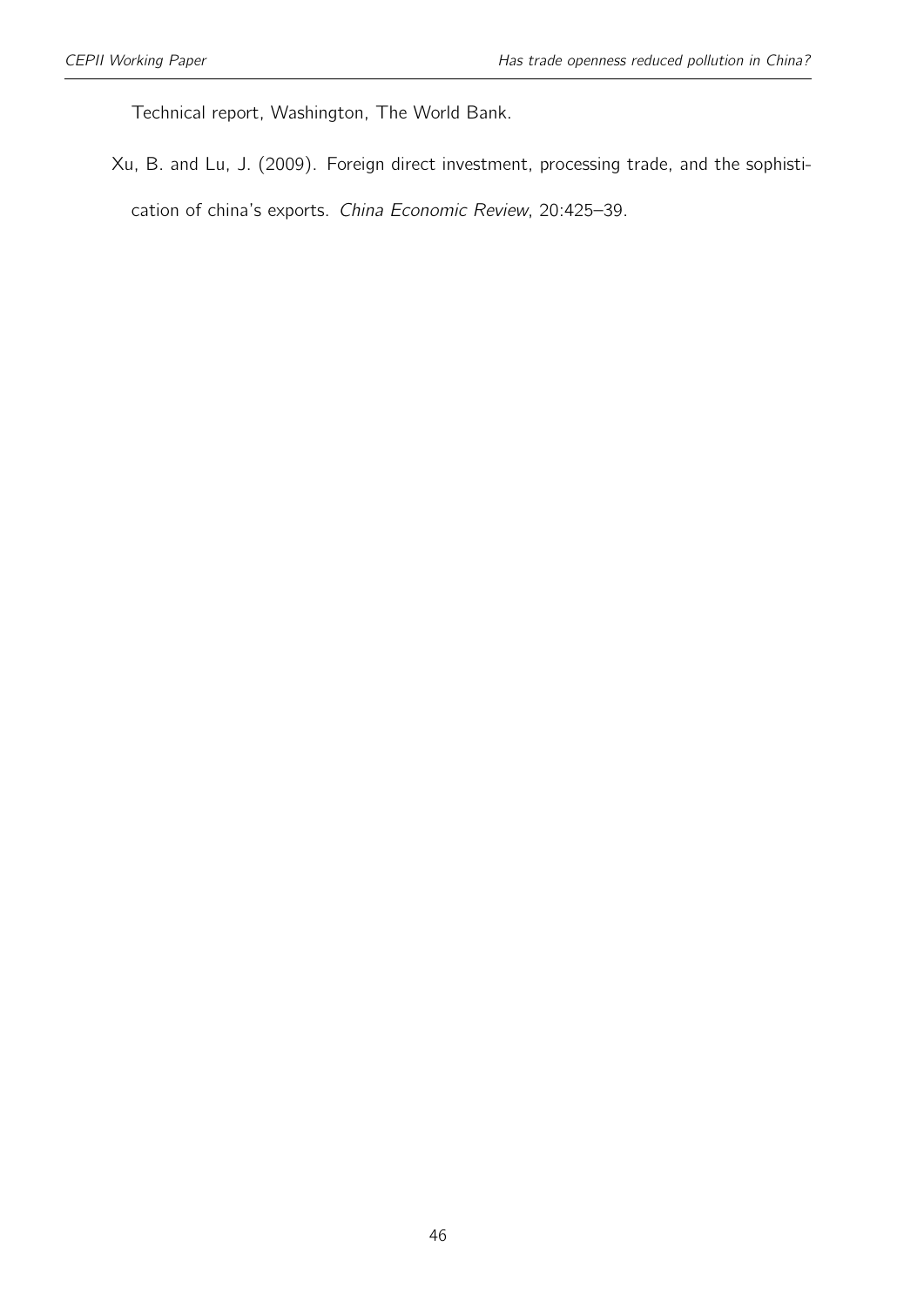#### Appendix

#### City-level capital stock

The initial capital stocks in 1994 (the first year investment data is available to us) in city c are calculated based on a constant (or steady state)  $K/Y$  implied by the capitalaccumulation equation given a constant investment rate  $I/Y$  and constant growth rates of GDP per capita  $(Y/L)$  and population  $(L)$ :

$$
\left(\frac{K}{Y}\right)_{1994}^{c} = \frac{(1k/y)^{c}}{g + \delta + n}.
$$

In this expression,  $K/Y$  is the average share of physical investment in output from 1994 through 1997, *n* represents average population growth over that period, and g and  $\delta$ represent the average rate of total factor productivity growth and the depreciation rate, respectively. We assume  $\delta = 5\%$  and  $q = 2\%$ , consistent with the literature. We therefore calculate:

$$
K_{1994}^{c} = Y_{1994}^{c} \times \frac{(^{1k}/\gamma)_{1994-97}^{c}}{0.07 + n_{1994-97}},
$$

where  $n_{1994-97}$  is average population growth between 1994 and 1997. Given the initial capital stock estimates, the capital stock of city  $c$  in period  $t$  is given by:

$$
K_t^c = \sum_{j=0}^t (1-\delta)^{(t-j)} I k_j^c + (1-\delta)^t K_{1994}^c,
$$

with  $lk_j^c$  being gross fixed capital formation of city  $c$  in year  $j$ .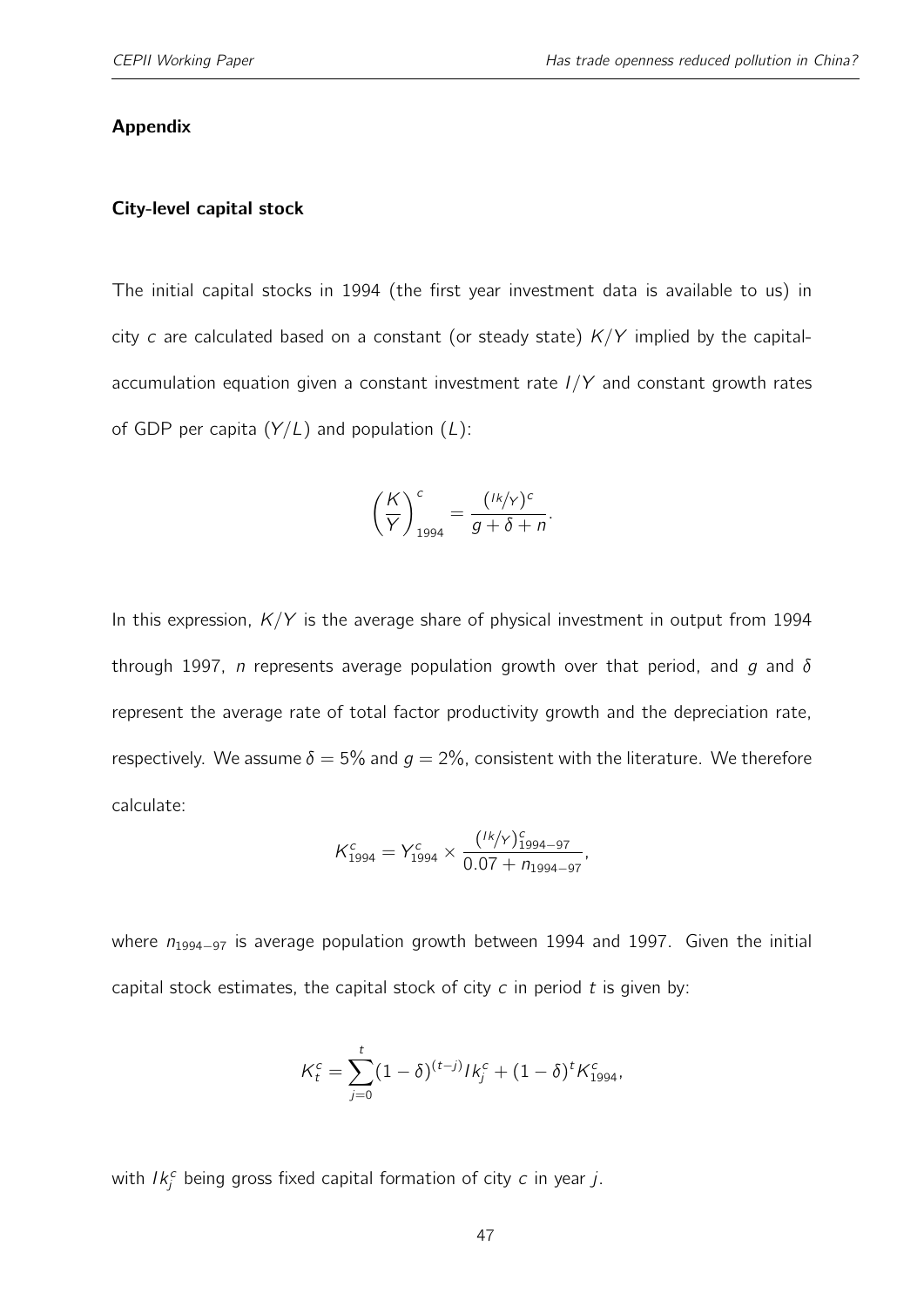|                                                              | Mean   | Std dev. | Min      | Max          |
|--------------------------------------------------------------|--------|----------|----------|--------------|
| Trade variables (% of GDP)                                   |        |          |          |              |
| Trade openness                                               | 16.86  | 20.27    | 0.10     | 130.79       |
| Domestic VA Trade openness (method 1)                        | 10.52  | 12.60    | 0.06     | 87.17        |
| Domestic VA Trade openness (method 2)                        | 8.74   | 10.92    | 0.06     | 68.82        |
| Domestic Trade openness                                      | 10.38  | 11.85    | 0.04     | 89.64        |
| Foreign Trade openness                                       | 6.47   | 11.35    | $\Omega$ | 93.65        |
| Ordinary Trade openness                                      | 11.43  | 12.94    | 0.10     | 100.20       |
| Processing Trade openness                                    | 4.26   | 8.15     | $\Omega$ | 62.80        |
| Instruments                                                  |        |          |          |              |
| In(Supplier Access)                                          | 27.99  | 0.30     | 27.21    | 29.97        |
| Lagged weighted export rebate                                | 0.60   | 0.24     | 0.01     | 0.99         |
| Lagged weighted import tax                                   | 8.24   | 5.78     | 0.01     | 44.89        |
| Controls                                                     |        |          |          |              |
| Lagged GDP per capita (Yuan)                                 | 22.079 | 21,128   | 2,217    | 212,086      |
| Capital Abundance (K/E) (100 billion Yuan per person)        | 0.06   | 0.04     | 0.01     | 0.27         |
| Land area per capita ( $km^2$ per 10,000 inhabitants)        | 42.31  | 47.91    | 3.87     | 471.6        |
| FDI over GDP                                                 | 0.30   | 0.30     | $\Omega$ | 1.95         |
| Share of Univ. students over population (per 10 inhabitants) | 0.15   | 0.19     | $\Omega$ | 1.27         |
| Technology development area                                  | 0.23   | 0.42     | $\Omega$ | $\mathbf{1}$ |
| Share of polluting sectors in exports                        | 33.22  | 25.36    | $\Omega$ | 100          |
| Share of polluting sectors in imports                        | 20.92  | 20.64    | $\Omega$ | 98.81        |
| Observations                                                 |        | 2,289    |          |              |

#### Table A-1 – Summary statistics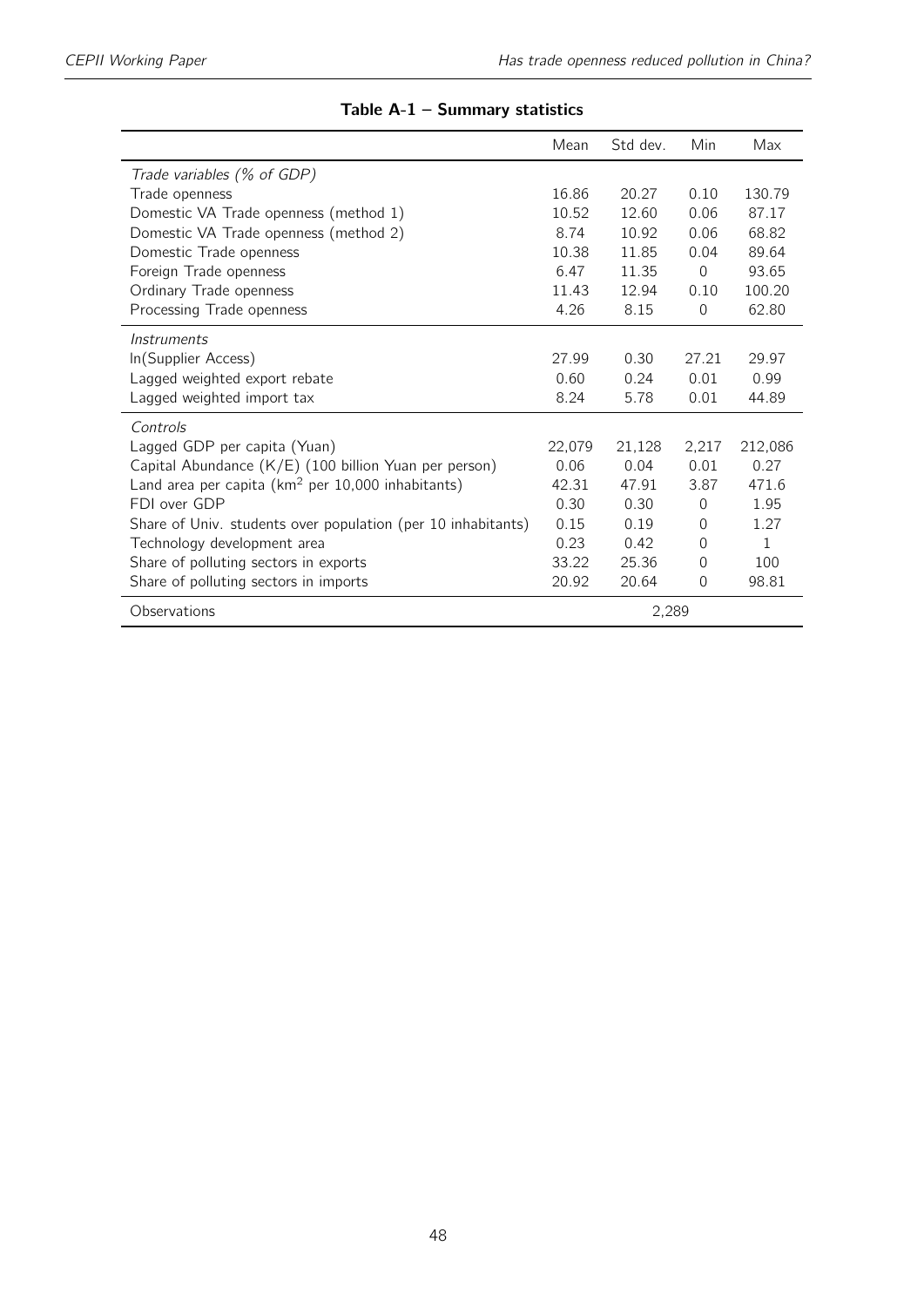| Dependent variable                        | Ln SO2 emissions per capita |                        |                               |                         |  |  |
|-------------------------------------------|-----------------------------|------------------------|-------------------------------|-------------------------|--|--|
|                                           | (1)                         | (2)                    | (3)                           | (4)                     |  |  |
| Trade openness ([X+M]/GDP)                | $-0.001$<br>(0.002)         | $-0.001$<br>(0.002)    | $-0.002$<br>(0.002)           | $-0.002$<br>(0.002)     |  |  |
| Lagged In GDP per capita                  | $-0.082$<br>(0.174)         | $-0.085$<br>(0.173)    | $-0.118$<br>(0.167)           | $2.497^{b}$<br>(1.051)  |  |  |
| Capital Abundance (K/E)                   | $-0.490$<br>(0.867)         | $-0.383$<br>(0.871)    | $-0.379$<br>(0.875)           | $-22.126c$<br>(12.985)  |  |  |
| In Land area per capita                   |                             | $-0.002$<br>(0.003)    | $-0.001$<br>(0.002)           | $-0.003$<br>(0.003)     |  |  |
| FDI over GDP                              |                             | $-0.022$<br>(0.071)    | $-0.022$<br>(0.070)           | $-0.023$<br>(0.067)     |  |  |
| Share of Univ. students over population   |                             | $-0.404$<br>(0.289)    | $-0.359$<br>(0.290)           | 0.012<br>(0.283)        |  |  |
| Technology development area               |                             | $0.313^{a}$<br>(0.063) | 0.262 <sup>a</sup><br>(0.068) | $0.189^{a}$<br>(0.070)  |  |  |
| Employment share in secondary sector      |                             |                        | 0.173<br>(0.335)              | 0.100<br>(0.322)        |  |  |
| In Electricity consumption                |                             |                        | 0.097 <sup>b</sup><br>(0.046) | $0.086^{b}$<br>(0.044)  |  |  |
| Lagged $[\ln (GDP \text{ per capita})]^2$ |                             |                        |                               | $-0.139^{b}$<br>(0.056) |  |  |
| $(K/E)^2$                                 |                             |                        |                               | 8.287<br>(10.535)       |  |  |
| $(K/E)$ × Lagged In GDP per capita        |                             |                        |                               | 1.894<br>(1.381)        |  |  |
| City and year fixed effects               | Yes                         | Yes                    | Yes                           | Yes                     |  |  |
| Observations<br>No. of cities             | 2,289<br>235                | 2,289<br>235           | 2,289<br>235                  | 2,289<br>235            |  |  |

#### <span id="page-48-0"></span>Table A-2 – The impact of trade openness on  $SO_2$  emissions - OLS results

Notes: Heteroskedasticity-robust standard errors appear in parentheses.  $a$ ,  $b$  and  $c$ indicate significance at the 1%, 5% and 10% confidence levels.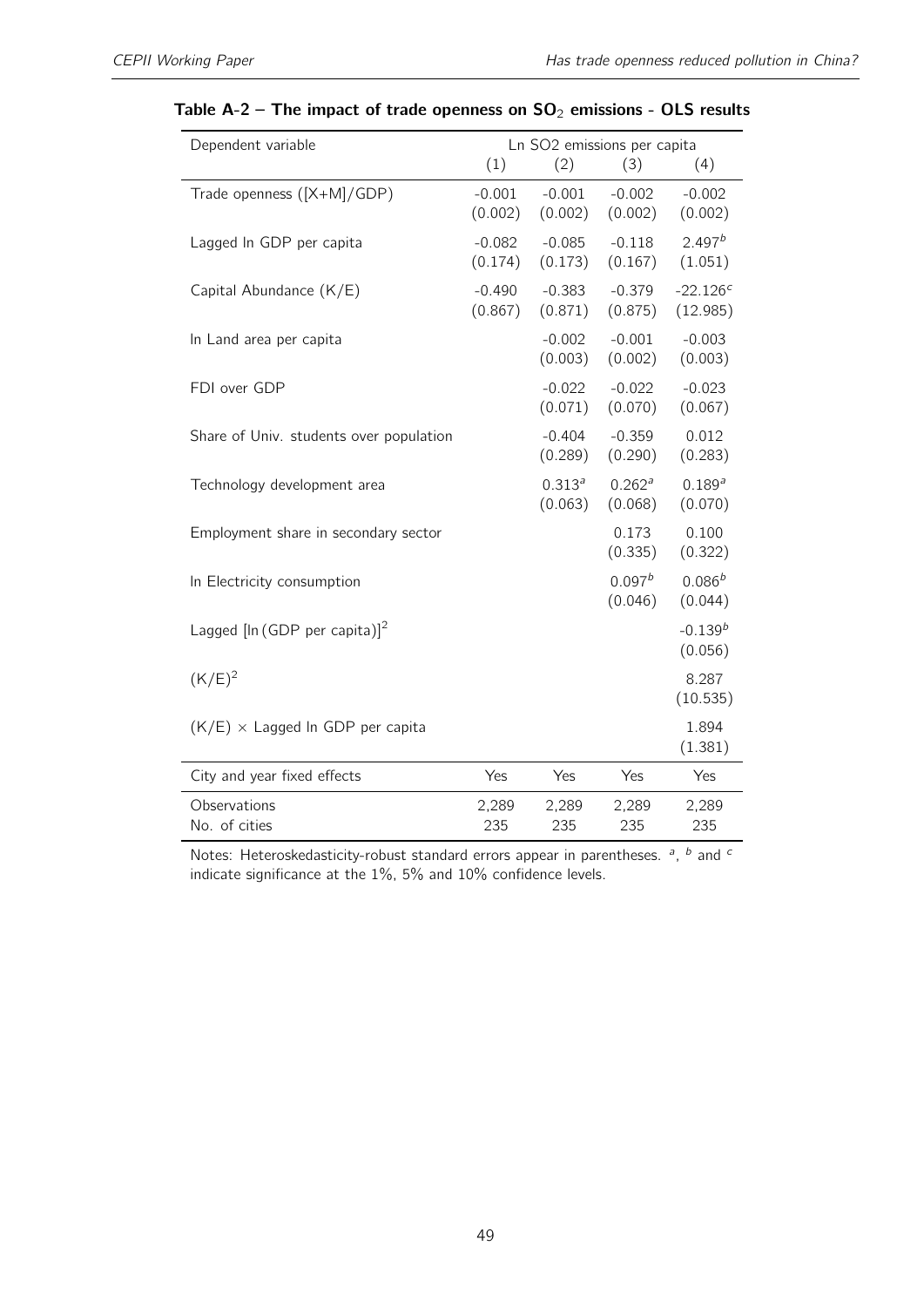<span id="page-49-0"></span>

| Dependent variable:                       | Trade openness          |                                   |                                   |                                   |  |  |
|-------------------------------------------|-------------------------|-----------------------------------|-----------------------------------|-----------------------------------|--|--|
|                                           | (1)                     | (2)                               | (3)                               | $\overline{(4)}$                  |  |  |
| In Supplier Access                        | $18.120^{a}$<br>(3.050) | $18.705^{a}$<br>(3.102)           | $18.524^{a}$<br>(3.030)           | 17.699a<br>(3.118)                |  |  |
| Lagged weighted export rebate             | $3.911^{b}$<br>(1.733)  | $3.810^{b}$<br>(1.772)            | 2.897<br>(1.807)                  | 2.814<br>(1.815)                  |  |  |
| Lagged weighted import tax                | $-0.018$<br>(0.029)     | $-0.013$<br>(0.029)               | $-0.024$<br>(0.030)               | $-0.011$<br>(0.027)               |  |  |
| Lagged In GDP per capita                  | $-1.244$<br>(1.929)     | $-0.792$<br>(1.971)               | $-1.308$<br>(2.014)               | $-26.046c$<br>(14.385)            |  |  |
| Capital Abundance (K/E)                   | $-1.699$<br>(11.174)    | 0.027<br>(11.399)                 | 3.158<br>(11.429)                 | 448.117 <sup>a</sup><br>(173.627) |  |  |
| In Land area per capita                   |                         | 0.027<br>(0.023)                  | 0.041<br>(0.025)                  | 0.044c<br>(0.026)                 |  |  |
| FDI over GDP                              |                         | $-0.246$<br>(1.264)               | $-0.028$<br>(1.239)               | $-0.344$<br>(1.266)               |  |  |
| Share of Univ. students over population   |                         | $-15.171$ <sup>a</sup><br>(3.046) | $-14.210a$<br>(3.090)             | $-13.957$ <sup>a</sup><br>(3.266) |  |  |
| Technology development area               |                         | $-9.452$ <sup>a</sup><br>(2.804)  | $-10.363$ <sup>a</sup><br>(2.740) | $-9.999a$<br>(2.817)              |  |  |
| Employment share in secondary sector      |                         |                                   | $17.141^{a}$<br>(4.150)           | $17.843^a$<br>(4.152)             |  |  |
| In Electricity consumption                |                         |                                   | $1.393^{a}$<br>(0.399)            | 1.342 <sup>a</sup><br>(0.400)     |  |  |
| Lagged $[\ln (GDP \text{ per capita})]^2$ |                         |                                   |                                   | 1.423c<br>(0.800)                 |  |  |
| $(K/E)^2$                                 |                         |                                   |                                   | 198.356<br>(136.219)              |  |  |
| $(K/E)$ × Lagged In GDP per capita        |                         |                                   |                                   | $-46.917^{b}$<br>(19.367)         |  |  |
| City and year fixed effects               | Yes                     | Yes                               | Yes                               | Yes                               |  |  |
| Observations<br>$R^2$                     | 2,289<br>0.022          | 2,289<br>0.037                    | 2,289<br>0.053                    | 2,289<br>0.059                    |  |  |

| Table $A-3$ – The first stage of the estimates in Table 1 |  |  |  |  |  |
|-----------------------------------------------------------|--|--|--|--|--|
|                                                           |  |  |  |  |  |

Notes: Heteroskedasticity-robust standard errors appear in parentheses.  $a$ ,  $b$  and  $c$  indicate significance at the 1%, 5% and 10% confidence levels.